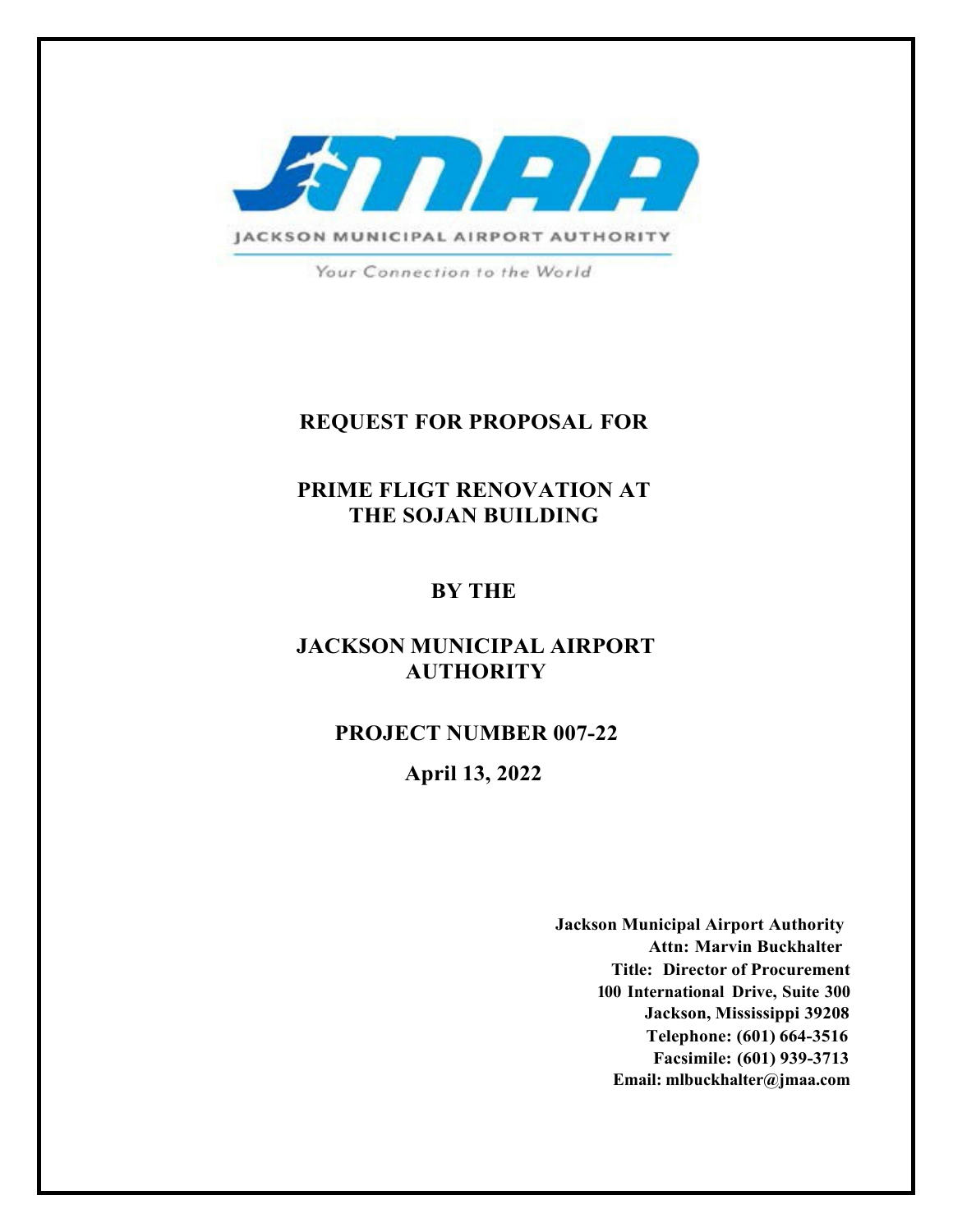## **TABLE OF CONTENTS**

| <b>CONTENTS</b>                                               | <b>PAGE</b><br><b>NUMBER</b> |
|---------------------------------------------------------------|------------------------------|
| Advertisement for Request for Proposal                        | 3                            |
| Part I - General Information for Respondents                  | 6                            |
| Part II - General Requirements for Proposals                  | 7                            |
| Part Ill - Information Required from Respondents              | 11                           |
| Part IV - Criteria for Selection                              | 15                           |
| Exhibit - 1 - JMAA Intent to Respond                          | 16                           |
| Exhibit - 2 - Identification of Respondent                    | 17                           |
| Exhibit - 3 - Conflicts of interest and Gratuities            | 19                           |
| Exhibit - 4 - Consultant Relevant Work Experience             | 24                           |
| Exhibit - 5 - Sub-Consultant List                             | 25                           |
| Exhibit - 6 - Sub-Consultant Commitment and Confirmation Form | 28                           |
| Exhibit - 7 - Statement of Affirmations                       | 32                           |
| Exhibit - 8 - Procurement QA & Verification Profile Sheet     | 36                           |
| Exhibit - 9- Scope of Work                                    | 41                           |
| Exhibit - 10 - Price Sheet                                    | 42                           |
| Exhibit - 11 - Form of Agreement                              | 43                           |
| Exhibit - 12 - Request for Proposal Checklist                 | 44                           |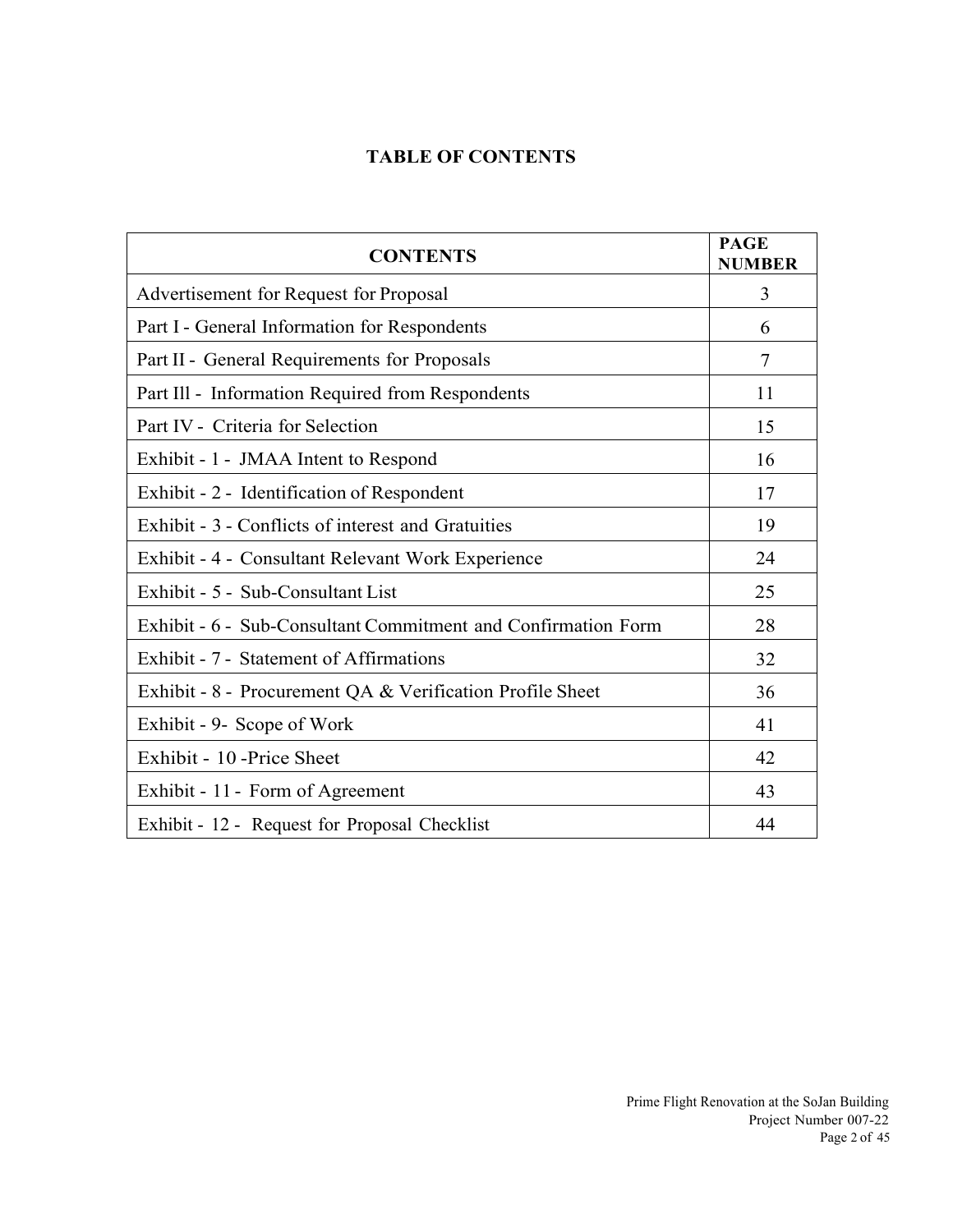# **ADVERTISEMENT FOR PROPOSAL FOR PRIME FLIGHT RENOVATION AT THE SOJAN BUILDING BY THE JACKSON MUNICIPAL AIRPORT AUTHORITY**

#### **PROJECT NO. 007-22**

The Jackson Municipal Airport Authority ("JMAA'') is seeking electronic proposals ("Proposal") for Prime Flight RENOVATIONs at the SoJan Building (JAN).

Sealed Proposals to perform the services will be accepted at **4:00 p.m. Central Standard Time (CST)** on **Friday, May 20, 2022** (the "Proposal Deadline"). Proposal shall be accepted by email, mail, or hand delive1y as follows:

Email: bids@imaa.com

| By mail or hand delivery: | <b>JMAA's Administrative Office, Suite 300</b>      |
|---------------------------|-----------------------------------------------------|
|                           | Main Terminal Building                              |
|                           | Jackson-Medgar Wiley Evers International Airport    |
|                           | 100 International Drive, Jackson, Mississippi 39208 |

The following identification information must be provided with the submission: **(i)** Attention: Marvin Buckhalter, Director of Procurement; **(ii)** the wording: **"Prime Flight Renovation at the SoJan Building, Project No. 007-22."** If the submission is submitted via email, the identification information must be provided in the email subject line. If the submission is submitted by hand delivery or mail, the identification information must be marked on the outside or exterior of the bid envelope or container.

JMAA will not consider any Proposals received after the Deadline for any reason whatsoever. Information for Respondents relating to this Request for Proposals **("RFP")** is on file and open for public inspection at the offices of JMAA. The Information for Respondents contains a copy of the RFP, General Information for Respondents, Information Required from Respondents and Criteria for Selection. Interested persons may obtain a copy of the Information for Respondents from JMAA by contacting Marvin Buckhalter, as follows:

> Jackson Municipal Airport Authority 100 International Drive, Suite 300 Jackson, Mississippi 39298-8109 Attention: Marvin Buckhalter Telephone: (601) 664-3516 Facsimile: (601) 939-3713 Email: mbuckhalter@jmaa.com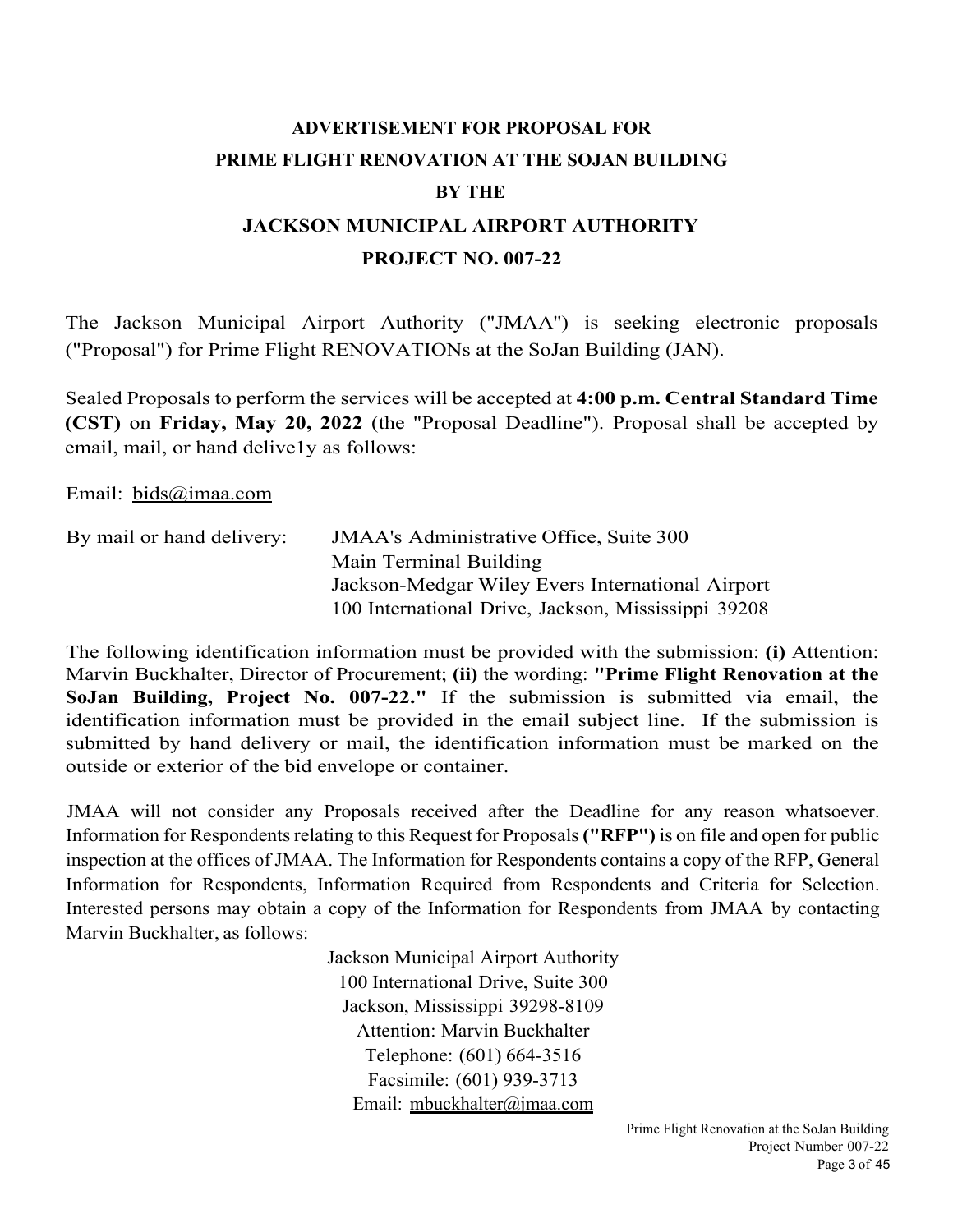or from JMAA's website at https://j111aa.com/parl11cr-with-us/procureme11t/.

Based on the Proposals received and the scoring of each proposal, JMAA will initiate negotiations with the Respondent ranked first. If such negotiations fail to produce an agreement in form and content, satisfactory to JMAA, within a reasonable period of time, then JMAA may reject the first-ranked Respondent and follow the same process with the other Respondents, in the order of their ranking, until a Respondent agrees to and enters into an agreement satisfactory to JMAA.

## **JMAA will hold a Pre-Bid Conference on Wednesday, May 04, 2022, at 10:00am (CST) using the following login information:**

Link: https://jmaa.zoom.us/s/95968020095

Meeting ID: 959 6802 0095 Passcode: 520966

JMAA reserves the right to reject any and all Proposals, for any reason, any time before execution of a contract with a Respondent selected by JMAA to perform the Services.

JMAA has chosen to not establish a DBE participation goal for this RFP, However, twenty (20) points are potentially available to Respondents submitting an acceptable minority participation proposal for the Services.

JACKSON MUNICIPAL AIRPORT AUTHORITY

Paul A. Brown, Chief Executive Officer

Date: April 13, 2022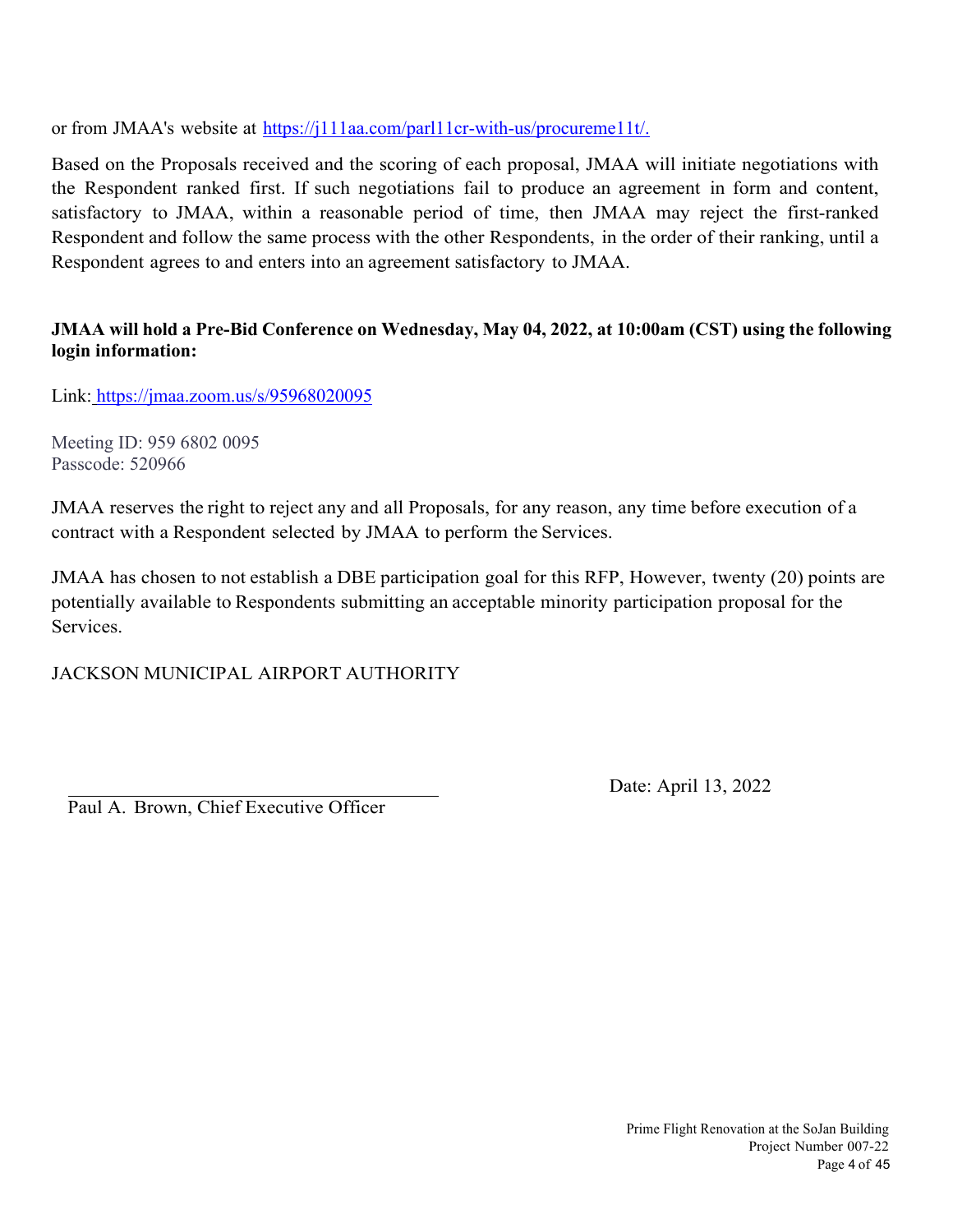## **PUBLICATION DATES**

| <b>Advertisement Date</b>                | Media                                                                                                              |
|------------------------------------------|--------------------------------------------------------------------------------------------------------------------|
| April 13, 2022<br>$\&$<br>April 20, 2022 | <b>Rankin County News</b>                                                                                          |
| April 13, 2022<br>$\&$<br>April 20, 2022 | La Noticia MS                                                                                                      |
| April 14, 2022<br>$\&$<br>April 21, 2022 | Mississippi Link                                                                                                   |
| April 14, 2022<br>$\&$<br>April 21, 2022 | Jackson Advocate                                                                                                   |
| April 13, 2022<br>$\&$<br>April 20, 2022 | MS Procurement Technical Assistance Program<br>Website: http://www.mscpc.com                                       |
| April 13, 2022                           | Airport Minority Advisory Council (AMAC)<br>Website: https: www.amac-org.com                                       |
| April 13, 2022                           | American Association of Airport Executives Website<br>https://www.aaaedocs.org/publications/business opportunities |
| April 13, 2022                           | Airports Council International - North America (ACI-NA) Website<br>https://airportscouncil.org/rfp-list            |
| April 13, 2022                           | Mississippi Today https://mississippitoday.org/                                                                    |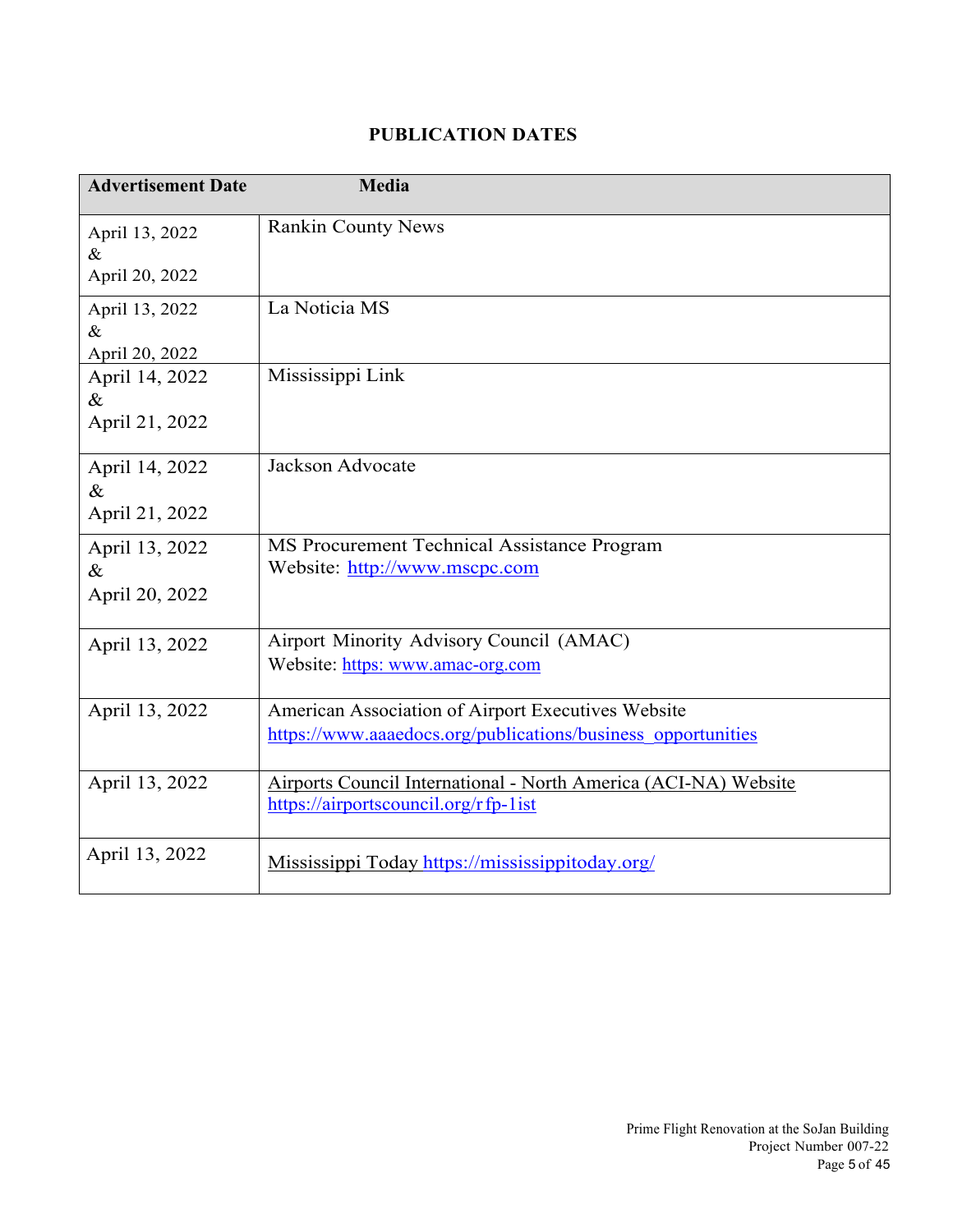## **PART I**. **GENERAL INFORMATION FOR RESPONDENTS**

- 1.1. Issuer: Jackson Municipal Airport Authority. The Jackson Municipal Airport Authority ("JMAA''), a municipal airport authority organized and existing under the Mississippi Airport Authorities Law, Section 61-3-1 et seq., Mississippi Code of 1972, as amended, is the issuer of this Request for Proposal ("RFP").
- 1.2. JMAA's Authorized Contact. JMAA's Contact for this RFP is Marvin Buckhalter. Mr. Buckhalter can be contacted at  $(601)$  664-3516 or mbuckhalter@jmaa.com.

#### - **Any unsolicited contact by a Respondent with any member of the Board of Commissioners or JMAA staff not identified in this RFP or the project which is the subject of this RFP shall be grounds for disqualification of the Respondent.**

- 1.3. Disadvantaged Business Enterprises, Minority Owned, Woman Owned, and Small Business Participation. The DBE goal for this project is **0%** (zero).
- 1.4. Purpose of RFP, Scope of Work ("SOW"). JMAA is seeking professionals that will provide services to demolish existing false ceiling and air condition unit including air condition platform, then install new air conditioning unit and space heater as specified. In addition, existing rest room will be demolished with replacement restroom including capping old sewer lines and installing new sewer lines, bathroom fixtures, partitions with ceiling as well as all other services addressed in the **Scope of Work- Exhibit 9** of this document.
- 1.5. Joint Submissions. Proposals submitted in response to this RFP may be submitted by:
	- 1.5.1 A single Consultant;
	- 1.5.2 A Joint Venture (in which case all joint venture members will be responsible to JMAA for proper performance of the Services); or

A Consultant with Sub-consultants, so long as all information required by this RFP is provided for the Consultant and all Sub-consultants.

- 1.6. Selection Process. After evaluation in accordance with the criteria set forth in PART IV: CRITERIA FOR SELECTION, based on the proposals received and the scoring of each proposal, JMAA will initiate negotiations with the Respondent ranked first. If such negotiations fail to produce an agreement, in form and content, satisfactory to JMAA, within a reasonable period of time, then JMAA may reject the first- ranked Respondent. In that event JMAA will follow the same process with the other Respondents, in the order of their ranking, until a Respondent agrees to and enters into an agreement satisfactory to JMAA.
- 1.7. Presentations. JMAA reserves the right to request that Respondents make on-site presentations prior to final selection. The number of Respondents, if any, invited to present will also be at the discretion of JMAA.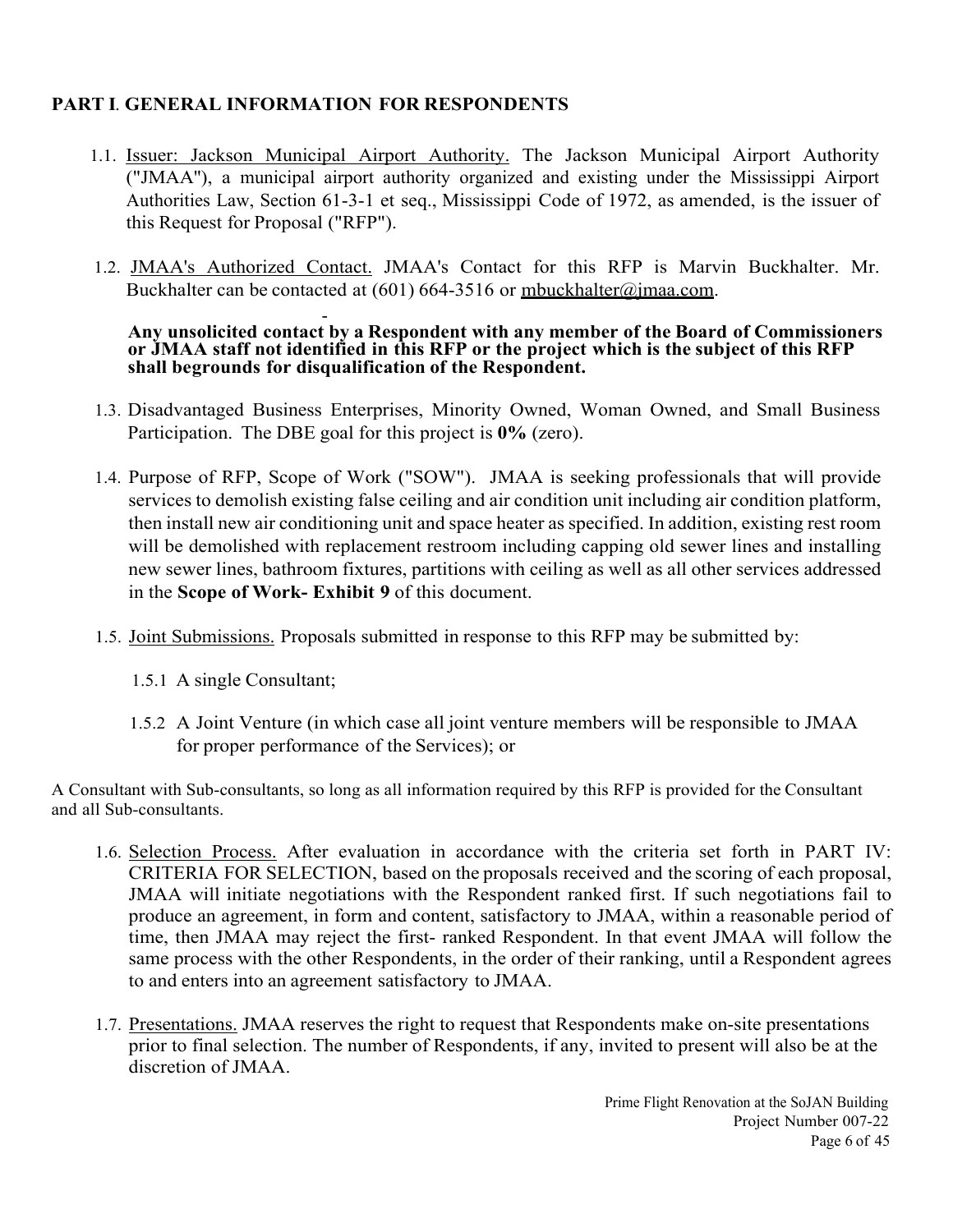1.8. Other Information. JMAA requires Consultants to execute a Standard Form of Agreement (see **Exhibit 11)** prepared by JMAA, and provide or attest to the following terms:

Insurance. JMAA requires Consultants to acquire and maintain, at their own expense, commercial general liability insurance of no less than \$1,000,000.00 each occurrence and \$2,000,000 RFP for Prime Flight RENOVATIONs at the SoJan Building aggregate for bodily injury and property damage, including coverage for blanket contractual liability, broad form properly damage, personal injury and bodily injury (including illness, diseaseand death), and products/completed operations. Each policy shall contain a waiver of subrogation in favor of JMAA.

- 1.8.1 Consultants must (i) be responsible for all deductibles and for any inadequacy or absence of coverage; (ii) bear all costs and losses attributable to such deductibles and to coverage limitations; and (iii) have no claim or recourse against JMAA for any costs or loss attributable to such deductibles or to coverage limitations, exclusions or unavailability.
	- 1.8.1.1 Consultants must deliver to JMAA certificates of insurance evidencing the policy limits required hereunder prior to commencing the services governed by the Agreement.
	- 1.8.1.2 Independent Contractor. JMAA requires consultants to:
	- 1.8.1.3 Affirm that they will at all times be regarded as an independent contractor and shall at no time act as the employee or agent of JMAA; See Exhibit 7 for Affirmation form.
	- 1.8.1.4 Agree that nothing contained in any Agreement shall be deemed or construed by JMAA, or any third party as creating the relationship of principal and agent, partners, employer and employee, or any other similar such relationship between JMAA and Consultant; and
	- 1.8.1.5 Affirm that as an Independent Contractor, the Consultant shall not be entitled to participate in any employee benefit or welfare programs offered by or through JMAA including, without limitation, participation in any retirement plan, any worker's compensation insurance coverage, health insurance plan or other benefit.

## **PART II. GENERAL REQUIREMENTS FOR PROPOSALS**

2.1. Deadline. The Proposal must be received at **4:00 p.m. (CST) on Friday, May 20, 2022** (the "Proposal Deadline"). JMAA will deem a Proposal received after the Deadline nonresponsive and will reject all late-received Proposals, without review. The opening of any Proposal does not constitute approval by JMAA of such Respondent as a suitable and qualified Respondents.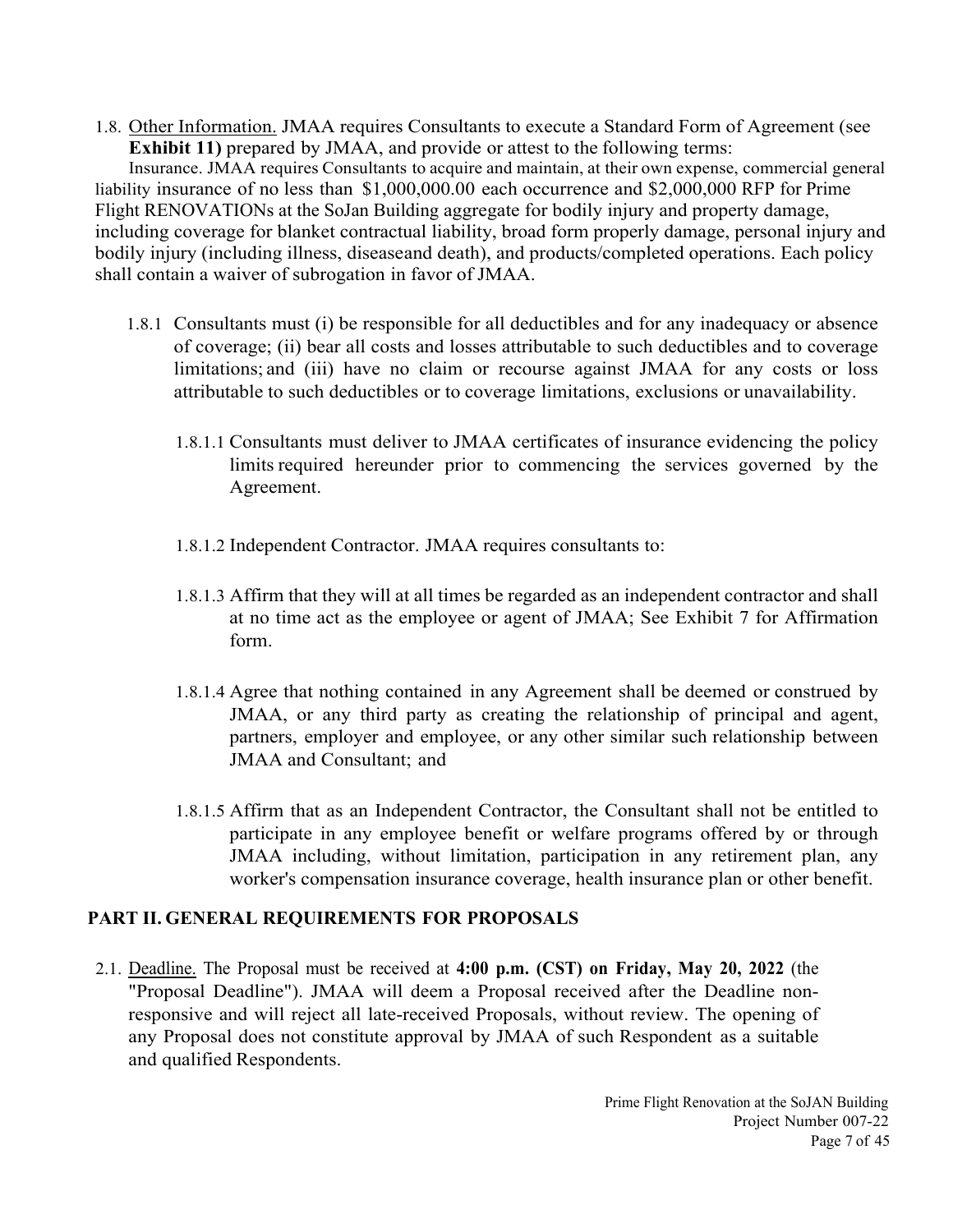#### 2.2. Pre-Submission Conference.

## **JMAA will hold a Pre-Bid Conference on Wednesday, May 04, 2022 at 10:00am (CST) using the following login information:**

Link: https://jmaa.zoom.us/j/6895798393?pwd=TzV2YUtsUEw2QVVLdnovc0hlSWN6QT09

Meeting ID: 689 579 8393 Passcode: 079743

- 2.3. Interpretation of Information and Questions & Requests for Additional Information. Each Respondent should examine the Information for Respondents carefully. All questions must be submitted in writing and delivered via email to JMAA's authorized contact (reference 1.2 of RFP). JMAA Project Name and Project Number must be listed in the subject line. Only interpretations, clarifications or corrections by Addendum issued by Marvin Buckhalter shall be binding on JMAA and the Respondents. The deadline for submitting questions is **Monday, May 09, 2022 at 4:00 p.m. (CST).**
- 2.4. References. Using **Exhibit 4**  Contractor Relevant Work Experience Form, Respondent shall provide the names, addresses, and telephone numbers of at least three (3) references in connection with supplying the services requested in this RFP. Each reference should include organizational name, official address, contact person, and title of contact person.
- 2.5. Copies to be Provided. Each Respondent must submit one (1) copy of its entire Proposal (including all attachments and exhibits) in digital format. The digital copy of the Proposal shall be submitted in Adobe\*.pdf (searchable) format via email to bids@imaa.com. JMAA will also receive hand delivered electronic submissions up to the Deadline at JMAA 's administrative offices, Suite 300, Main Terminal Building, Jackson-Medgar Wiley Evers International Airport, 100 International Drive, Jackson, Mississippi 39208. The hand delivered submissions shall be on a flash drive, placed in an envelope clearly marked with the Project Name, Project Number, Respondent's Company Name, and Attention: Marvin Buckhalter.
- 2.6. Formatting and Page Limits. No Proposal may exceed 30 pages, exclusive of appendices. The Respondent's letter of transmittal, table of contents, summaries and introductions shall be included in the 30-page limit. JMAA prefers the Proposals are contained on 8.5" x 11" pages only, with all four margins being at least one inch. All text information in the main part of the Proposal must be in an easily read font. All required forms enclosed as Exhibits in this RFP and references may be included as appendices which will not be counted against the 30-page limitation. The Proposal should be prepared simply and economically and should provide a straightforward and concise description of the Respondent's proposal, including its ability to perform the Services.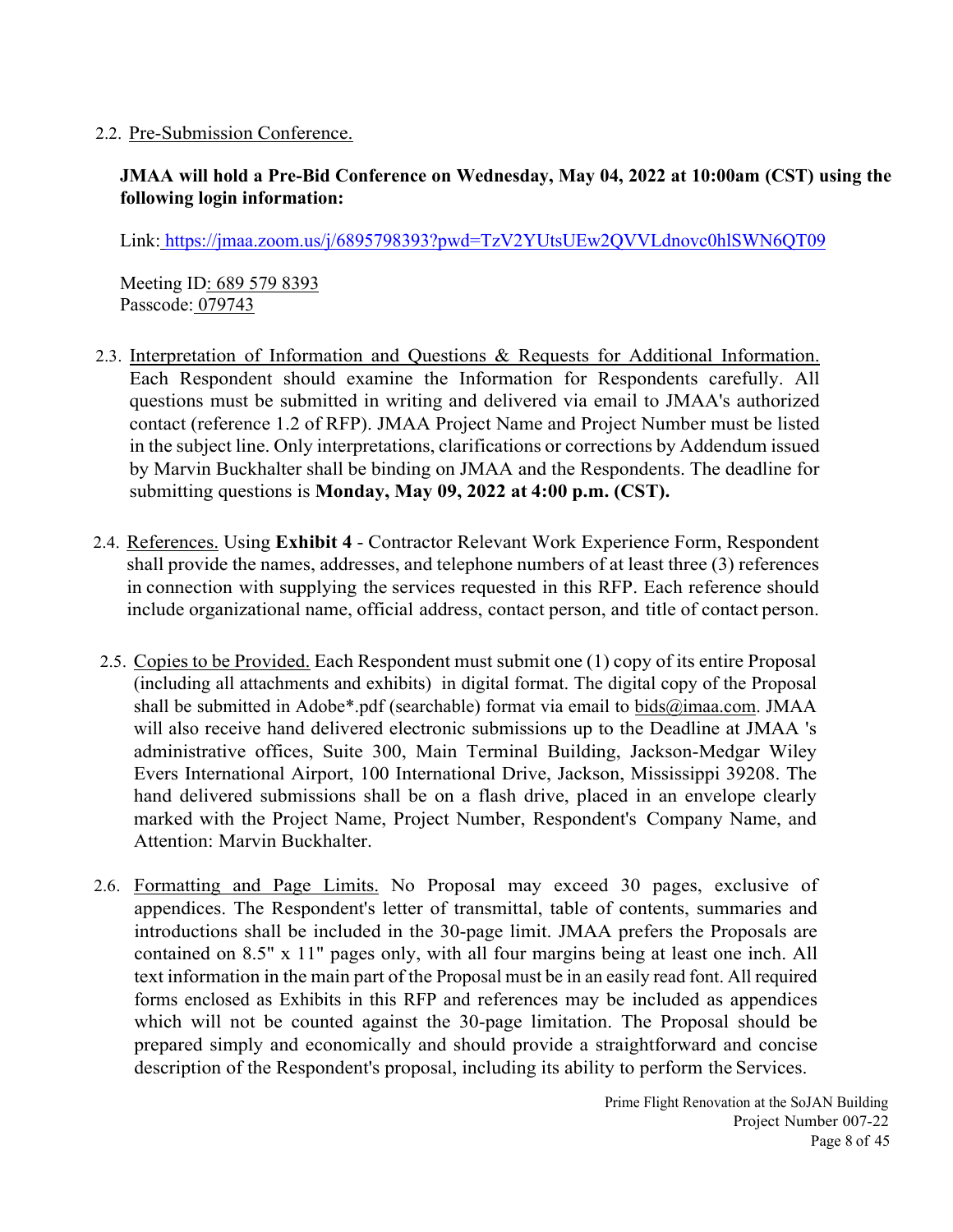- 2.7. Information to be Provided. Proposals must respond to all requirements of the RFP and be sufficient for JMAA to evaluate the qualifications and experience of the Respondent and the Respondent's ability to perform the Services. At a minimum, the information specified in PART III: INFORMATION REQUIRED FROM RESPONDENTS must be presented in the order requested. The information provided in the Proposal must be complete and accurate, and the Proposal must be sworn to (before a notary public) by an officer, partner or member of the Respondent authorized to bind the Respondent.
- 2.8. Acknowledgement of Addenda. Each Respondent must acknowledge receipt of any Addendum to this RFP. Respondent shall do this by including with its Proposal a properly executed Acknowledgment of Receipt of Addendum in the form that accompanies such Addendum, if any.
- 2.9. Statement Must Be Signed. Each Respondent must manually sign and have notarized at least one copy of its Proposal by submitting an Identification of Respondent form attached as **Exhibit 2.**
- 2.10. Representations of Respondent. Each Respondent, by submitting a Proposal, represents that:
	- 2.10.1. It read and understands the Information for Respondents;
	- 2.10.2. Is familiar with the conditions under and the purpose for which the Services will be performed;

Has all professional qualifications, licenses, certifications and registrations necessary to perform the Services and is knowledgeable of and has fully complied with them; and

- 2.10.3. If selected by JMAA, will fully comply with all federal, state and local laws, ordinances, rules and regulations that apply to the Services and Respondent's performance of them.
- 2.11. Investigations. JMAA reserves the right to make any and all investigations, as it deems necessary to establish the competency of any Respondent to perform the Services.
- 2.12. Rejection of Proposals. JMAA reserves the right, in its sole discretion, to reject any and all Proposals and to waive any technicality, informality or irregularity in any Proposals received, for any reason, at any time prior to entering into a contract to perform the Services. Without limiting the foregoing, JMAA specifically reserves the right to reject a Proposal which is incomplete or irregular in any manner.
- 2.13. Agreement. The selected Respondent will be required to enter into JMAA's standard form agreement, **Exhibit 11.** The Agreement will contain, among other things, an agreement to perform the Services in accordance with standards of the industry, provisions required by applicable law and such other terms and conditions, as JMAA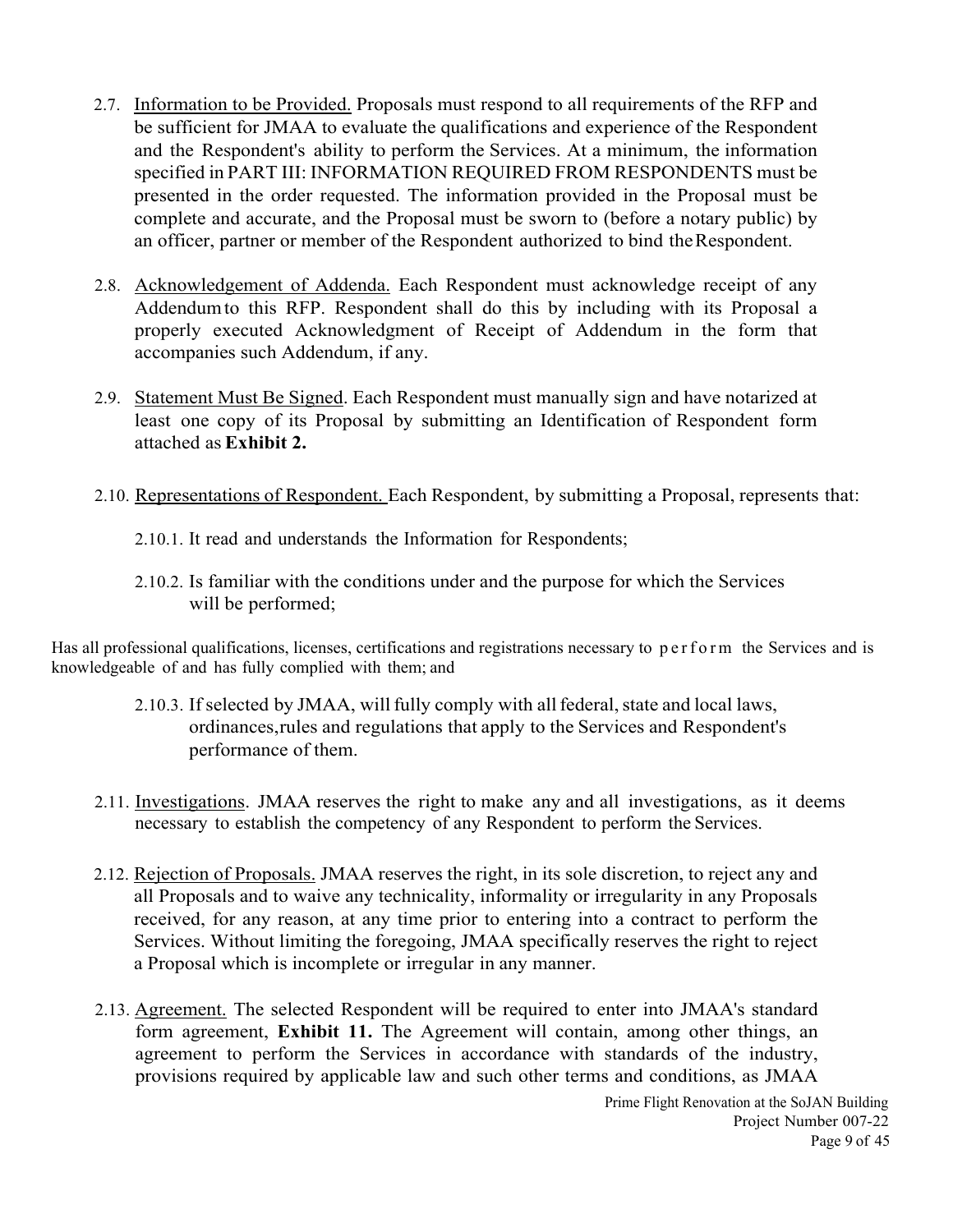deems appropriate. In no event will the Agreement contain any provision which (i) limits the Consultant's liability to JMAA or (ii) indemnifies the Consultant for the acts of JMAA or others.

- 2.14. Compensation. JMAA will select a Respondent based on the overall evaluation criteria identified in Part IV. Respondent shall provide not-to-exceed (NTE) service fees for each of (1) Annual Financial Audit; (2) On Call Consulting Services. Respondent must submit hourly rates for each discipline to support the project, estimated hours and estimated expense information with their Proposal. JMAA will negotiate the contract at a total NTE contract value. The fee arrangement should include all components identified in **Exhibit 10** - Price Sheet.
- 2.15. Costs Incurred by Respondents Prior to Execution of an Agreement. JMAA will not be responsible for any costs incurred by any Respondent in preparation of its Proposal. Further, JMAA will not be responsible for any costs incurred by the selected Respondent under any agreement prior to the effective date of the Agreement.
- 2.16. Disclosure of Response Contents. All materials submitted in response to this RFP will be the property of JMAA and may be held by JMAA or returned to each respective Respondent, at JMAA's sole discretion. In preparing its Proposal, each Respondent should be aware that some or all of its Proposal may be subject to public inspection and/or reproduction under the Mississippi Public Records Law, § 25-61-1 et seq., Mississippi Code of 1972, as amended.
- 2.17. Nondiscrimination. By submitting a Proposal, each Respondent agrees that it understands that JMAA is an equal opportunity employer. It is the policy of JMAA to comply with all applicable portions of Title VI of the Civil Rights Act of 1964, as amended; Executive Order 11246, as amended and as supplemented by Department of Labor Regulations (41 CFR Part 60), and 49 CFR Part 21, as amended, which prohibits unlawful discrimination based on race, color, creed, sex, age, national origin, physical handicap, or disability. The Agreement will require that the Respondent (and all subconsultants) represent and warrant to JMAA that it (and they) will comply with all applicable provisions of Title VI of the Civil Rights Act of 1964, as amended; Executive Order 11246, as amended and as supplemented by Department of Labor Regulations (41 CFR Part 60), and 49 CFR Part 21, as amended, and all other laws, rules and regulations prohibiting discrimination.
- 2.18. Disadvantaged Business Enterprises, Minority Owned, Woman Owned, and Small Business Participation. It is the policy of JMAA that maximum opportunity to participate in performance of the Services is provided to all certified firms.
- 2.19. Fair Labor Standards Act. All contracts and subcontracts that result from this solicitation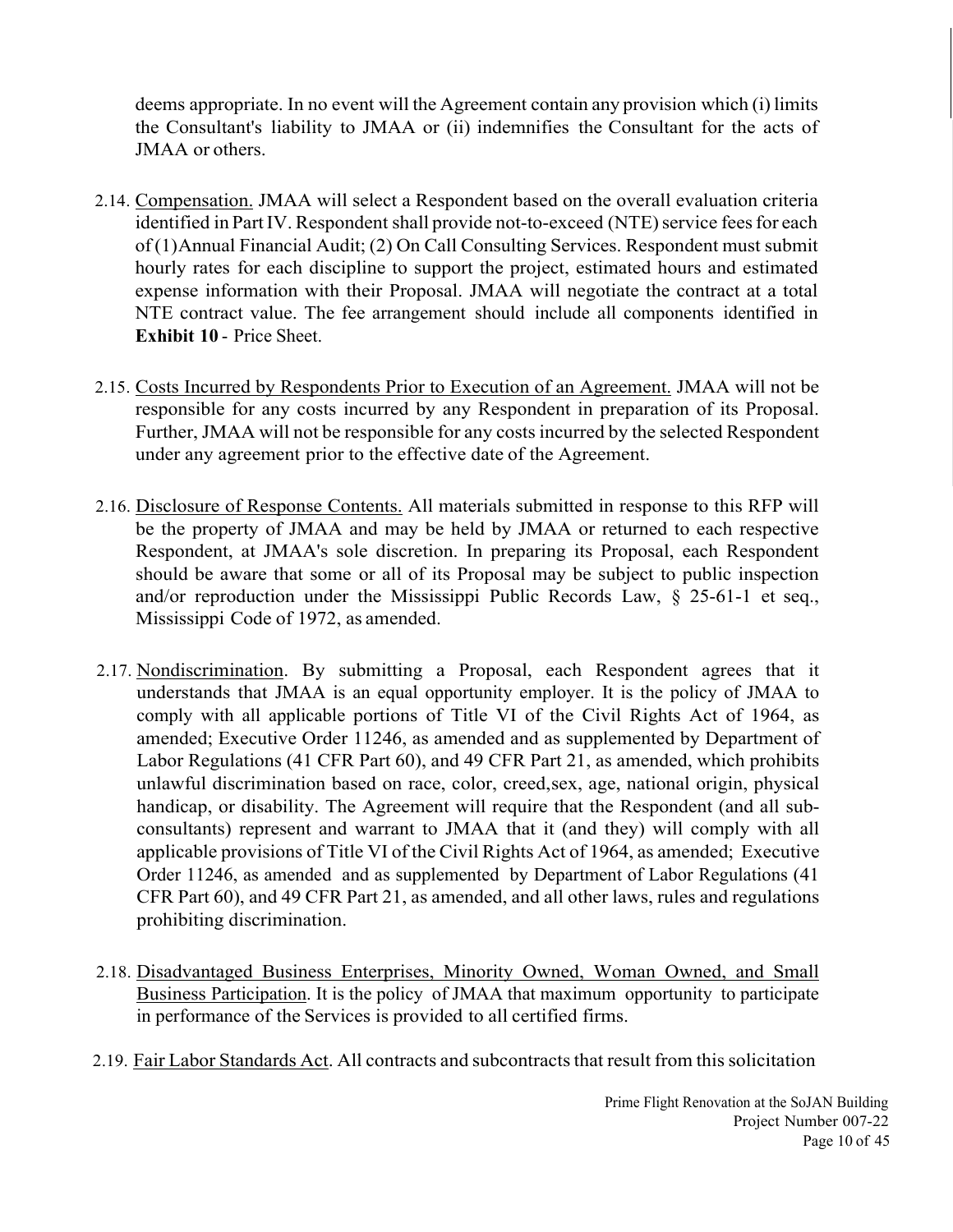incorporate by reference the provisions of 29 CFR part 201, the Federal Fair Labor Standards Act (FLSA), with the same force and effect as if given in full text. The FLSA sets minimum wage, overtime pay, recordkeeping, and child labor standards for full and part time workers.

The Consultant has full responsibility to monitor compliance to the referenced statute or regulation. The Consultant must address any claims or disputes that arise from this requirement directly with the U.S. Department of Labor- Wage and Hour Division.

2.20. Conflicts of Interest and Gratuities. Each Respondent must complete, execute and submit a Jackson Municipal Airport Authority Certification Regarding Gratuities with its Proposal. Failure to execute and submit the Certification attached as **Exhibit 3** to this RFP will be grounds for rejection of the Respondent's Proposal without review or consideration by JMAA.

## **PART III. INFORMATION REQUIRED FROM RESPONDENTS**

3.1. Required Information. To be selected, a Proposal must demonstrate that the Respondent is highly qualified by expertise and experience to perform the Services. A Proposal should emphasize the Respondent's qualifications and experience regarding all aspects of the Services. At a minimum, all of the following information **MUST** be furnished by each Respondent, as part of its Proposal. The information provided must be complete and accurate. Any omission, inaccuracy, or misstatement may be cause for rejection of the Proposal.

#### 3.2. Identification of Respondent.

- 3.2.1. Cover Letter.
- 3.2.2. Full, correct, legal name and type of business entity of the Respondent, and, if applicable the Respondent's state of incorporation or organization. (NOTE: The Respondent awarded the Services, if a corporation, limited partnership or limited liability company, will be required to be authorized by the Mississippi Secretary of State to do business in the State of Mississippi and be in good standing at all times while performing the Services.)
- 3.2.3.Street and Mailing address of the Respondent.
- 3.2.4. Name of the Respondent's representative for purposes of notice for other communications regarding the RFP.
- 3.2.5.If the address of the Respondent or name of the Respondent's representative, for purposes of notice or other communications regarding the Agreement will be different from the above, such other address or name must be provided.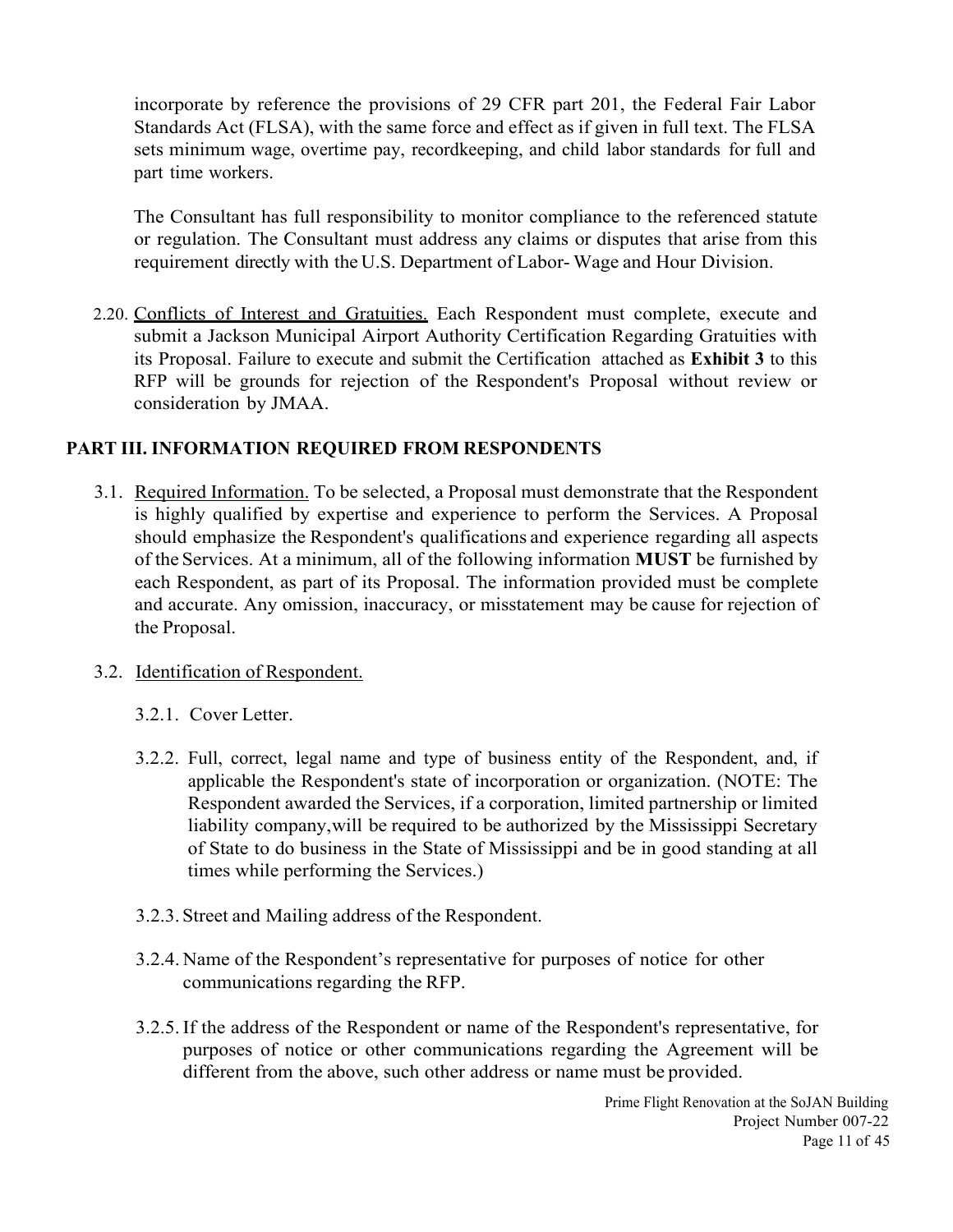- 3.2.6. Telephone and facsimile numbers, and email address for the Respondent and, if different, for the Respondent's representative regarding the Proposal and the Agreement.
- 3.2.7. Name, titles and business address of each director, senior officer and any shareholder, partner or member having, owning or controlling 10% or more ownership interest in the Respondent.
- 3.3. Organizational Summary. An organizational summary of the Respondent to include the following:
	- 3.3.1. A description of the Respondent's organization, including addresses of all central, branch or satellite offices; the number of employees; all major divisions and areas of expertise;
	- 3.3.2. A description of the key personnel the Respondent will utilize to perform the Services, including education, professional qualifications, and length of service, special expertise, and experience of the key personnel.
- 3.4. Licenses. Before execution of an Agreement with JMAA, Respondent must be registered to do business in the State of Mississippi as required by the Mississippi Secretary of State and obtain and maintain a City of Jackson Business Privilege License.
- 3.5. Experience. Each Respondent must include, with this proposal, examples of work product from not less than three (3) projects similar in scope as described in the Scope of Work in this RFP, where the proposed key personnel have had direct involvement.
- 3.6. DBE Participation. JMAA has chosen to not establish a DBE participation goal for this RFP. However, twenty (20) points are potentially available to Respondents submitting an acceptable minority participation proposal for the Services.
- 3.7. Terminated Contracts, Forfeiture, Bankruptcies, Etc., State the following by completing **Exhibit 7:**
	- 3.7.1. Regarding all contracts of the Respondent (or any subsidiary, parent or affiliate of the Respondent) for services, similar to the Services sought by the RFP that were terminated, either voluntarily or involuntarily, prior to the expiration of their respective terms during the past five (5) years: the name, location and address of the other party(ies) to said contracts, if any, and the date(s) of termination;
	- 3.7.2.Regarding any forfeited or canceled sureties or bonds within the past five (5) years, the name and address of the surety and date of the forfeiture or cancellation;
	- Prime Flight Renovation at the SoJAN Building Project Number 007-22 Page 12 of 45 3.7.3. A detailed description of any judgments and any pending or threatened lawsuits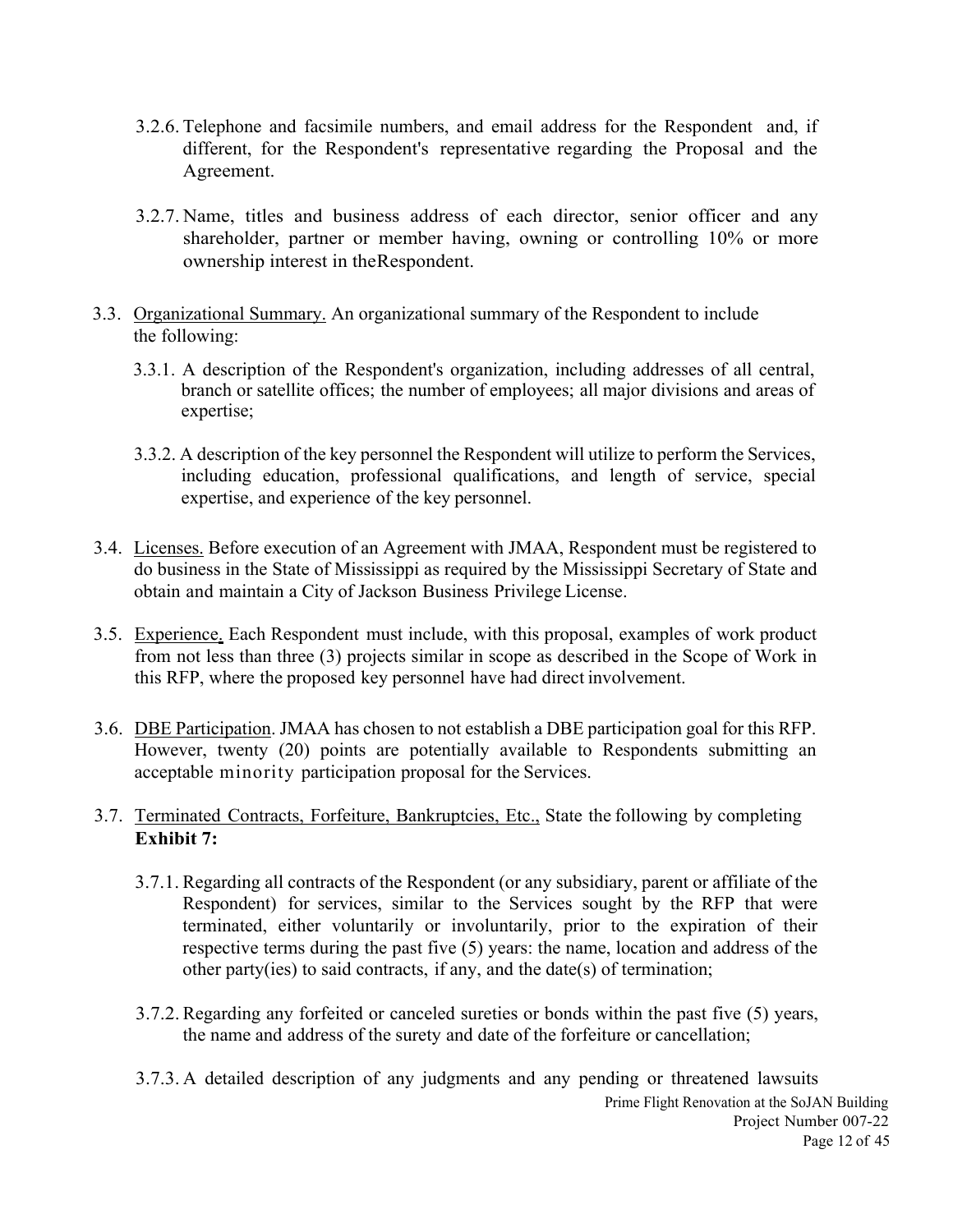involving Respondent (or any wholly-owned subsidiary, parent or affiliate of the Respondent) during the past five (5) years for work or services similar to the Services sought by this RFP;

- 3.7.4. A description, date of filing and court address for any petition in bankruptcy filed by or against the Respondent (or any wholly owned subsidiary, parent or affiliate of the Respondent) during the past five (5) years.
- 3.8. Staffing. Respondent shall affirm and provide supporting evidence that the Respondent's organization is sufficiently staffed and capable to perform the Services properly and fully.
- 3.9. Expertise and Special Knowledge. In the event certain features of the Services are of such complexity and nature as to require specialized or expert assistance, Respondent shall affirm that the Respondent's organization or team is sufficiently staffed with such specialists. However, if it will be necessary to associate with others to provide the specialized or expert assistance, a full description and identification of the person(s)/entity(ies) that will be associated and a description of the services she/he will perform shall be provided.
- 3.10.Insurance Requirements for Contract Award.
	- 3.10.1. JMAA requires Consultants to maintain, at its own expense, insurance in accordance with the following throughout the term of an agreement:
		- 3.10.1.1. Professional liability insurance in an amount of \$1,000,000.00 per claim;
		- 3.10.1.2. Commercial General Liability Insurance in an amount of \$1,000,000.00 per occurrence and \$2,000,000.00 aggregate, including coverage for blanket contractual liability, broad form property damage, personal and bodily injury, and products/completed operations;
		- 3.10.1.3. If any vehicles will be operated at or as part of the Services, Comprehensive automobile liability insurance, including hired and nonowned vehicles, with a combined single limit of not less than \$1,000,000.00, covering bodily injury and property damage; and
		- 3.10.1.4. Workers' Compensation Insurance in such amounts as may be required pursuant to the Mississippi Workers' Compensation Act and Employers Liability Insurance with limits of \$500,000.00 each disease, disease aggregate and each accident.
	- 3.10.2. All insurance policies required shall be issued by a solvent insurance company or companies admitted or licensed to write such insurance in Mississippi; shall name JMAA as an additional insured; and shall contain a waiver of subrogation in favor of JMAA.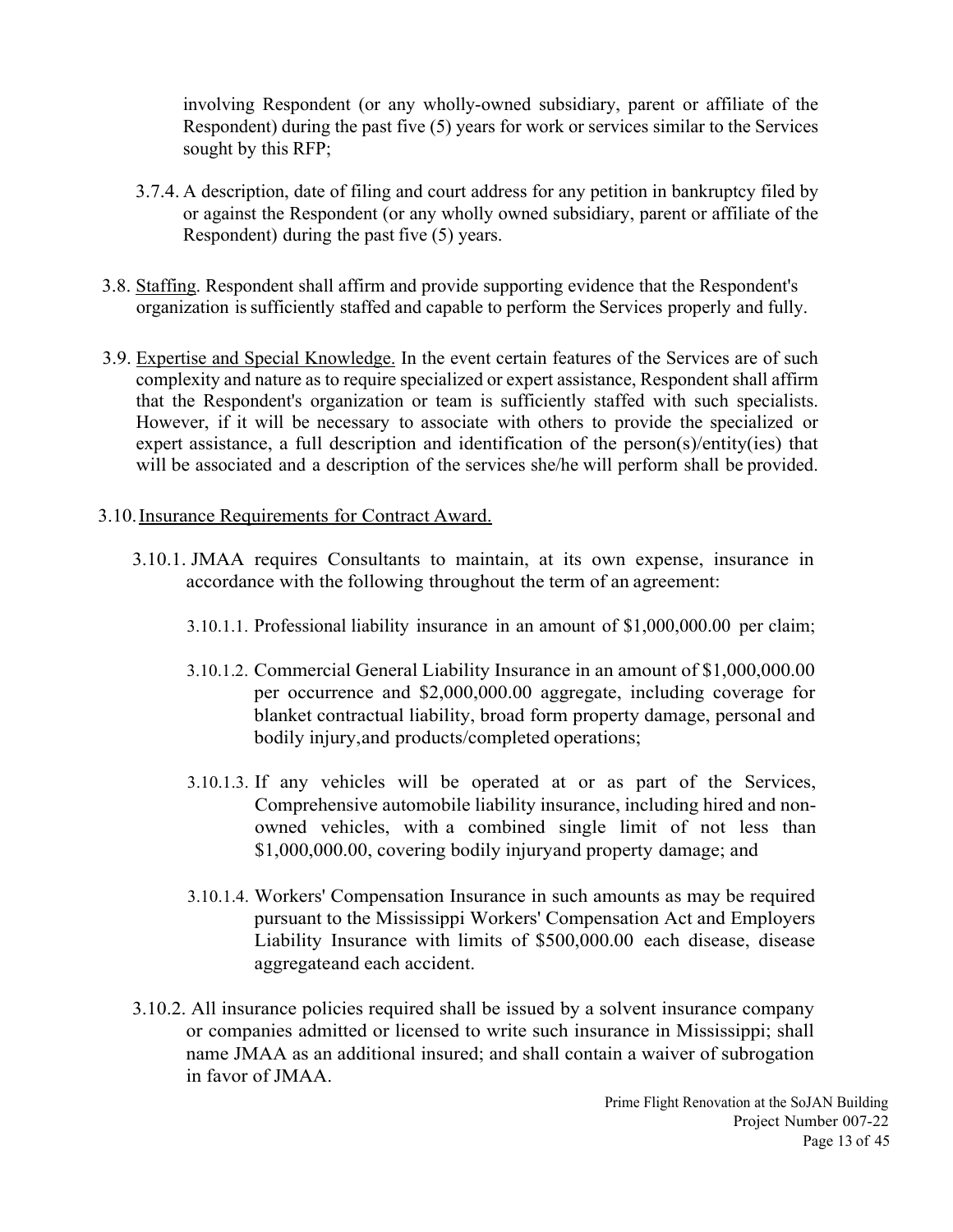- 3.10.3.Without limiting the foregoing, Consultant's policy or policies of insurance required hereunder shall contain blanket contractual insurance coverage so as to protect JMAA's interests. Each policy requires at least thirty (30) days prior written notice to JMAA before modification or termination and shall contain a waiver of subrogation in favor of JMAA.
- 3.10.4. Consultant shall be responsible for all deductibles and for any inadequacy or absence of coverage. Consultant shall bear all costs and losses attributable to such deductibles and to coverage limitations. Consultant shall have no claim or recourse against JMAA for any costs or loss attributable to such deductibles or to coverage limitations, exclusions or unavailability.
- 3.10.5. Consultant shall deliver certificates evidencing the insurance required hereunder promptly upon execution of an agreement and such other times upon JMAA's request.
- 3.11.Independent Consultant. Respondent shall affirm that **Exhibit** 7:
	- 3.11.1. At all times it will be regarded as an independent Consultant and shall at no time act as the employee or agent of JMAA;
	- 3.11.2. Nothing contained in any Agreement shall be deemed or construed by JMAA, Respondent or any third party as creating the relationship of principal and agent, partners, employer and employee, or any other similar such relationship between JMAA and Respondent; and
	- 3.11.3. It shall not be entitled to participate in any employee benefit or welfare programs offered by or through JMAA including, without limitation, participation in any retirement plan, any workers compensation insurance coverage, health insurance plan or other benefit.
- 3.12. Governing Law, Jurisdiction and Venue. Respondent shall affirm that this Agreement, and the rights and obligations of JMAA and Respondent hereunder, shall be governed by and construed in accordance with the laws of the State of Mississippi, without regard to the principles of conflict of law, and venue shall be solely in a Mississippi state court of competent jurisdiction for any lawsuit or litigation, of any type or nature, arising out of and/or regarding this Agreement. **(Exhibit 11)**
- 3.13. Attorneys' Fees. Respondent shall affirm that as to any action that shall be brought on account of any breach of or to enforce or interpret any of the terms, covenants or conditions of this Agreement, the prevailing party shall be entitled to recover, as part of its costs, its actual and reasonable attorneys' fees.
- Prime Flight Renovation at the SoJAN Building Project Number 007-22 Page 14 of 45 3.14. Sub-Consultant Commitment and Confirmation. Should a Respondent use a sub-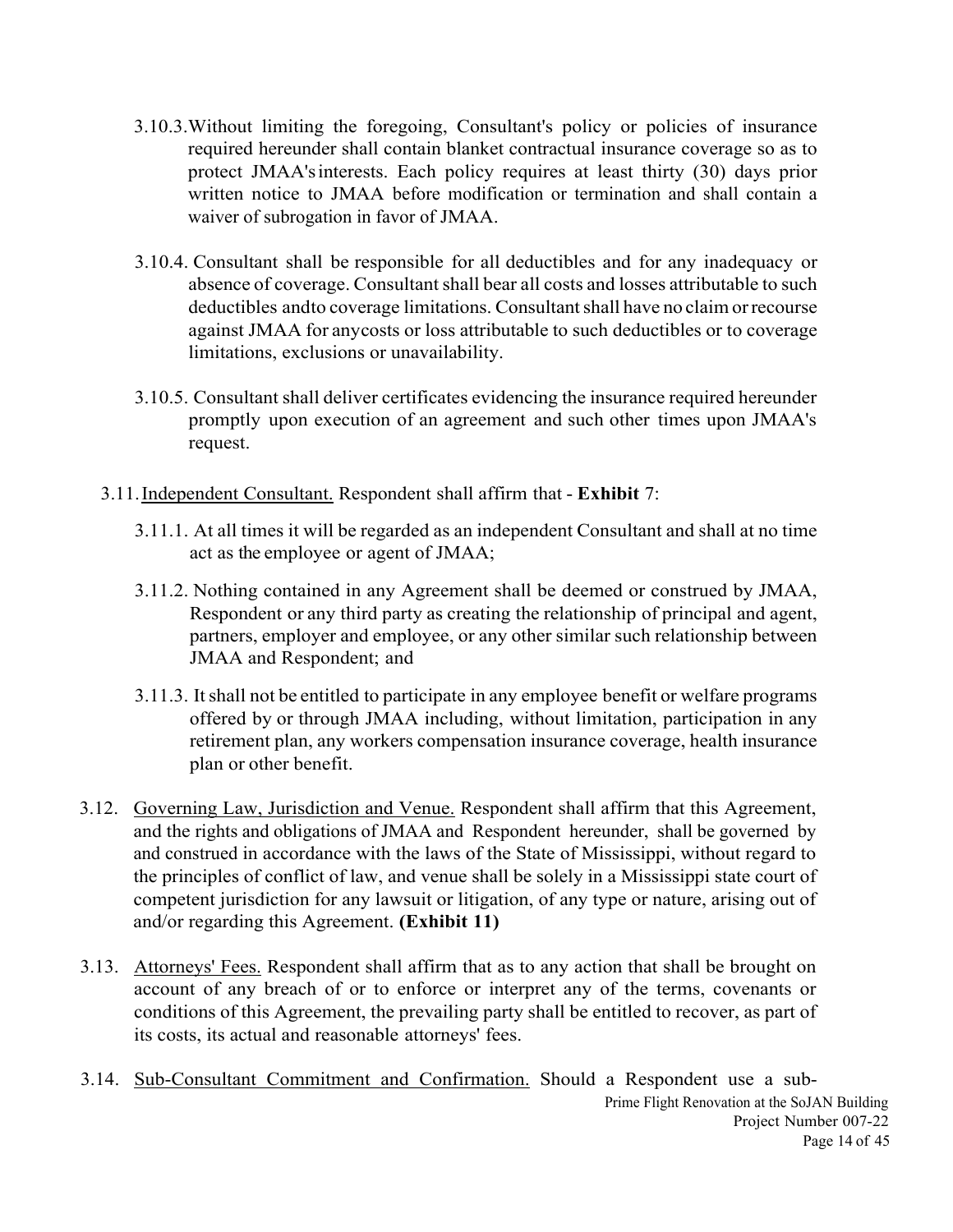consultant, then the Respondent must complete and submit a Sub-Consultant Commitment and Confirmation form as provided in **Exhibit 6,** as part of its Proposal. The form must be signed by the Respondent and each sub-consultant (DBE and non-DBE) proposed for utilization as part of the Services.

3.15. Other Information. Any other information the Respondent wishes to submit to JMAA for consideration in evaluating the Respondent's Proposal.

## **Part IV. - CRITERIA FOR SELECTION**

- 3.1. All submissions per Part II, GENERAL REQUIREMENTS FOR PROPOSALS, received before the Deadline will be reviewed and evaluated by JMAA.
	- 3.1.1. Respondents will be selected by JMAA in priority order for negotiation of the Agreement, based on JMAA's determination, in its sole discretion, as to the Respondent best qualified to perform the Services.
	- 3.1.2. Responses shall be evaluated according to the criteria listed in Table I below:
- 3.2. Criteria. All Proposals received before the Deadline will be reviewed and evaluated by JMAA. Respondents will be selected by JMAA in priority order for negotiation of the Agreement, based on JMAA's determination, in its sole discretion, as to the Respondent best qualified to perform the Services. Responses shall be evaluated according to the criteria listed below, in order of importance, from highest to lowest with maximum points to be awarded listed.

| и | וח<br>L<br>ш |  |
|---|--------------|--|
|   |              |  |

| <b>Scoring Criteria</b>                                                                                                             | <b>Total Points</b><br>Available |
|-------------------------------------------------------------------------------------------------------------------------------------|----------------------------------|
| 1. Experience: Direct professional project experience with projects of<br>the same or similar type, scope and complexity.           | 25                               |
| 2. Qualifications: Professional licensure as required by the scope of<br>work.                                                      | 10                               |
| 3. Minority Participation: Disadvantaged Business, Minority Owned,<br>Woman Owned, and Small Business Enterprises                   | 20                               |
| 4. Capacity: Exhibited by Proposed Project Plan and Schedule<br>5. Organization of Submission: Clarity of submission & all required | 20                               |
| documents.                                                                                                                          | 15                               |
| 6. Fees                                                                                                                             | 10                               |
| TOTAL                                                                                                                               | 100                              |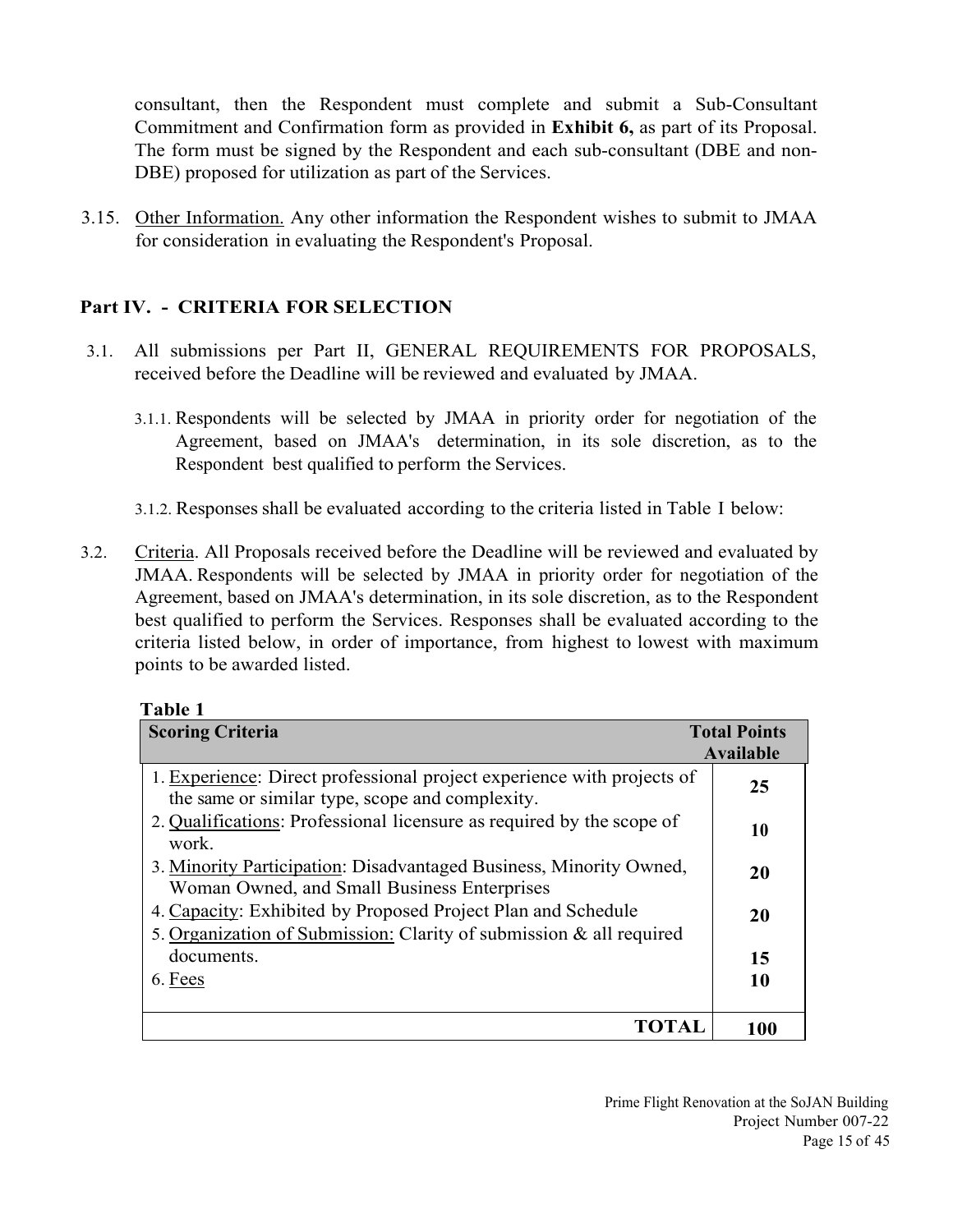#### **INTENT TO RESPOND FORM**

This form acknowledges your receipt and states whether your firm intend to provide or not provide a submission.

| Disadvantaged Business Enterprise (DBE) Status (please check one):                                                                                                                                                             |                                            |
|--------------------------------------------------------------------------------------------------------------------------------------------------------------------------------------------------------------------------------|--------------------------------------------|
| □ Certified Disadvantaged Business<br>Enterprise<br>$\Box$ SBA S(a)<br>□ Minority/Woman Business Enterprise                                                                                                                    | □Minority/Woman Business<br>$\Box$ Non-DBE |
| <b>Do you plan to provide a submission</b> (please check one)? "Yes<br>If No, please state the reason(s).                                                                                                                      | $\cdot$ No                                 |
|                                                                                                                                                                                                                                |                                            |
|                                                                                                                                                                                                                                |                                            |
|                                                                                                                                                                                                                                |                                            |
|                                                                                                                                                                                                                                |                                            |
|                                                                                                                                                                                                                                |                                            |
|                                                                                                                                                                                                                                |                                            |
|                                                                                                                                                                                                                                |                                            |
|                                                                                                                                                                                                                                |                                            |
|                                                                                                                                                                                                                                |                                            |
|                                                                                                                                                                                                                                |                                            |
| Email Address: No. 2014 19:30 No. 2014 19:30 No. 2014 19:30 No. 2014 19:30 No. 2014 19:30 No. 2014 19:30 No. 2014 19:30 No. 2014 19:30 No. 2014 19:30 No. 2014 19:30 No. 2014 19:30 No. 2014 19:30 No. 2014 19:30 No. 2014 19: |                                            |
|                                                                                                                                                                                                                                |                                            |

**Please return this form to** Marvin Buckhalter at mbuckhalter@jmaa.com by **4:00 p.m. CST on Wednesday, May 11, 2022.**

> Prime Flight Renovation at the SoJAN Building Project Number 007-22 Page 16 of 45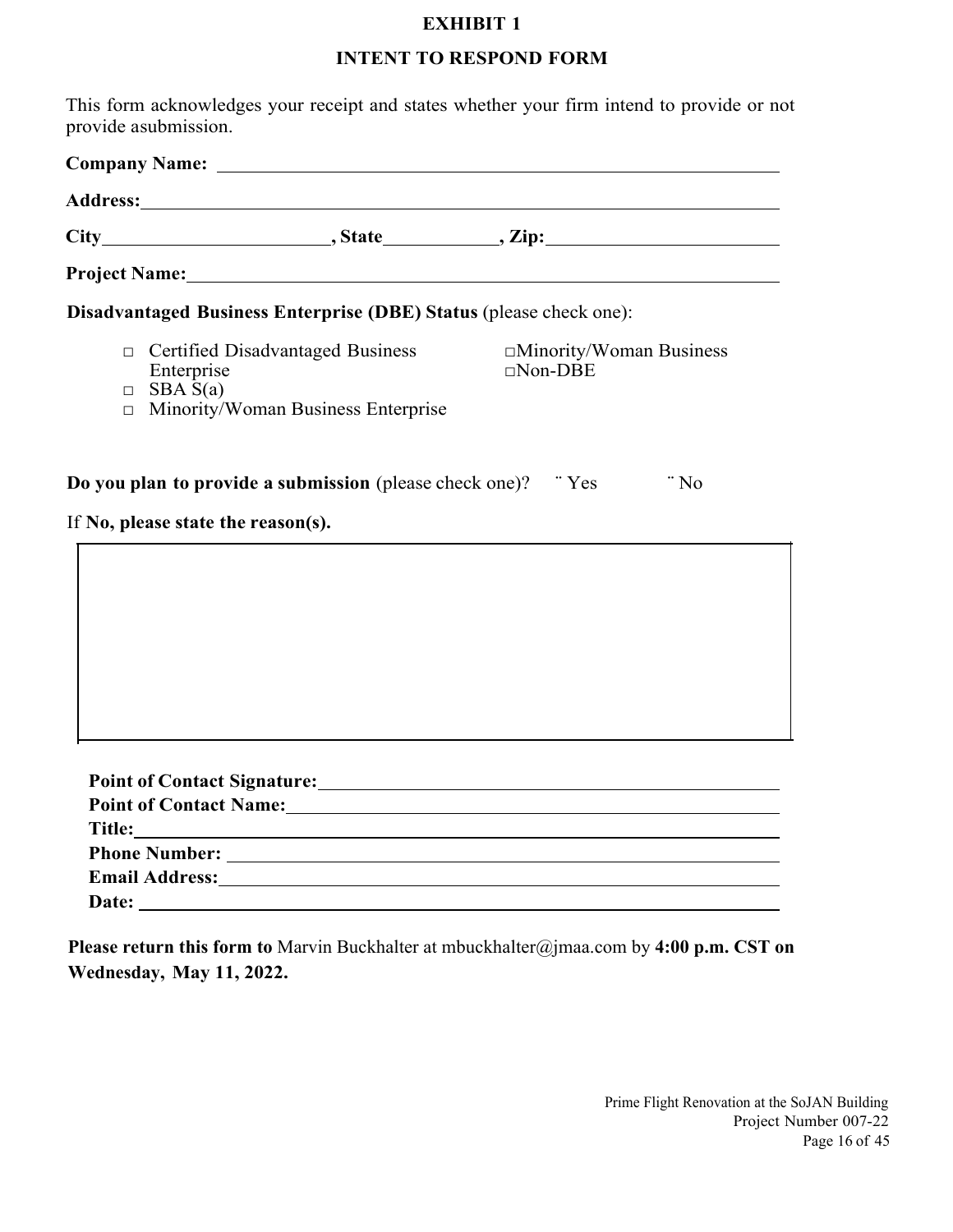#### **IDENTIFICATION OF RESPONDENT**

|    | 1. Respondent's full legal name is:                       |                                                                                                                                                                                            |
|----|-----------------------------------------------------------|--------------------------------------------------------------------------------------------------------------------------------------------------------------------------------------------|
| 2. | Respondent is (mark one):                                 |                                                                                                                                                                                            |
|    | $\Box$ Corporation                                        | $\Box$ Individual                                                                                                                                                                          |
|    | □Limited Partnership                                      | $\Box$ General Partnership                                                                                                                                                                 |
|    | $\Box$ Limited Liability                                  | $\Box$ Other Company                                                                                                                                                                       |
|    |                                                           |                                                                                                                                                                                            |
| 3. | Respondent's street and mailing addresses are as follows: |                                                                                                                                                                                            |
|    | <b>Street Address</b>                                     | <b>Mailing Address</b><br><u> 1990 - Jan James James James James James James James James James James James James James James James James J</u>                                             |
|    |                                                           | <u> 1989 - Andrea Santa Andrea Andrea Andrea Andrea Andrea Andrea Andrea Andrea Andrea Andrea Andrea Andrea Andr</u><br><u> 1989 - Andrea Santa Alemania, amerikan personal (h. 1989).</u> |
| 4. |                                                           | Respondent's representative regarding this Proposal is: ________________________                                                                                                           |
| 5. |                                                           | Telephone number, facsimile number, and e-mail address for Respondent's representative:                                                                                                    |
|    |                                                           |                                                                                                                                                                                            |
|    | Telephone number:                                         | <u> 1989 - Johann Harry Harry Harry Harry Harry Harry Harry Harry Harry Harry Harry Harry Harry Harry Harry Harry</u>                                                                      |
|    | Facsimile number:<br>E-mail address:                      |                                                                                                                                                                                            |

- 6. Affirmations:
	- ¨ I affirm that if selected for the Services in this Request for Proposals, the insurance requirements established in Part III, Information Required from Respondents, Section 3.10 will be met and Certificates of Insurance shall be provided to JMAA with JMAA listed as additional insured prior to execution of an Agreement.
	- ¨ I affirm that if selected for the Services in this Request for Proposal, I or my company will register to conduct business with the Mississippi Secretary of State as established in Part III, Information Required from Respondents, Section 3.4 prior to execution of an Agreement.
	- ¨ I affirm that if selected for the Services in this Request for Proposal, I or my company will obtain a City of Jackson Mississippi Business Privilege License as established in Part III, Information Required from Respondents, Section 3.4 prior to execution of an Agreement.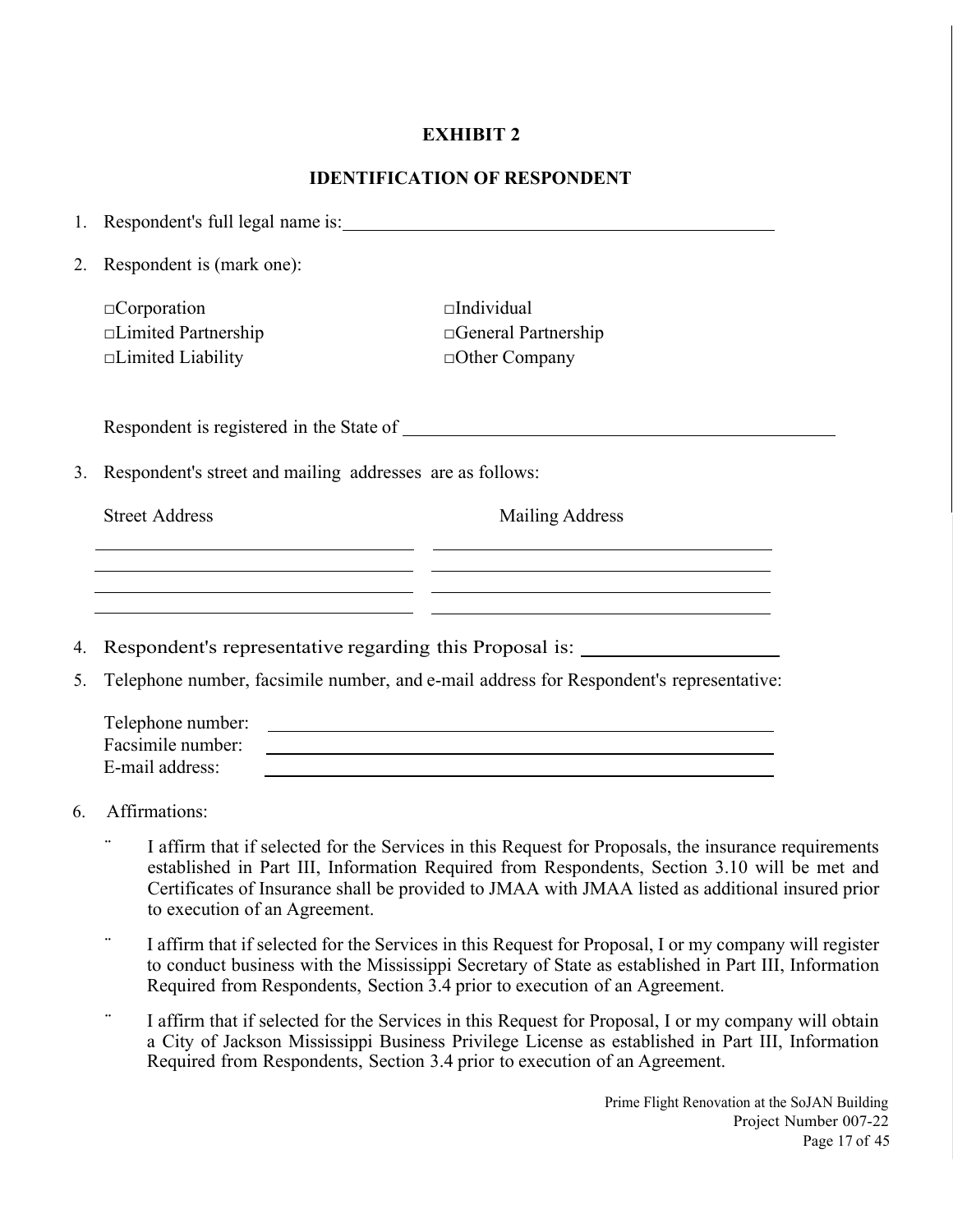The undersigned hereby represents everything in this Proposal is true, correct and complete.

The undersigned acknowledges and agrees that JMAA reserves the right to reject any and all Proposals, to readvertise for Services, and to waive any informalities, technicalities, and irregularities in the Proposals received at any time prior to execution of the Agreement for any reason.

Date: the contract of the contract of the contract of the contract of the contract of the contract of the contract of the contract of the contract of the contract of the contract of the contract of the contract of the cont

Respectfully submitted,

**RESPONDENT**:

Legal Name of Respondent

Signature

Printed Name of Signatory

Title of Signatory

STATE OF COUNTY OF

 PERSONALLY APPEARED BEFORE ME, the undersigned authority in and for the said County and State, on this day of 2022 within my jurisdiction, the within named (Name), who acknowledged that he/she is \_\_\_\_\_\_\_\_\_\_\_\_\_\_\_\_\_\_\_\_\_\_\_\_\_\_\_\_\_ (Title) of \_\_\_\_\_\_\_\_\_\_\_\_\_\_\_\_\_\_\_(Company Name), and that for and on behalf of said Company, and as its act and deed, he/she executed the above and foregoing instrument, after first having been duly authorized by said Company so to do.

Notary Public

My Commission Expires:

**(S E A L)** 

 $\overline{a}$ 

 Prime Flight Renovation at the SoJAN Building Project Number 007-22 Page 18 of 45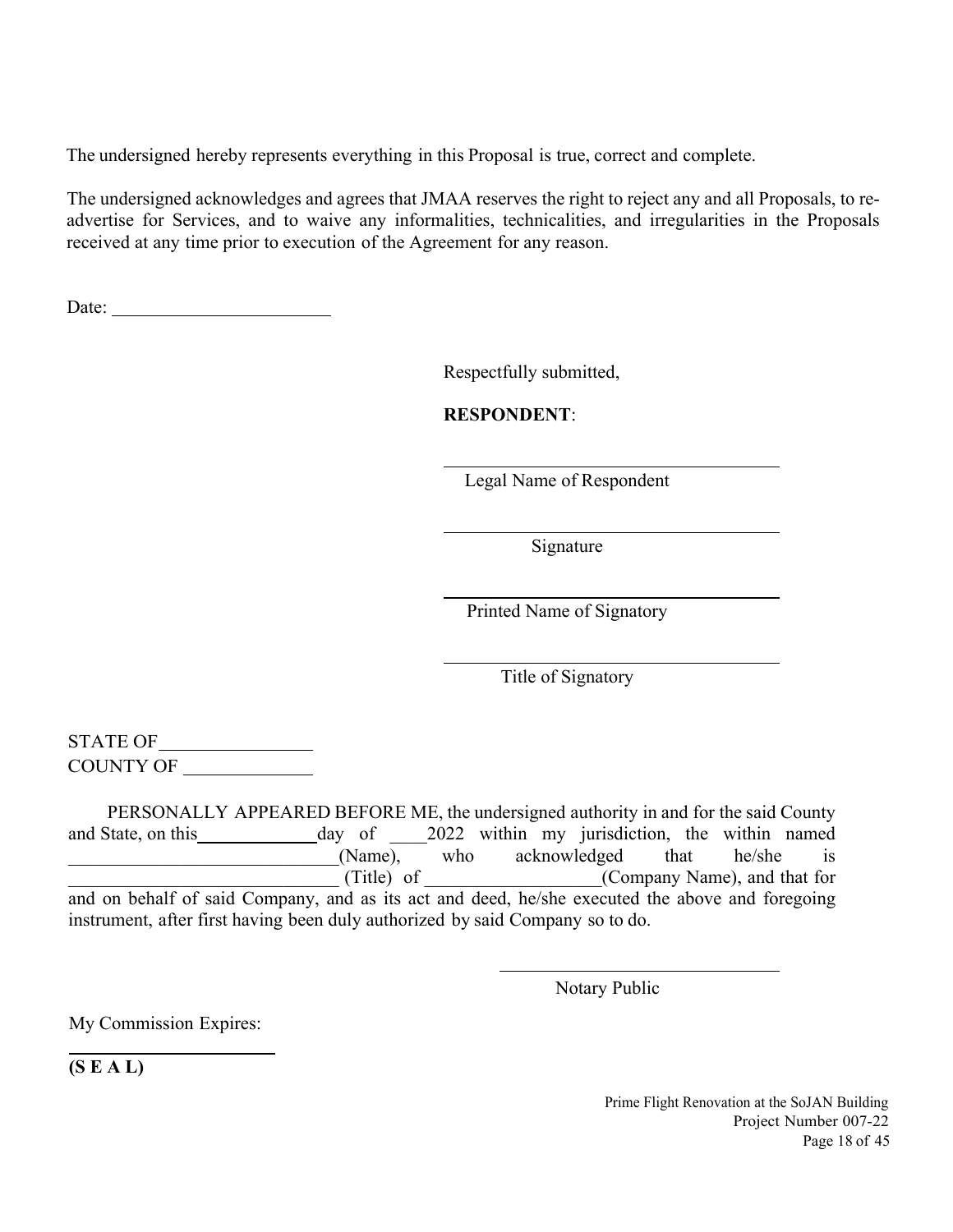#### **CONFLICTS OF INTEREST AND GRATUITIES**

## **ONLY EXHIBIT 3, ATTACHMENT B IS REQUIRED WITH YOUR**

**SUBMISSION CHAPTER:** EXECUTIVE

**POLICY TITLE:** CONFLICTS OF INTEREST AND GRATUITIES

**POLICY NUMBER:**  1-100

**ADOPTED:**  10/22/15

**REPLACES/REVIS** 1-100 DATED: 12/20/2005

**ES** 

Prime Flight Renovation at the SoJan Building Project Number 007-22 Page 19 of 45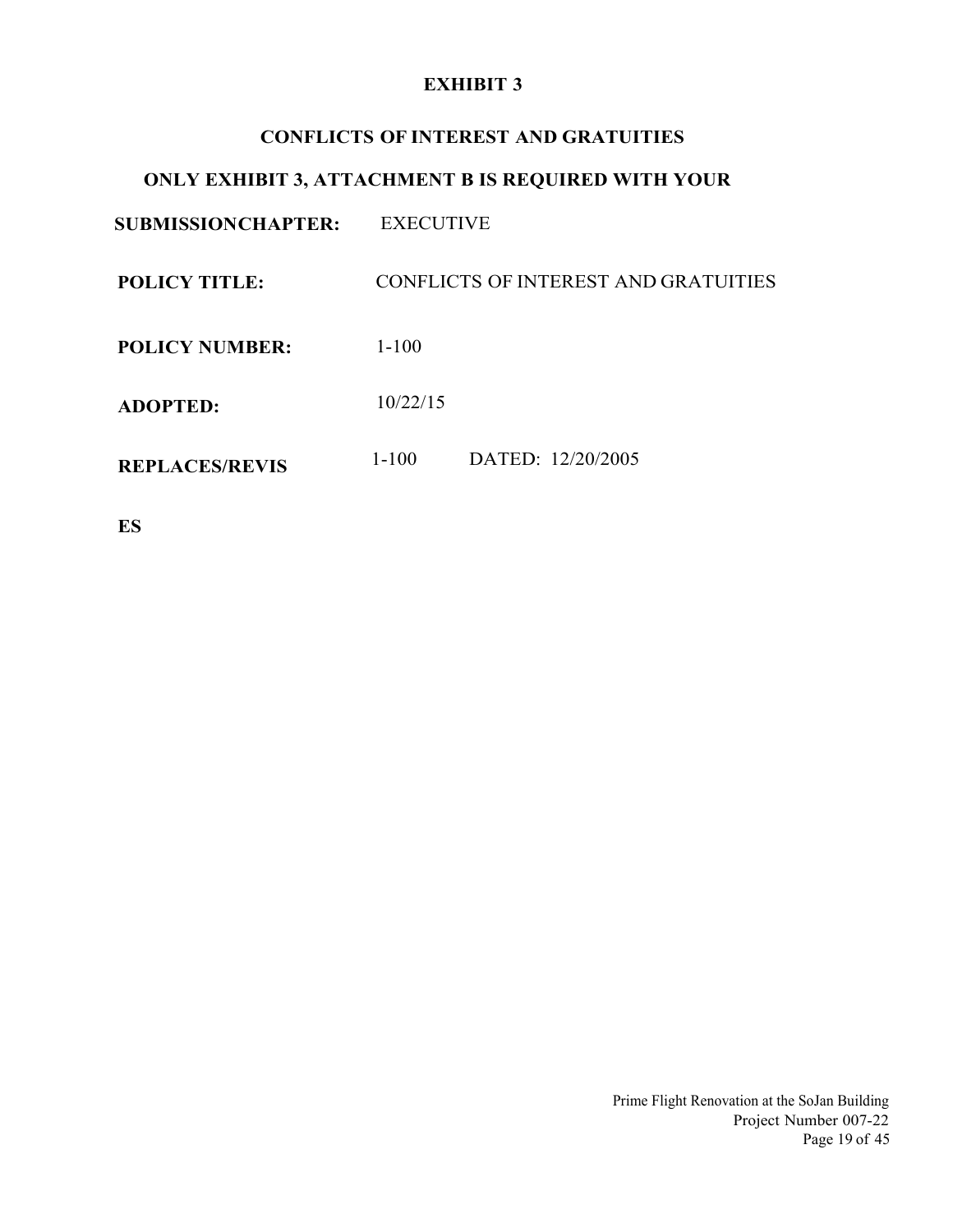#### **REFERENCES:**

**PURPOSE:** Provides policy on conflicts of interests and gratuities for the Jackson Municipal Airport Authority.

#### **POLICY:**

It is the policy of the Jackson Municipal Airport Authority (the "Authority") that all actions of the Authority be free from improper or inappropriate influence.

#### **APPLICATION:**

The Board of Commissioners of the Authority, as well as all employees of the Authority, shall abide by the state ethics statues, as set out in Miss. Code Ann., Sec. 25-4-101, et seq. (1972), as amended.

No member of the Board of Commissioners of the Authority, and no member of the staff of the Authority, shall have any interest, direct or indirect, in any person or entity doing and/or seeking to do business with the Authority that is prohibited by applicable law.

No person or entity doing business with the Authority, or seeking to do business with the Authority, may offer or agree to offer, under any circumstances, any gift, gratuity or favor (including travel), regardless of value or form, to any Commissioner, employee or representative of the Authority, except as permitted herein.

Notwithstanding the foregoing, nothing in this Policy is intended to prohibit the receipt by any member of the staff of the Authority of an occasional, nominal business courtesy, such as a meal or promotional item provided by any person doing business or seeking to do business with the Authority. However, gifts, gratuities and favors valued in excess of \$25.00 (including meals) are not acceptable; nor is a cash distribution of any amount. If the value of a gift is undetermined, it should be considered unacceptable.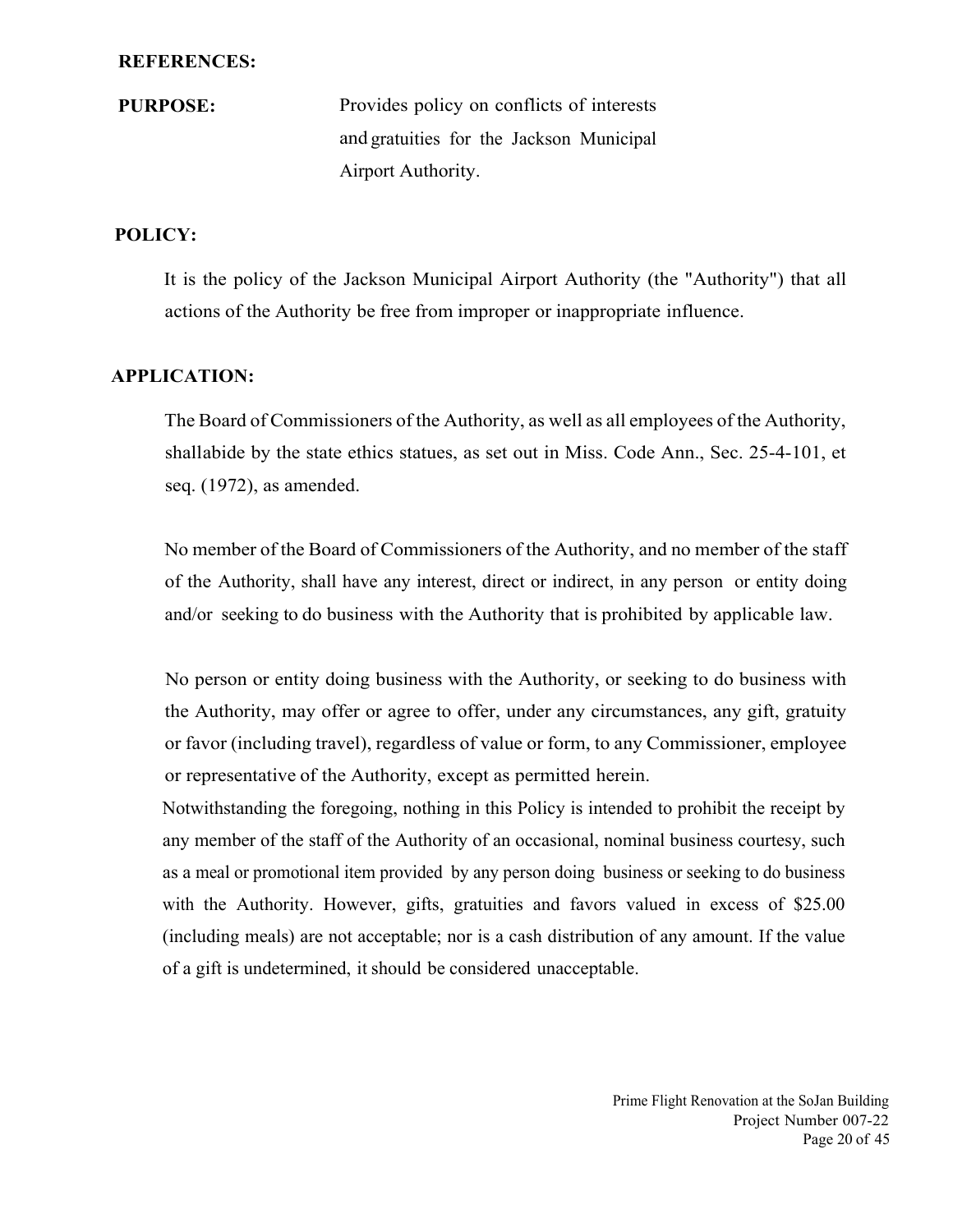#### **CERTIFICATIONS:**

Each employee of the Authority shall be required to sign and submit the certification attached to this Policy as Exhibit A entitled "Certification Regarding Gratuities: Airport Authority Employees". Certification shall be submitted by a member of the staff of the Authority, promptly upon employment. Subsequent certifications shall be signed and submitted no later than October 1 of each subsequent year.

Each Person or entity doing business with the Airport Authority or seeking to do business with the Authority will be provided a copy of this Policy and shall be required to sign and submit the certification attached to this Policy as Exhibit B, "Certification Regarding Gratuities: Persons or Entities Conducting or Seeking to Conduct Business with the Authority". Violation of this Policy will be cause for disqualification of such person or entity from any selection process, ongoing and future, regarding the Authority involving the person or entity, and termination of any agreement already executed with the Authority by the person or entity.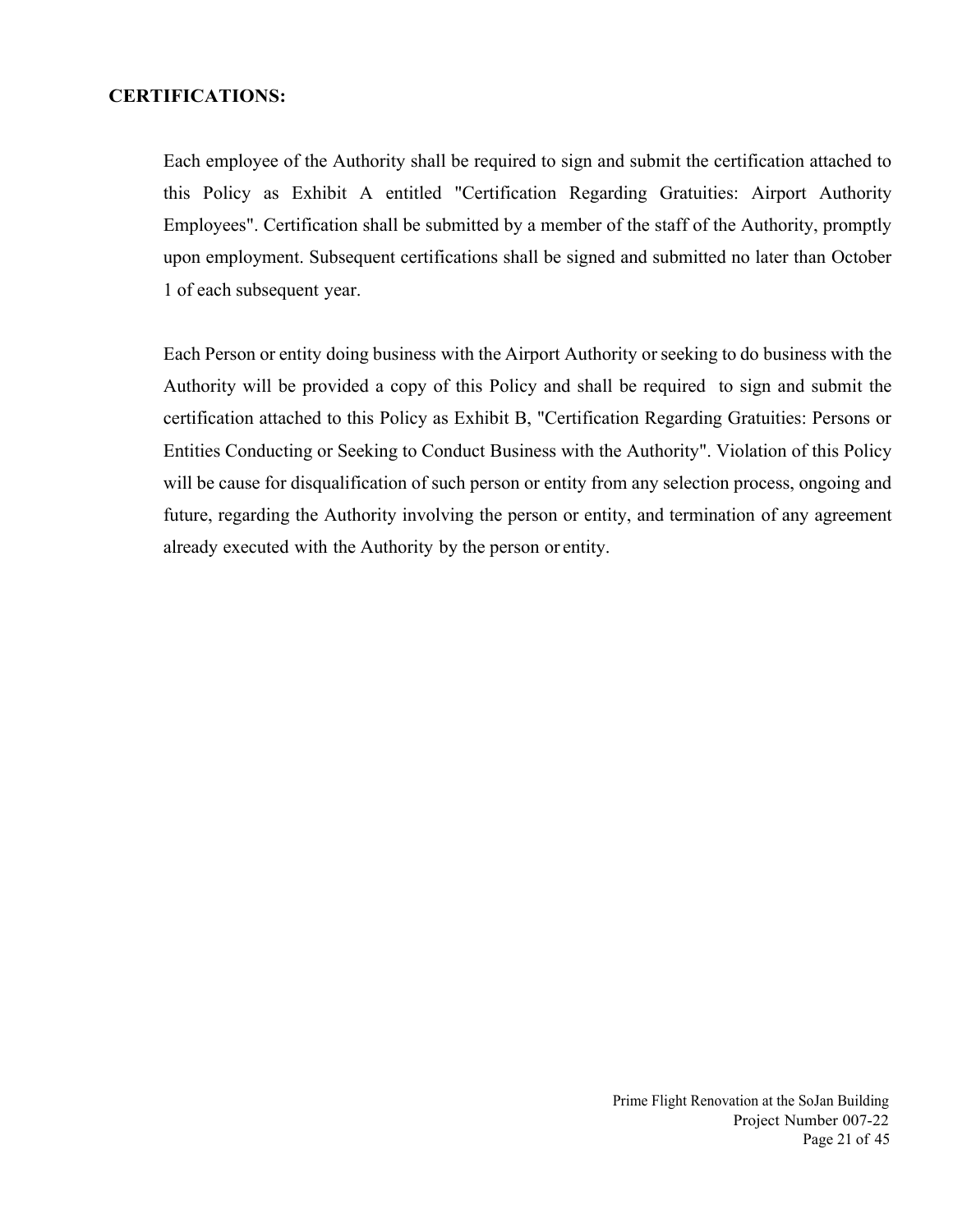#### **ATTACHMENT A - NOT TO BE SUBMITTED JACKSON MUNICIPAL AIRPORT AUTHORITY**

## **Certification Regarding Conflicts of Interest and Gratuities**

## **Airport Authority Employees**

The undersigned \_\_\_\_\_\_\_\_\_\_\_\_\_, hereby acknowledges having received a copy of the Jackson Municipal Airport Authority's (the "Authority") Policy on Conflicts of interest and Gratuities (the "Policy"). As contemplated by the Policy, the undersigned hereby certifies as follows:

- 1. The undersigned has reviewed and understands the Policy.
- 2. Mark one as appropriate:
	- $\Box$ The undersigned has no interest, direct or indirect, in any person or entity that currently does business of any kind or nature with the Authority.
	- $\Box$ The undersigned has an interest in the persons or entities described on the attachment to this Certificate (describe relationship, including nature of the interest and the date acquired, and attach to this Certificate).
- 3. The undersigned will immediately advise the Chief Executive Officer in writing of any interest, direct or indirect, that the undersigned may acquire in any person or entity doing or seeking to do business with the Authority.
- 4. The undersigned acknowledges that it may not accept any gift or gratuity from any person or entity doing  $\alpha$  seeking to do business with the Authority except for gifts or gratuities of nominal value as provided in the Policy.
- 5. The undersigned will immediately report any offer of a gift or gratuity prohibited under the Policy to the Chief Executive Officer of the Authority.

In Witness Whereof, the undersigned has executed this Certificate on this the day of 20.

Signature

(Printed Name)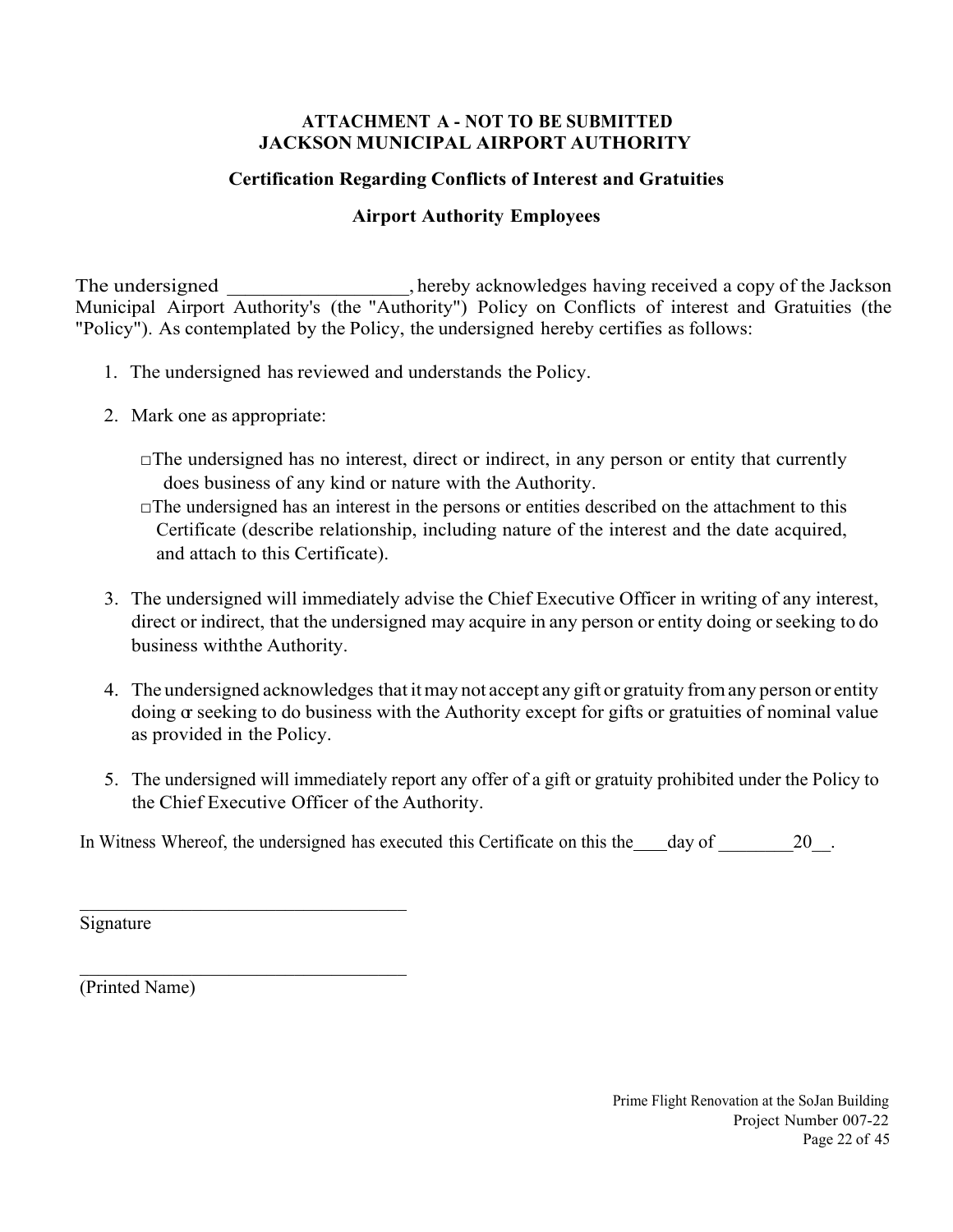## **ATTACHMENT B**

## **JACKSON MUNICIPAL AIRPORT AUTHORITY**

## **Certification Regarding Gratuities**

#### **Persons or Entities Conducting or Seeking to Conduct Business with the Authority**

The undersigned \_\_\_\_\_\_\_\_\_\_\_\_\_\_\_\_\_, hereby acknowledges having received a copy of the Jackson Municipal Airport Authority's (the "Authority") Policy on Conflicts of interest and Gratuities (the "Policy"). As contemplated by the Policy, the undersigned hereby certifies as follows:

- 1. The undersigned has reviewed and understands the Policy.
- 2. The undersigned certifies that she/he/it has not provided any gift, gratuity, or favor (including travel) to any Commissioner, employee, or representative of the Authority in violation of the Policy.
- 3. The undersigned acknowledges that if she/he/it does provide any gift, gratuity or favor (including travel) to any Commissioner, employee or representative of the Authority, in violation of this Policy, such violation of the Policy will be cause for immediate disqualification of the undersigned from any selection process, ongoing and future, regarding the Authority involving the undersigned, and termination of any agreement already executed with the Authority by the undersigned.

In Witness Whereof, the undersigned has executed this Certificate on this the day of  $, 20$ .

Print Name of Entity (if an Entity)

Signature

 $\overline{a}$ 

 $\overline{a}$ 

l

Printed Name, Title

Prime Flight Renovation at the SoJan Building Project Number 007-22 Page 23 of 45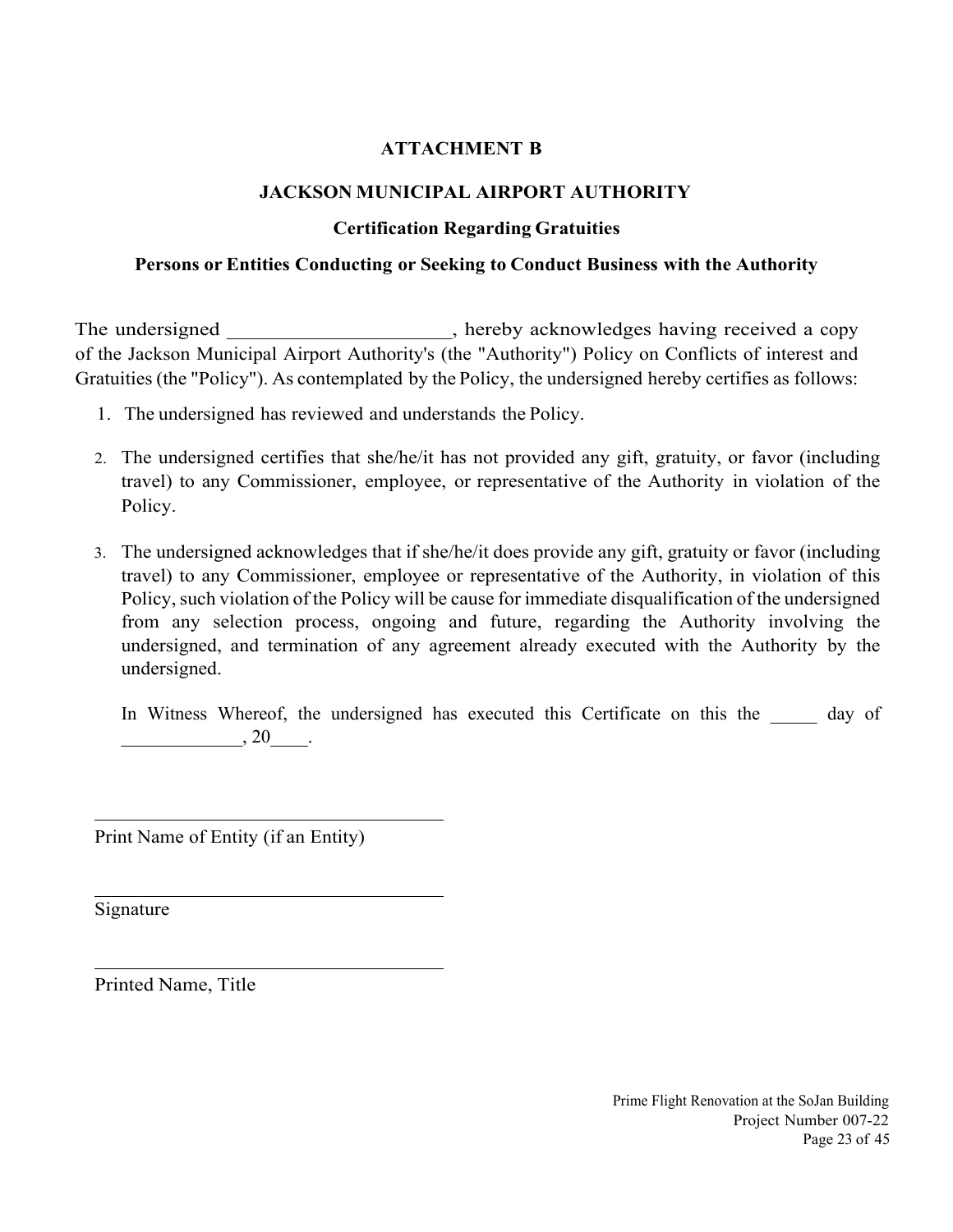## **CONSULTANT RELEVANT WORK EXPERIENCE**

|                                                                             | <b>Prime Respondent<br/>Information</b>                             |                      |
|-----------------------------------------------------------------------------|---------------------------------------------------------------------|----------------------|
| <b>Consultant</b><br>Name                                                   |                                                                     |                      |
| <b>Contact Name</b>                                                         |                                                                     |                      |
|                                                                             | <b>Client Contact Information</b>                                   |                      |
| <b>Client Name</b>                                                          |                                                                     |                      |
| <b>Contact Name</b>                                                         |                                                                     |                      |
| <b>Address</b>                                                              |                                                                     |                      |
| <b>Phone</b>                                                                |                                                                     | <b>Email Address</b> |
| <b>Location of</b><br>Work                                                  |                                                                     | Date of<br>Service   |
| Detailed description of relevant work experience and similar scope of work: |                                                                     |                      |
|                                                                             |                                                                     |                      |
|                                                                             |                                                                     |                      |
|                                                                             |                                                                     |                      |
|                                                                             |                                                                     |                      |
|                                                                             |                                                                     |                      |
|                                                                             |                                                                     |                      |
|                                                                             |                                                                     |                      |
|                                                                             |                                                                     |                      |
|                                                                             | $*$ Equipped to used for each relevant work experience previded $*$ |                      |

**\*Form shall be used for each relevant work experience provided\***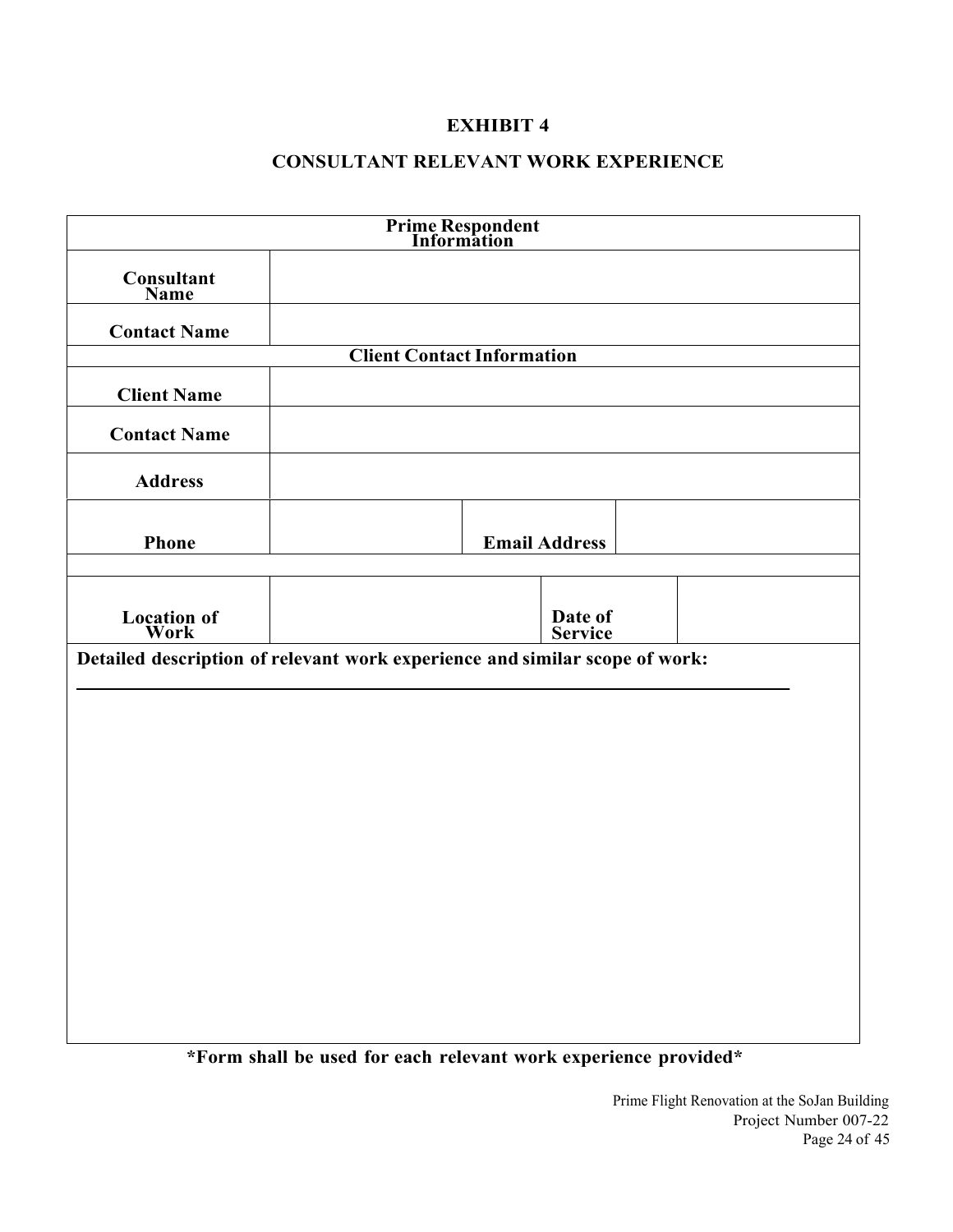#### **SUB-CONSULTANT LIST**

# RESPONDENT NAME: \_

The sub-consultants and/or suppliers shown on this form will be a material consideration in JMAA making an award. The persons and entities shown on this Sub-Consultant List must perform the Work in the amounts listed and for the prices listed below. JMAA'S WRITTEN APPROVAL IS REQUIRED BEFORE SUBSTITUTION OF ANY OF THE SUB-CONSULTANTS OR SUPPLIERS LISTED BELOW OR CHANGING THE AMOUNT OF WORK ASSIGNED TO ANY SUB-CONSULTANT OR SUPPLIER LISTED BELOW.

JMAA has established a goal of **0%** for DBE participation in the performance of the Services. Each Respondent must submit a completed Commitment and Confirmation Form for each sub-consultant and supplier shown on this Sub-Consultant List.

| Name of Respondent's Authorized Agent |  |  |
|---------------------------------------|--|--|
|---------------------------------------|--|--|

Signature

 $\overline{a}$ 

 $\overline{a}$ 

Title Date

#### **RESPONDENT MUST SUBMIT THIS COMPLETED FORM AS PART OF ITS PROPOSAL**

Prime Flight Renovation at the SoJan Building Project Number 007-22 Page 25 of 45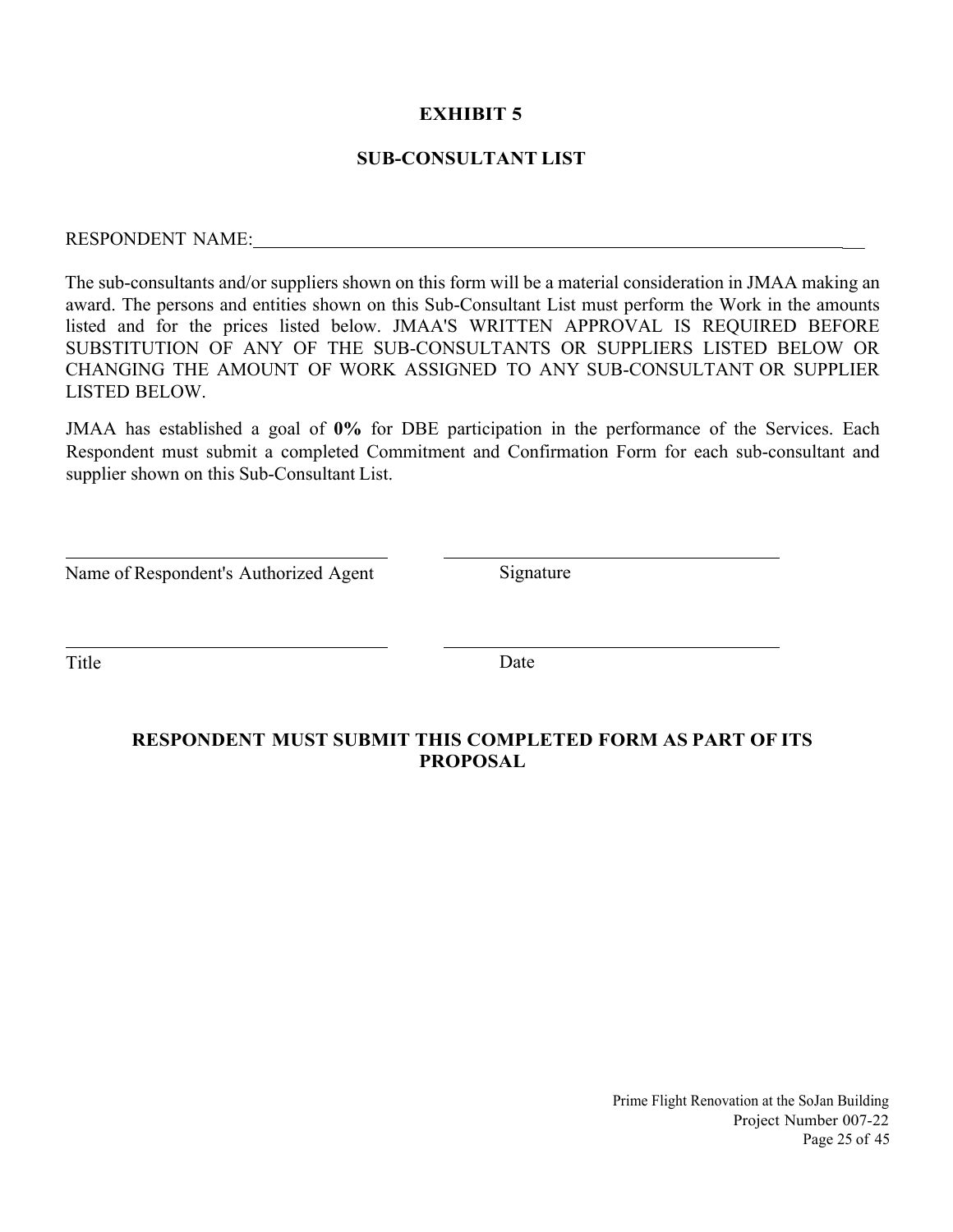#### **Allocation of Work.**

Divide the Work of the Project between the Respondent and the sub-consultants and suppliers that will perform any portion of the Services. All aspects of the Services must be accounted for below.

|                    |             | <b>Prime Flight RENOVATIONs</b><br>at the SoJan Building (Project<br><b>Number 007-22)</b> |                           |                                                                             |
|--------------------|-------------|--------------------------------------------------------------------------------------------|---------------------------|-----------------------------------------------------------------------------|
| <b>ITEM</b><br>NO. | <b>ITEM</b> | NAME OF SUB-CONSULTANT<br><b>SUPPLIER OR VENDOR</b>                                        | M/W/DBE?<br><b>YES/NO</b> | SUB-<br><b>CONSULTANT/SUPPLIER</b><br><b>ESTIMATED</b><br><b>PERCENTAGE</b> |
|                    |             |                                                                                            |                           |                                                                             |
|                    |             |                                                                                            |                           |                                                                             |
|                    |             |                                                                                            |                           |                                                                             |
|                    |             |                                                                                            |                           |                                                                             |
|                    |             |                                                                                            |                           |                                                                             |
|                    |             |                                                                                            |                           |                                                                             |
|                    |             |                                                                                            |                           |                                                                             |

PERCENT M/W/DBE PARTICIPATION (REQUIRED; DO NOT LEAVE BLANK):\_% (Attach additional pages as necessary)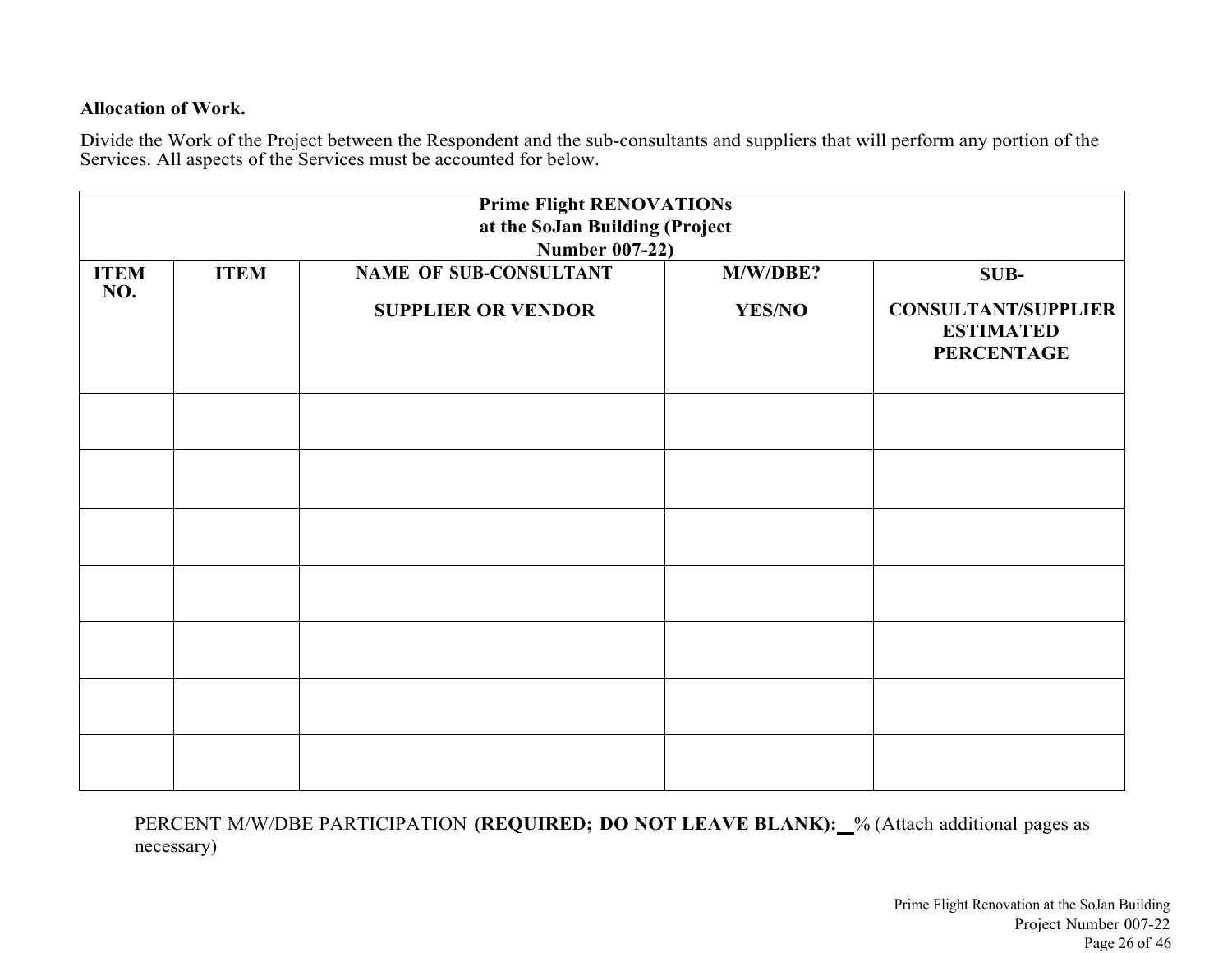#### **Jackson Municipal Airport Authority**

#### **Sub-Consultant List - Identification of Subconsultant and Suppliers**

Identification of Sub-Consultants and Suppliers.

Fully identify and answer each question regarding the sub-consultants and suppliers proposed to perform Services on this Contract.

Name of Sub-Consultant/Supplier: Manual Consultant of Sub-Consultant / Supplier:

Contact Person:

| Title:                                |             |  |
|---------------------------------------|-------------|--|
| Address:                              |             |  |
| City/State/Zip:                       |             |  |
| Phone Number:                         | Fax Number: |  |
| Email:                                |             |  |
| <b>Federal Identification Number:</b> |             |  |

Sub-Consultant/Supplier (check applicable statement): ¨

Is a non-DBE.

¨Is a certified DBE.

¨Mississippi Unified Certification Program (MUCP)

Mississippi Department of Transportation (MDOT)

¨Jackson Municipal Airport Authority

Will Sub-Consultant/Supplier perform \$50,000 or more in Work?

| 'Yes                                 |
|--------------------------------------|
| N٥                                   |
| <b>Age of Firm:</b>                  |
| Less than 1 year                     |
| $\parallel$ 1-3 years                |
| $\left  \frac{4-7}{1} \right $ years |
| $\degree$ 8-10 years                 |
| "More than 10 years"                 |
|                                      |
| <b>Annual Gross Receipts:</b>        |
| "Less than \$500K                    |
| $\degree$ \$500K - \$1 million       |
| $ 1 - 2$ million                     |
| $\$\frac{2}{3}$ - 5 million          |
| Greater than \$5 million             |

Make copies of this form as needed.

 $\overline{a}$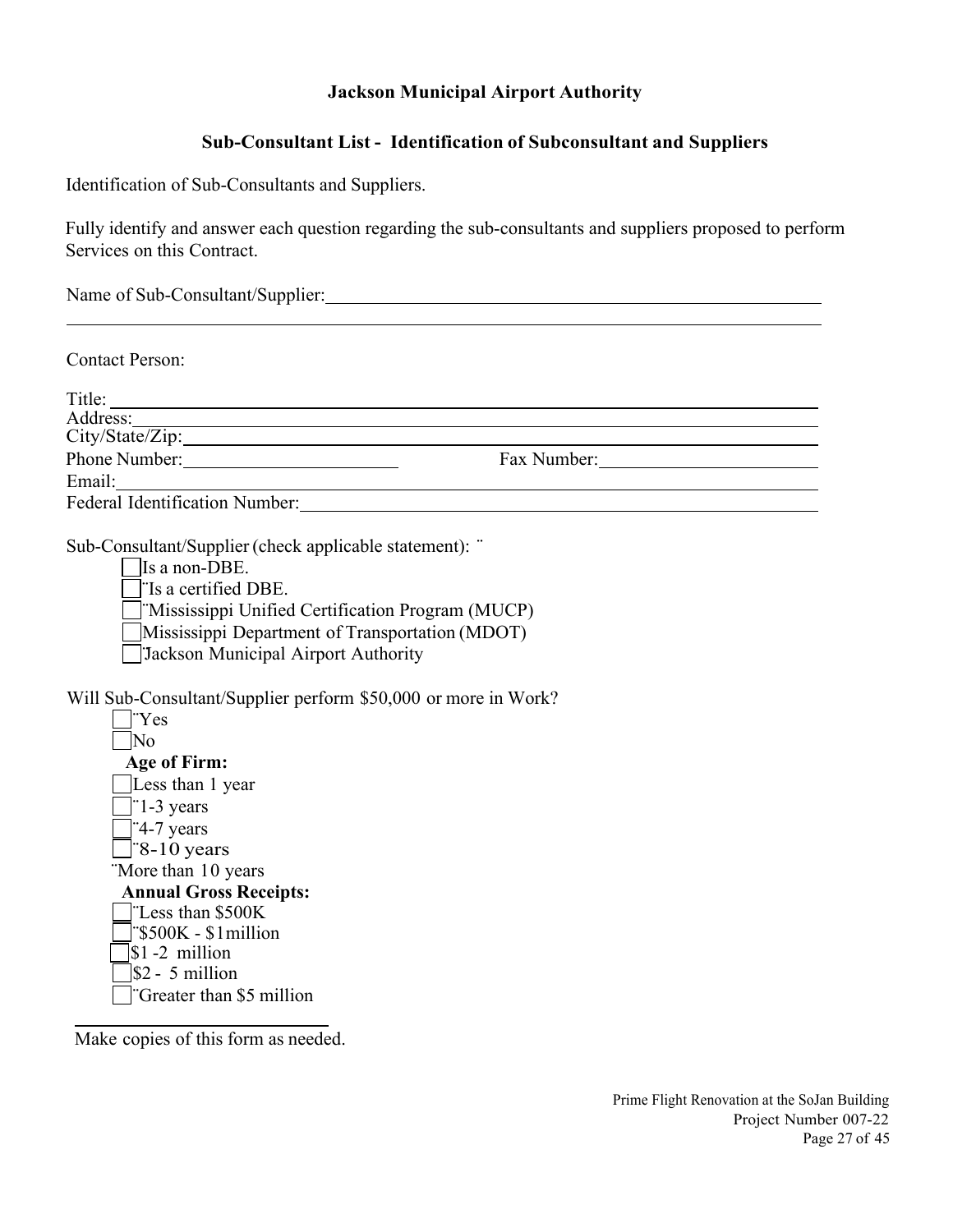#### **COMMITMENT AND CONFIRMATION**

#### **FORM**

#### **PRIME FLIGHT RENOVATIONS AT THE SOJAN BUILDING**

#### **(PROJECT NO. 007-22)**

Respondent must submit this completed form and all documents required by this form **with their Proposal:** 

Name of Respondent:

#### **SUB-CONSULTANT COMMITMENT:**

The Respondent affirms and certifies that it had direct contact with the Sub-Consultant Firms listed below regarding participation in the Project.

The Respondent affirms and certifies that the information listed below is consistent with the quotes from Sub- Consultant Firm to perform services for the Project.

The Respondent affirms and certifies that all information contained on Respondent's Sub-Consultant List about Sub-Consultant participation is true and accurate.

The Respondent affirms and certifies that, if awarded the contract for the services of this Project, the Respondent shall award subcontracts to or enter into agreements with the Sub-Consultant Firms listed below.

Name of Respondent's Authorized Agent Signature & Title

Print Name Date

 $\overline{a}$ 

**CHECK ONE:**

□ **Sub-Consultant** (Fully complete Parts I and III)

Prime Flight Renovation at the SoJan Building Project Number 007-22 Page 28 of 45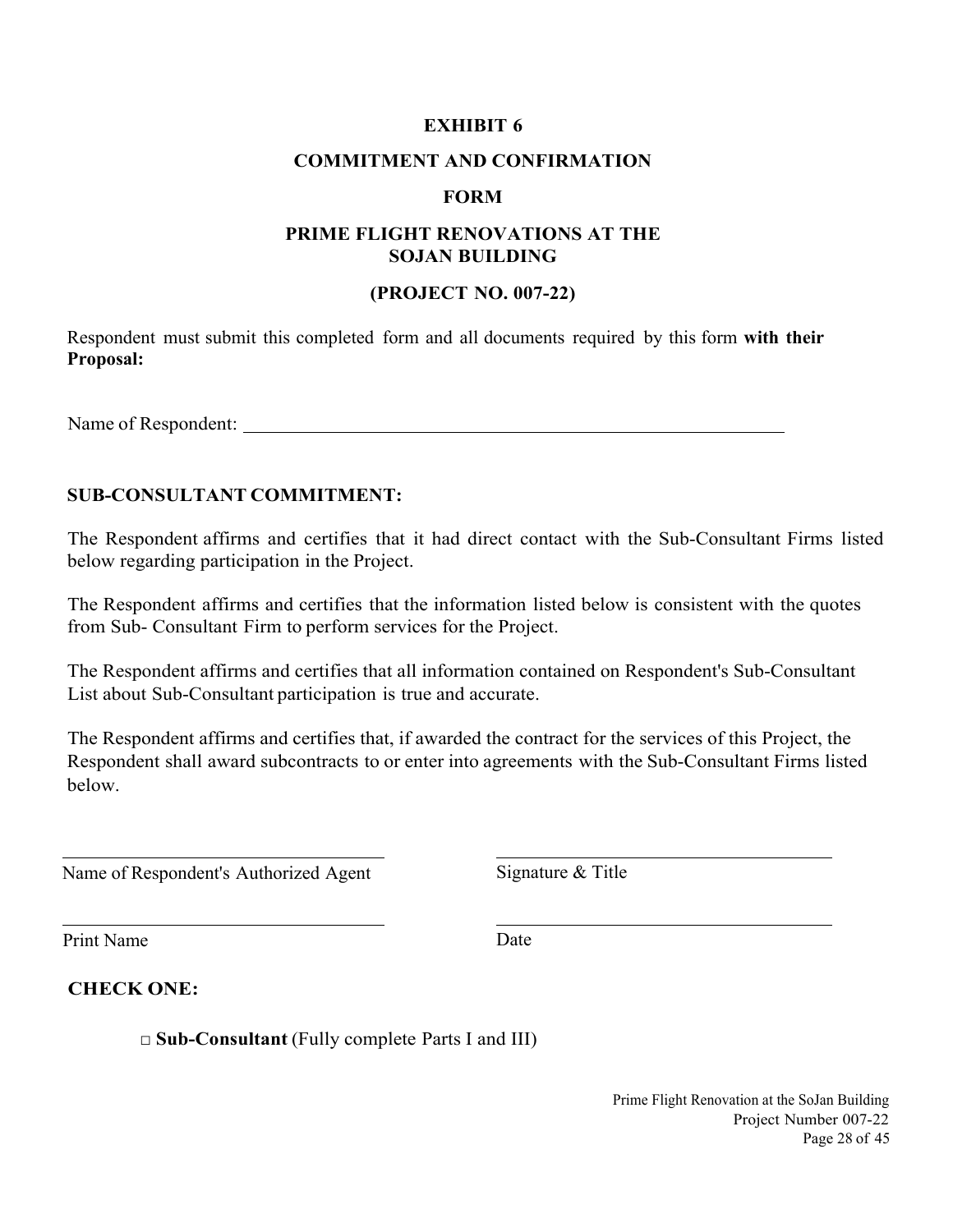□ **Sub-Consultant with Lower-Tier Sub-Consultants** (Fully complete Parts I, II, and III)

Prime Flight Renovation at the SoJan Building Project Number 007-22 Page 29 of 45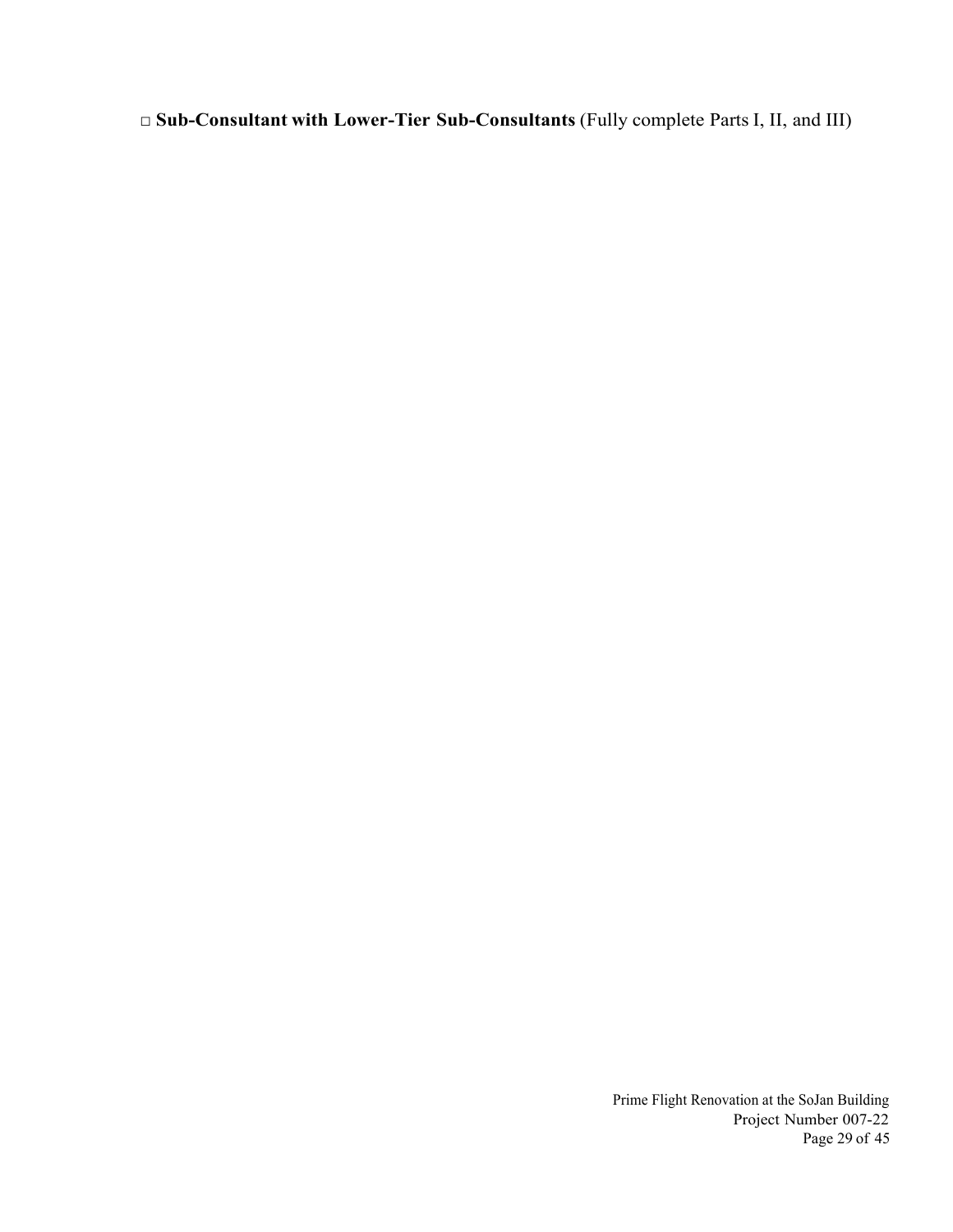| TO:                                                                                                                                                                                                                                                                                                                                                                               |  |
|-----------------------------------------------------------------------------------------------------------------------------------------------------------------------------------------------------------------------------------------------------------------------------------------------------------------------------------------------------------------------------------|--|
| (Name of Prime Consultant)                                                                                                                                                                                                                                                                                                                                                        |  |
| FROM:                                                                                                                                                                                                                                                                                                                                                                             |  |
| (Name of Sub-Consultant)                                                                                                                                                                                                                                                                                                                                                          |  |
| 1. The undersigned Sub-Consultant Supplier intends to perform services with the above project as<br>(checkone):                                                                                                                                                                                                                                                                   |  |
| $\Box$ a partnership<br>$\Box$ an individual/sole proprietorship                                                                                                                                                                                                                                                                                                                  |  |
| $\Box$ a joint venture<br>$\Box$ a corporation                                                                                                                                                                                                                                                                                                                                    |  |
| 2. The undersigned Sub-Consultant/Supplier (check applicable statements):                                                                                                                                                                                                                                                                                                         |  |
| <b>NOTE:</b> Pursuant to the JMAA 's policies, DBE firms participating in the Disadvantaged Business<br>Enterprises (DBE) Program must have "current" certification status under the Mississippi Uniform<br>Certification Program (MUCP) prior to contract award. DBE Firms must be fully certified under the<br>MUCP to be counted towards the JMAA's DBE goals on this project. |  |
| Is a non-DBE.                                                                                                                                                                                                                                                                                                                                                                     |  |
| Has been certified as a DBE under the MUCP.                                                                                                                                                                                                                                                                                                                                       |  |
| 3. The undersigned Sub-Consultant/Supplier is prepared to perform the following described services<br>and/or supply the materials listed in connection with the above project (where applicable specify<br>"supply" or "install" or both) and at the following price \$                                                                                                           |  |
|                                                                                                                                                                                                                                                                                                                                                                                   |  |
|                                                                                                                                                                                                                                                                                                                                                                                   |  |
|                                                                                                                                                                                                                                                                                                                                                                                   |  |
|                                                                                                                                                                                                                                                                                                                                                                                   |  |
|                                                                                                                                                                                                                                                                                                                                                                                   |  |
|                                                                                                                                                                                                                                                                                                                                                                                   |  |
|                                                                                                                                                                                                                                                                                                                                                                                   |  |
|                                                                                                                                                                                                                                                                                                                                                                                   |  |
|                                                                                                                                                                                                                                                                                                                                                                                   |  |

## **PART I: Sub-Consultant Participation**

Prime Flight Renovation at the SoJan Building Project Number 007-22 Page 30 of 45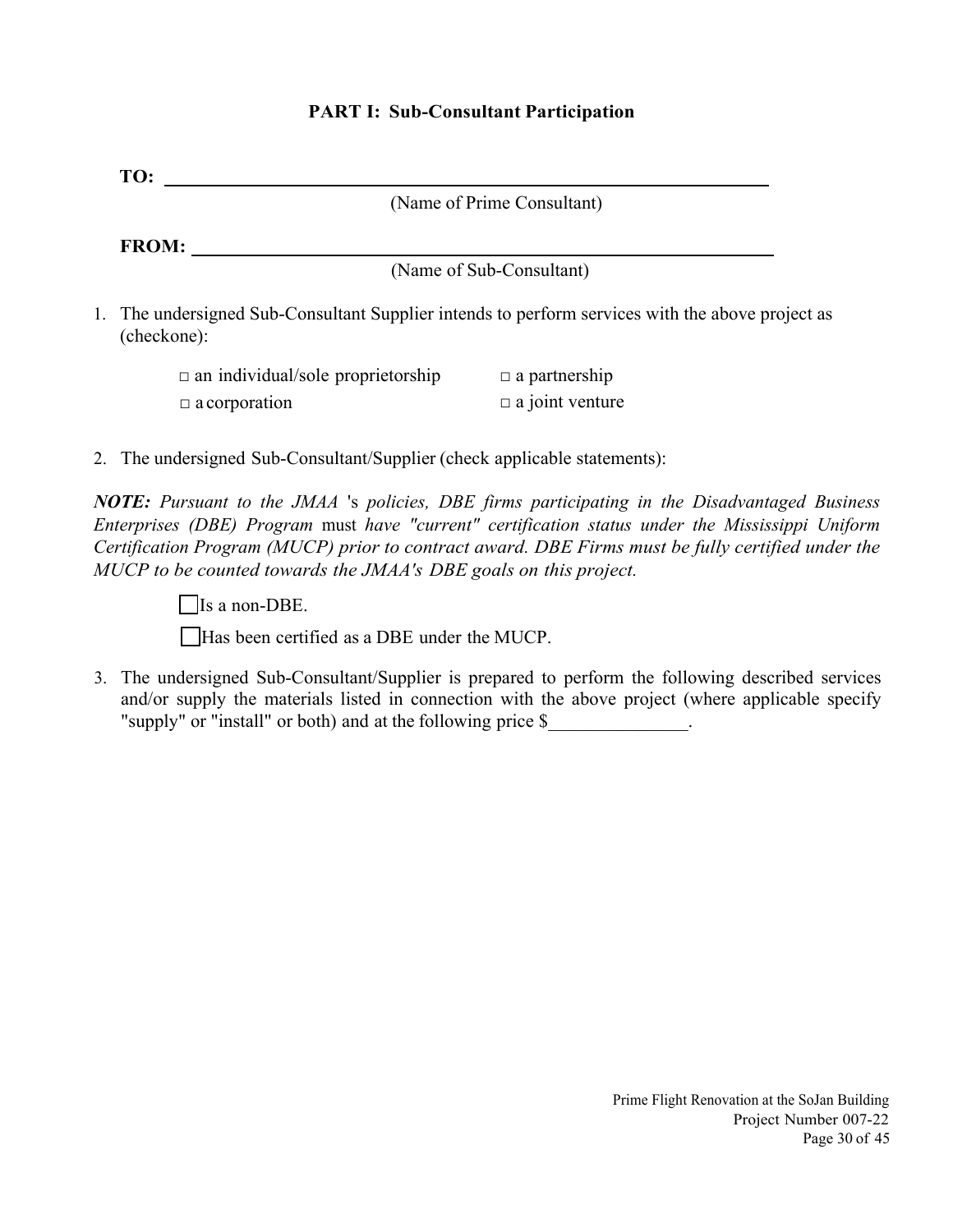#### **PART II: LOWER-TIER SUB-CONSULTANT PARTICIPATION**

With respect to the proposed subcontract described above, the following lower-tier subcontract(s) will be sublet and/or awarded to lower-tier Sub-Consultant(s):

| Name of Firm Receiving Lower Tier Subcontract DBE: (Y/N) _____ |                                                                                                                                                                                                                                                                                                                                                                                                                                                                             |         |  |
|----------------------------------------------------------------|-----------------------------------------------------------------------------------------------------------------------------------------------------------------------------------------------------------------------------------------------------------------------------------------------------------------------------------------------------------------------------------------------------------------------------------------------------------------------------|---------|--|
|                                                                |                                                                                                                                                                                                                                                                                                                                                                                                                                                                             |         |  |
| Contact Person: Note of the Contact Person:                    |                                                                                                                                                                                                                                                                                                                                                                                                                                                                             |         |  |
|                                                                |                                                                                                                                                                                                                                                                                                                                                                                                                                                                             |         |  |
|                                                                | $Email: \begin{tabular}{ c c c } \hline \multicolumn{3}{ c }{\textbf{Email:}} \hline \multicolumn{3}{ c }{\textbf{Mail:}} \hline \multicolumn{3}{ c }{\textbf{Mail:}} \hline \multicolumn{3}{ c }{\textbf{Mail:}} \hline \multicolumn{3}{ c }{\textbf{Mail:}} \hline \multicolumn{3}{ c }{\textbf{Mail:}} \hline \multicolumn{3}{ c }{\textbf{Mail:}} \hline \multicolumn{3}{ c }{\textbf{Mail:}} \hline \multicolumn{3}{ c }{\textbf{Mail:}} \hline \multicolumn{3}{ c }{$ |         |  |
|                                                                | Insurance: ()                                                                                                                                                                                                                                                                                                                                                                                                                                                               |         |  |
|                                                                |                                                                                                                                                                                                                                                                                                                                                                                                                                                                             |         |  |
| Amount of Subcontract \$                                       |                                                                                                                                                                                                                                                                                                                                                                                                                                                                             |         |  |
| Name of Firm Receiving Lower Tier Subcontract:                 |                                                                                                                                                                                                                                                                                                                                                                                                                                                                             |         |  |
|                                                                |                                                                                                                                                                                                                                                                                                                                                                                                                                                                             |         |  |
|                                                                |                                                                                                                                                                                                                                                                                                                                                                                                                                                                             |         |  |
|                                                                |                                                                                                                                                                                                                                                                                                                                                                                                                                                                             |         |  |
|                                                                | Email:                                                                                                                                                                                                                                                                                                                                                                                                                                                                      |         |  |
|                                                                | Insurance: (                                                                                                                                                                                                                                                                                                                                                                                                                                                                | $\big)$ |  |
|                                                                |                                                                                                                                                                                                                                                                                                                                                                                                                                                                             |         |  |
| Amount of Subcontract \$                                       |                                                                                                                                                                                                                                                                                                                                                                                                                                                                             |         |  |
| Total amount to be Subcontracted to DBEs:                      | $\frac{\text{S}}{\text{S}}$                                                                                                                                                                                                                                                                                                                                                                                                                                                 |         |  |
| Total amount to be Subcontracted to non-DBEs:                  | $\begin{picture}(20,20) \put(0,0){\vector(1,0){100}} \put(15,0){\vector(1,0){100}} \put(15,0){\vector(1,0){100}} \put(15,0){\vector(1,0){100}} \put(15,0){\vector(1,0){100}} \put(15,0){\vector(1,0){100}} \put(15,0){\vector(1,0){100}} \put(15,0){\vector(1,0){100}} \put(15,0){\vector(1,0){100}} \put(15,0){\vector(1,0){100}} \put(15,0){\vector(1,0){100}} \$                                                                                                         |         |  |

Prime Flight Renovation at the SoJan Building Project Number 007-22 Page 31 of 45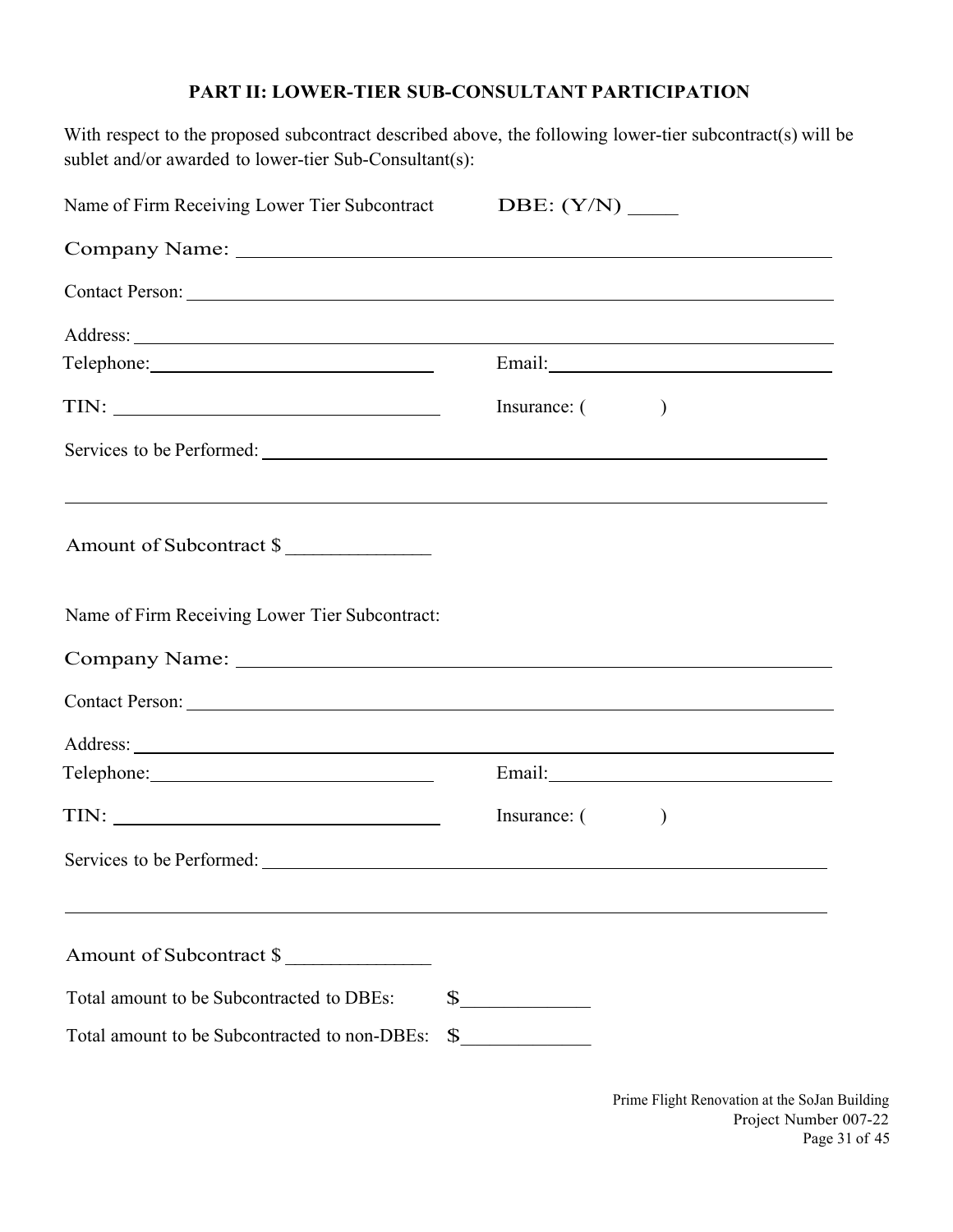## **PART III: SIGNATURES**

|                            | By:<br><u> 1980 - Andrea Station Barbara, amerikan per</u>      |
|----------------------------|-----------------------------------------------------------------|
| (Name of Prime Consultant) | (Signature of Authorized                                        |
| Date:                      | Representative) Phone:                                          |
|                            | $\mathbf{By:}$<br><u> 1980 - Jan Samuel Barbara, martin di</u>  |
| (Name of Sub-Consultant)   | (Signature of Authorized Representative)                        |
| Date:                      | Phone:<br><u> 1989 - Andrea Stadt Britain, fransk politik (</u> |

## **PART IV: DBE Participation Verification**

| To be completed by JMAA Representative:       |                           |                                       |
|-----------------------------------------------|---------------------------|---------------------------------------|
| Total DBE participation amount: \$            |                           | Overall___________% DBE participation |
| Reviewed for Content and Completeness: ______ |                           |                                       |
|                                               | <b>DBE</b> Representative |                                       |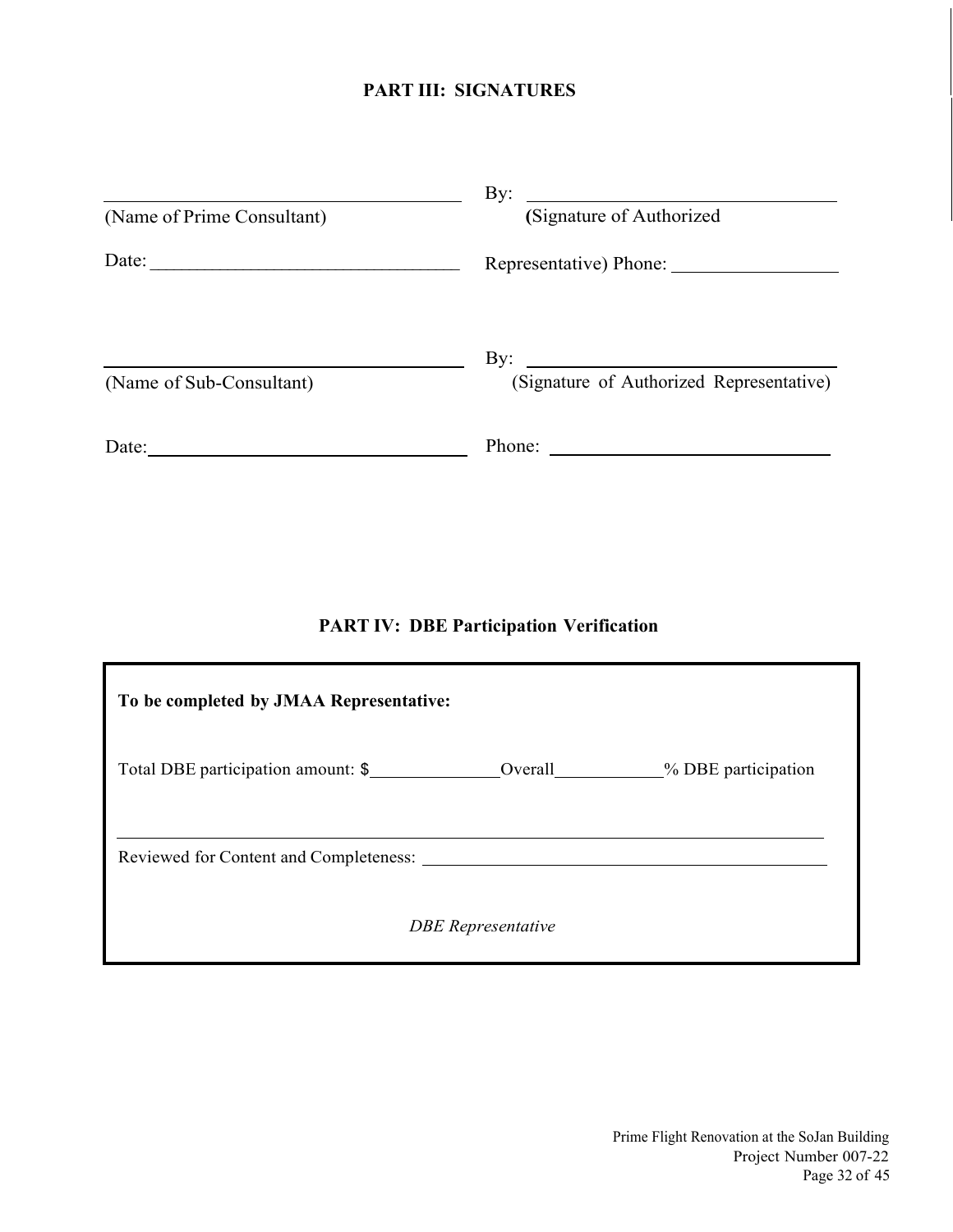## **STATEMENT OF AFFIRMATIONS**

## **I. Terminated Contracts, Forfeiture, Bankruptcies**

 $\overline{\phantom{a}}$ 

l

 $\overline{\phantom{a}}$ 

l

 $\overline{\phantom{a}}$ 

 $\overline{\phantom{a}}$ 

 $\overline{\phantom{a}}$ 

Regarding all contracts of the Respondent (or any subsidiary, parent or affiliate of the Respondent) for services, similar to the services sought by the RFP that were terminated, either voluntarily or involuntarily, prior to the expiration of their respective terms during the past five (5) years: the name, location and address of the other party(ies) to said contracts, if any, and the date(s) of termination;

Regarding any forfeited or canceled sureties or bonds within the past five (5) years, the name and address of the surety and date of the forfeiture or cancellation;

A detailed description of any judgements and any pending or threatened lawsuits involving Respondent (or any wholly-owned subsidiary, parent or affiliate of the Respondent) during the past five (5) years for work or services similar to the Services sought by this RFP;

> Prime Flight Renovation at the SoJan Building Project Number 007-22 Page 33 of 45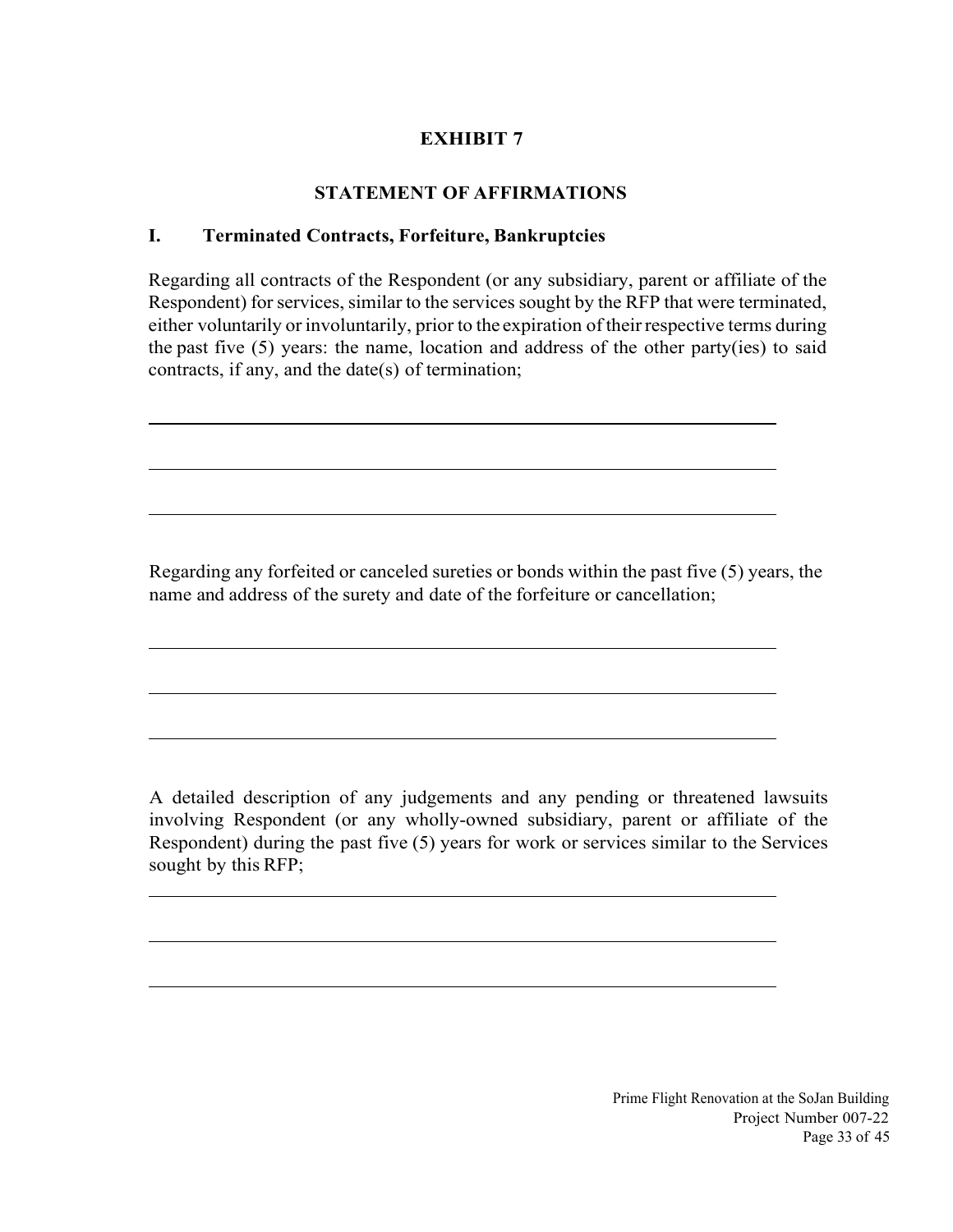A description, date of filing and court address for any petition in bankruptcy filed by or against the Respondent (or any wholly-owned subsidiary, parent or affiliate of the Respondent) during the past five (5) years.

\*If additional room is required, please attach additional pages following this Exhibit.

**II.** Expertise and Special Knowledge

Refer to Section 3.9 of the RFP and provide required information, if applicable.

**III.** Professional Qualifications

Refer to Section 2.10.3 of the RFP and provide required information.

#### **IV. Insurance**

 $\overline{\phantom{a}}$ 

l

l

 By checking the box, Respondent affirms that it has the capability to meet the insurance requirements outlined in Section 1.8.1 of the RFP prior to execution of an agreement with JMAA,

#### **V. Independent Contractor**

 By checking the box, Respondent affirms that: (i) at all times it will be regarded as an independent Contractor and shall at no time act as the employee or agent of JMAA; (ii) nothing contained in any Agreement shall be deemed or construed by JMAA, Respondent or any third party as creating the relationship of principal and agent, partners, employer and employee, or any other similar relationship between JMAA and Respondent; and (iii) it shall not be entitled to participate in any employee benefit or welfare programs offered by or through JMAA including, without limitation, participation in any retirement plan, any workers compensation insurance coverage, health insurance plan or other benefit.

#### **VI. Governing Law, Jurisdiction and Venue**

 By checking the box, Respondent affirms that this Agreement, and the rights and obligations of JMAA and Respondent hereunder, shall be governed by and construed in accordance with the laws of the State of Mississippi, without regard to the principles of conflict of law, and venue shall be solely in a Mississippi state court of competent jurisdiction for any lawsuit or litigation, of any type or nature, arising out of and/or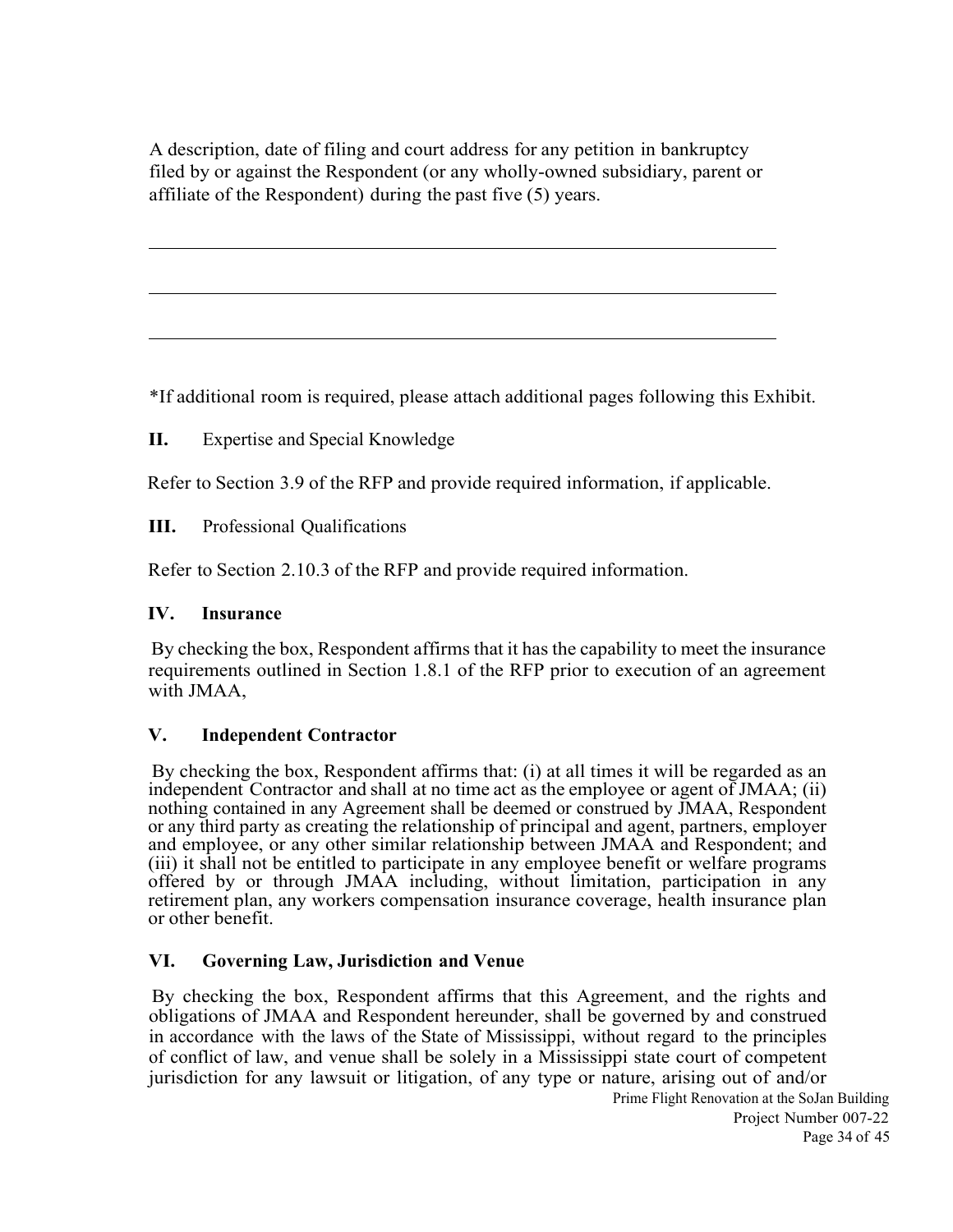regarding this Agreement.

#### **VII. Attorneys' Fees**

 By checking the box, Respondent affirms that as to any action that shall be brought on account of any breach of or to enforce or interpret any of the terms, covenants or conditions of an Agreement, the prevailing party shall be entitled to recover, as part of its costs, its actual and reasonable attorneys' fees.

## [SIGNATURE PAGE TO FOLLOW]

DATE: Respectfully Submitted, RESPONDENT:

Legal Name of Respondent

Signature

Printed Name of Signatory

Title of Signatory

STATE OF COUNTY OF \_\_\_\_\_\_\_\_\_\_\_\_\_\_\_

 PERSONALLY, APPEARED BEFORE ME, the undersigned authority in and for the said County and State, on this day of , 2022 within my jurisdiction, the within named (Name), who acknowledged that he/she is (Title) of Company Name), and that for and on behalf of said Company, and as its act and deed, he/she executed the above and foregoing instrument, after first having been duly authorized by said Company so to do.

> Prime Flight Renovation at the SoJan Building Project Number 007-22 Page 35 of 45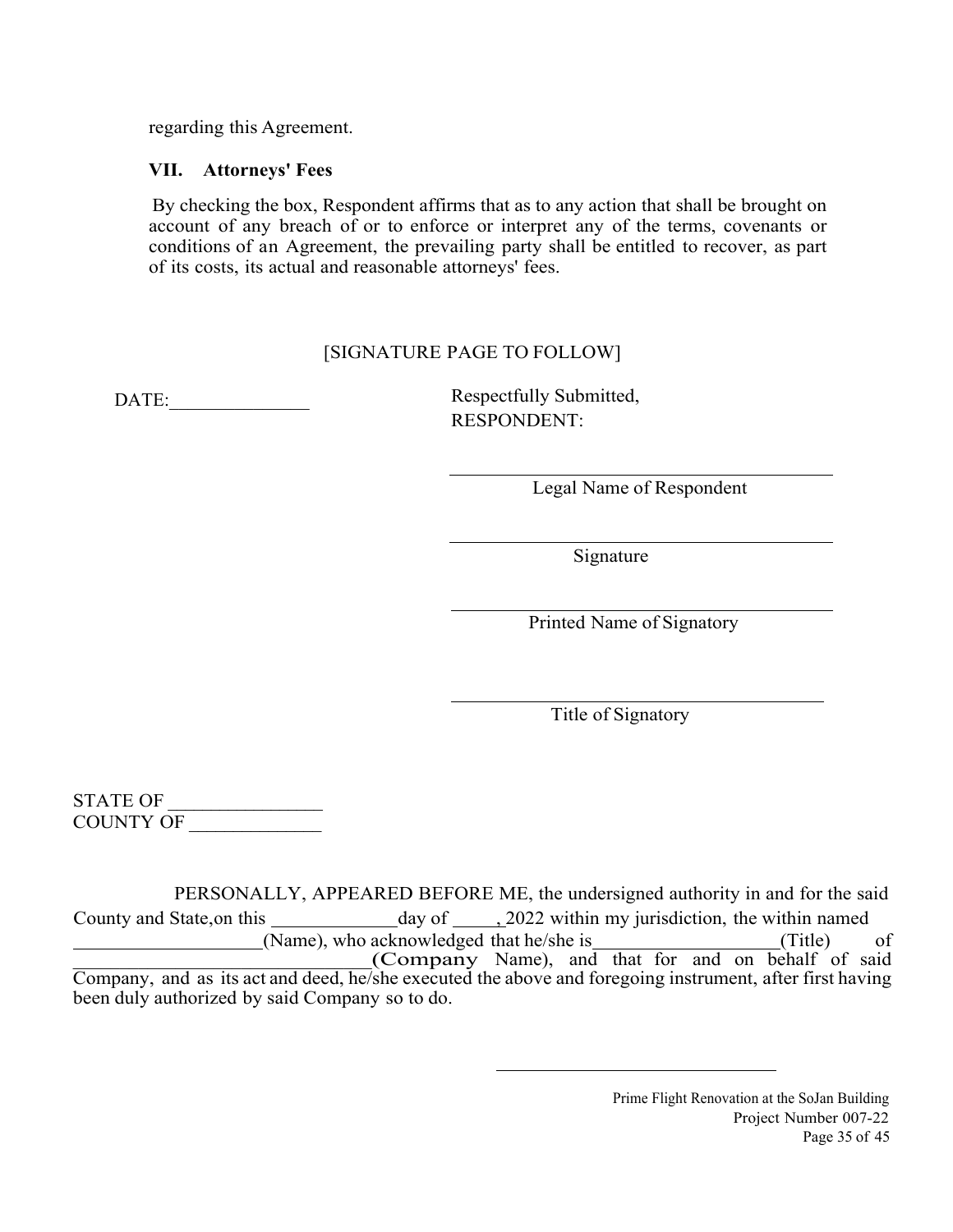Notary Public

My Commission Expires:

[SEAL]

Prime Flight Renovation at the SoJan Building Project Number 007-22 Page 36 of 45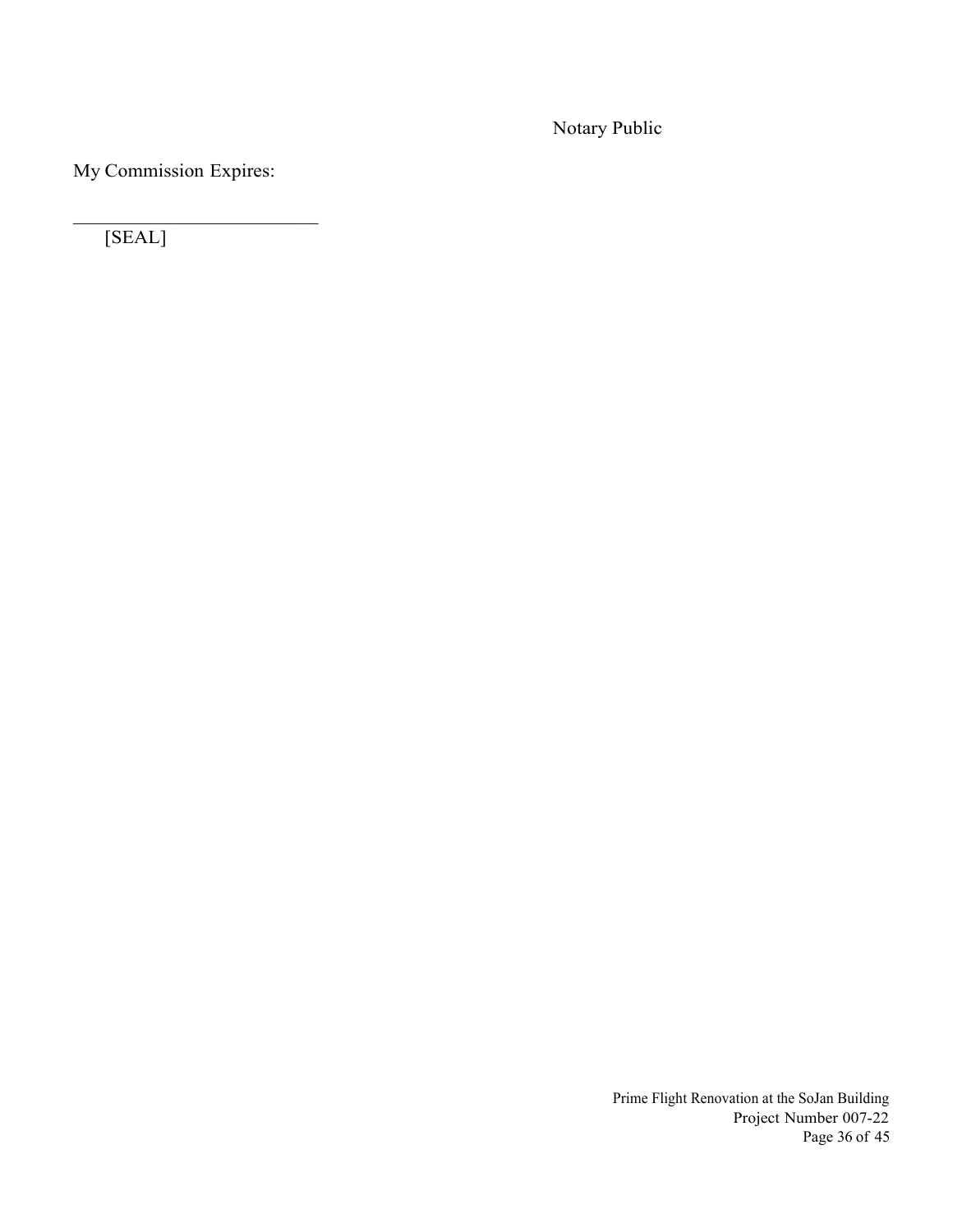## **PROCUREMENT QUALITY ASSURANCE AND VERIFICATION PROFILE SHEET**

Respondent must submit this completed form and all documents required by this form with their Proposal:

| <b>COMPANY PROFILE</b>                                                                                                                                   |  |  |  |
|----------------------------------------------------------------------------------------------------------------------------------------------------------|--|--|--|
| Company Name: 1988 Company Name:                                                                                                                         |  |  |  |
|                                                                                                                                                          |  |  |  |
|                                                                                                                                                          |  |  |  |
| Phone Number:                                                                                                                                            |  |  |  |
|                                                                                                                                                          |  |  |  |
| Name & EIN Number on W-9 Form:                                                                                                                           |  |  |  |
|                                                                                                                                                          |  |  |  |
| City, State, Zip: 2008. Experience of the State of Table 2014.                                                                                           |  |  |  |
| Owner/Operator: New York 1988                                                                                                                            |  |  |  |
|                                                                                                                                                          |  |  |  |
| <b>BIOGRAPHICAL INFORMATION:</b><br><u> 1989 - Johann Stein, marwolaethau a bhann an t-Amhair an t-Amhair an t-Amhair an t-Amhair an t-Amhair an t-A</u> |  |  |  |
|                                                                                                                                                          |  |  |  |

City, State, Zip:

Address:

Prime Flight Renovation at the SoJan Building Project Number 007-22 Page 37 of 45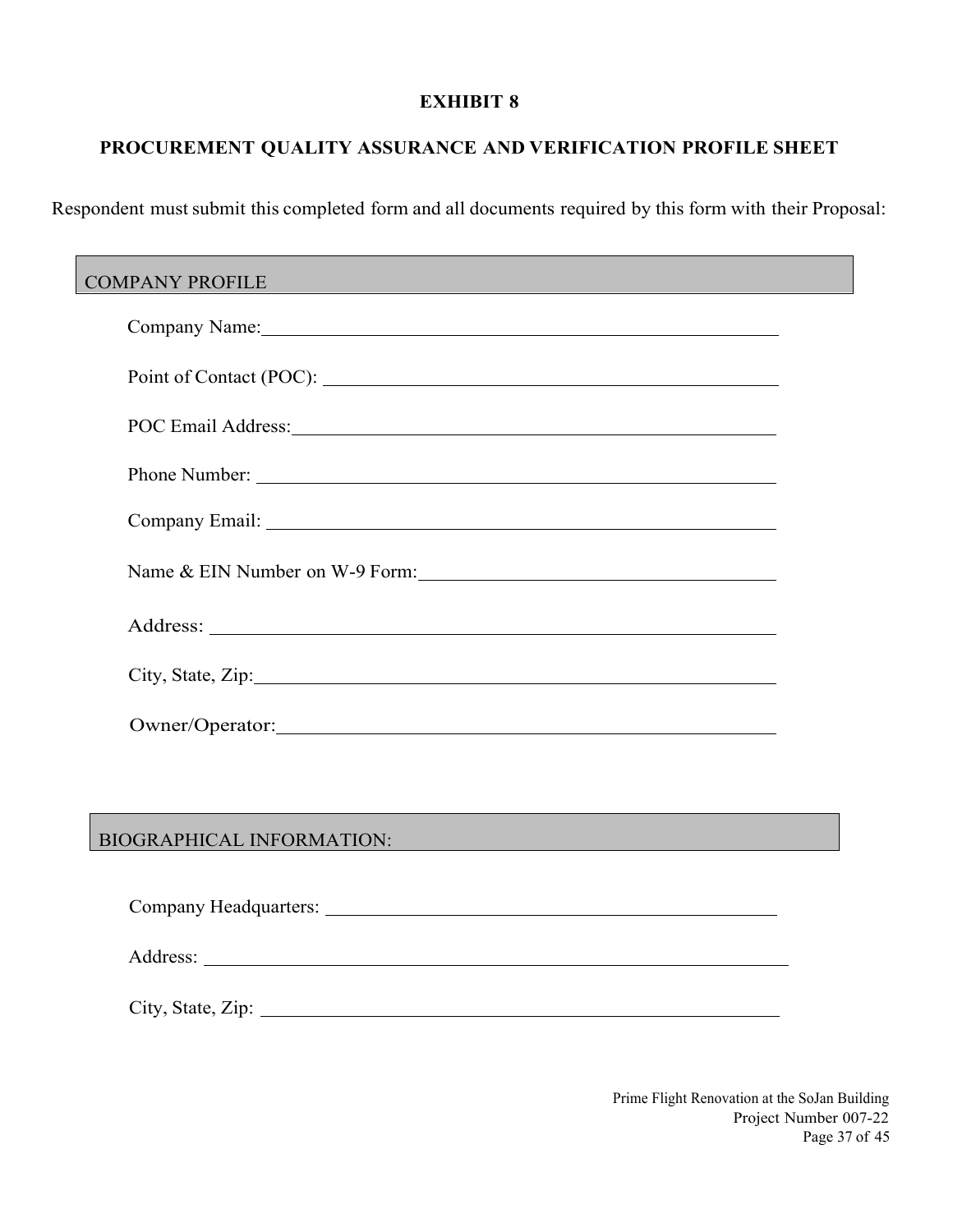| Type of Company: (Select One)                      | $\Box$ Partnership                               |
|----------------------------------------------------|--------------------------------------------------|
| $\Box$ Individual/sole proprietor or single-member | $\Box$ Trust/estate                              |
| $\Box$ LLC<br>$\Box$ Corporation                   | $\Box$ Limited liability company<br>$\Box$ Other |
| $\square$ S Corporation                            |                                                  |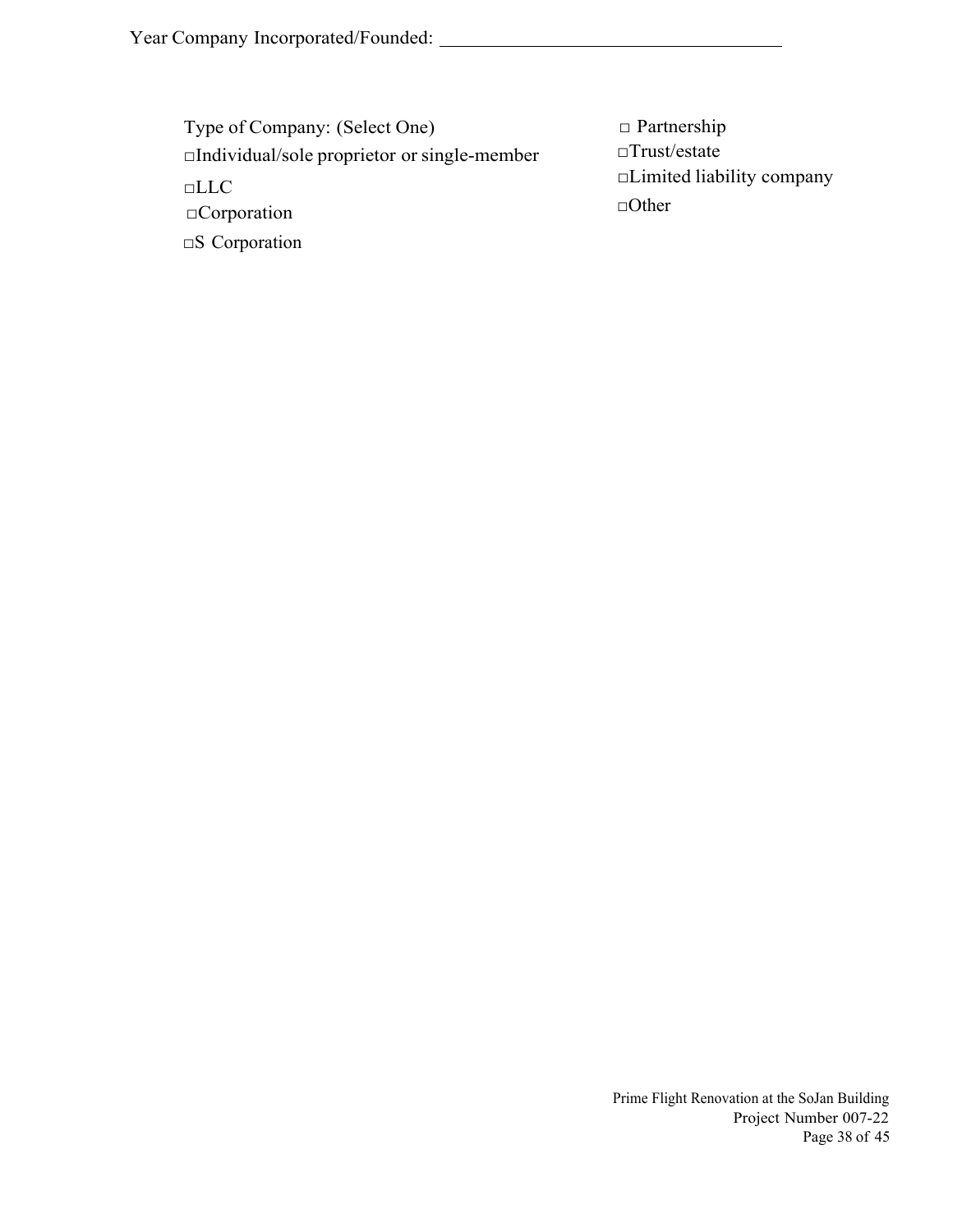## Ownership Demographics:

38.500

|             | $\Box$ Pacific Islander |
|-------------|-------------------------|
|             | $\Box$ Hispanic         |
|             | $\Box$ Native American  |
|             |                         |
| $\Box$ Male | $\Box$ Female           |
|             |                         |
|             |                         |
|             |                         |

| <b>Supporting Documents:</b>               | Attached: (insert Yes of No). |
|--------------------------------------------|-------------------------------|
| Certificate of Incorporation/Formation     |                               |
| Registration with MS Secretary of<br>State |                               |
| Last Filed Annual Report                   |                               |
| CurrentW-9                                 |                               |
| <b>Bid Bond</b>                            |                               |
| Professional License / Certification       |                               |
| City of Jackson Privileged Tax<br>License  |                               |

#### **NON-DISCRIMINATION LANGUAGE DISCLAIMER**

JMAA, in accordance with the provisions of Title VI of the Civil Rights Act of 1964 and the Regulations, hereby notifies all bidders or offerors that it will affirmatively ensure that any contract or agreement entered into pursuant to this solicitation will be afforded full and fair opportunity to bids or offers in response to this solicitation and will not be discriminated against on the ground of race, color, national origin, sex, disability or any other condition made unlawful by federal or state laws in consideration for an award.

By signing below, I verify to my knowledge that this information is accurate.

| $\mathrm{Si}\mathrm{s}$ | . .<br>$\sim$<br>uw |
|-------------------------|---------------------|
|                         |                     |

Prime Flight Renovation at the SoJan Building Project Number 007-22 Page 39 of 45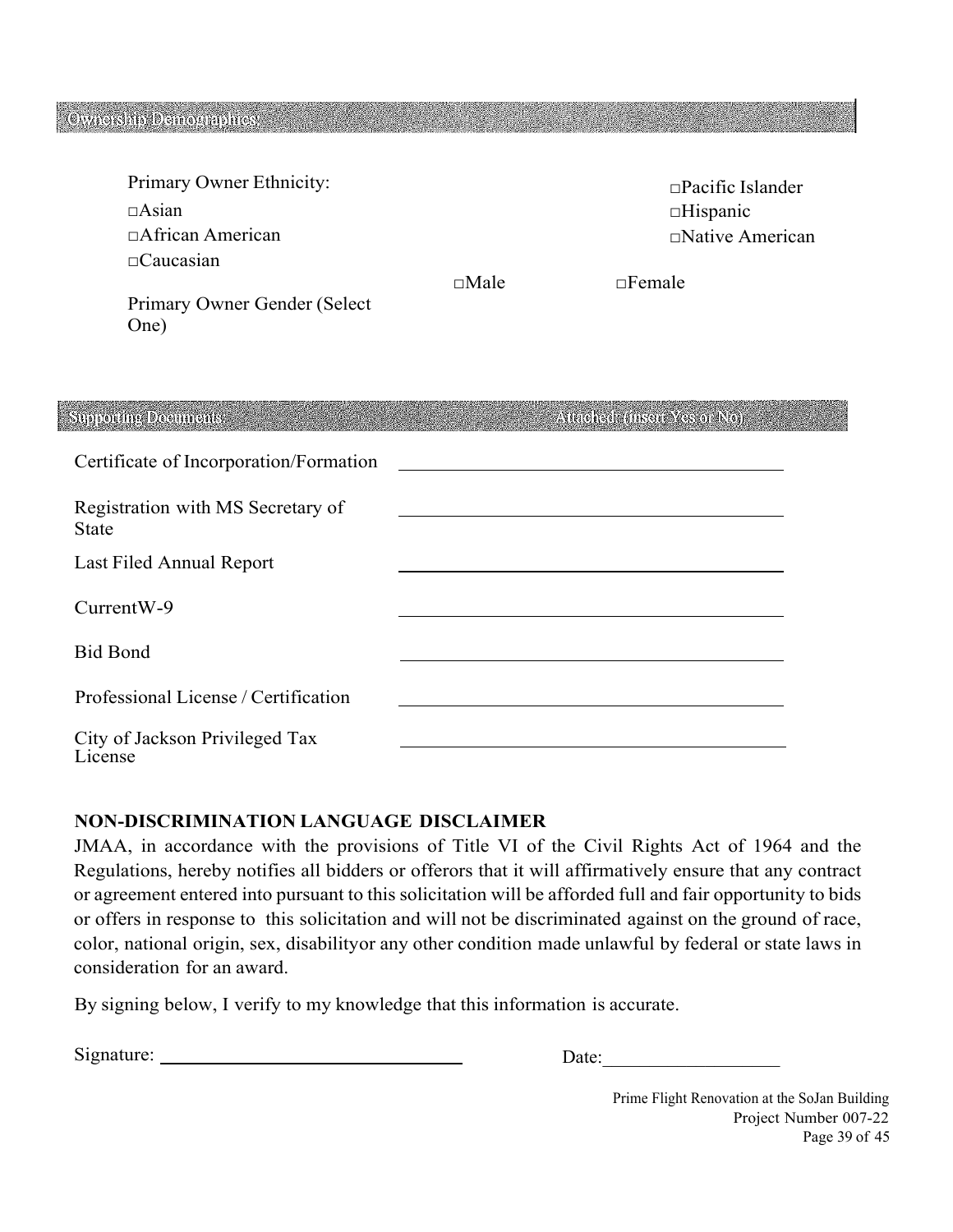*Below to be Completed by JMAA:* 

| Project Name: 1988              |  |                                                      |  |  |
|---------------------------------|--|------------------------------------------------------|--|--|
|                                 |  |                                                      |  |  |
| Project Number (if applicable): |  |                                                      |  |  |
| Dollar Amount/Payment           |  |                                                      |  |  |
|                                 |  |                                                      |  |  |
|                                 |  |                                                      |  |  |
|                                 |  |                                                      |  |  |
| Reference Venification:         |  | 지금에 가는 사람을 나서 사람들이 나가 없다. 이 사람은 사람들은 사람들이 나서 나가 있었다. |  |  |
|                                 |  |                                                      |  |  |
|                                 |  |                                                      |  |  |

Reason for JMAA entering into this contract:

l,

Prime Flight Renovation at the SoJan Building Project Number 007-22 Page 40 of 45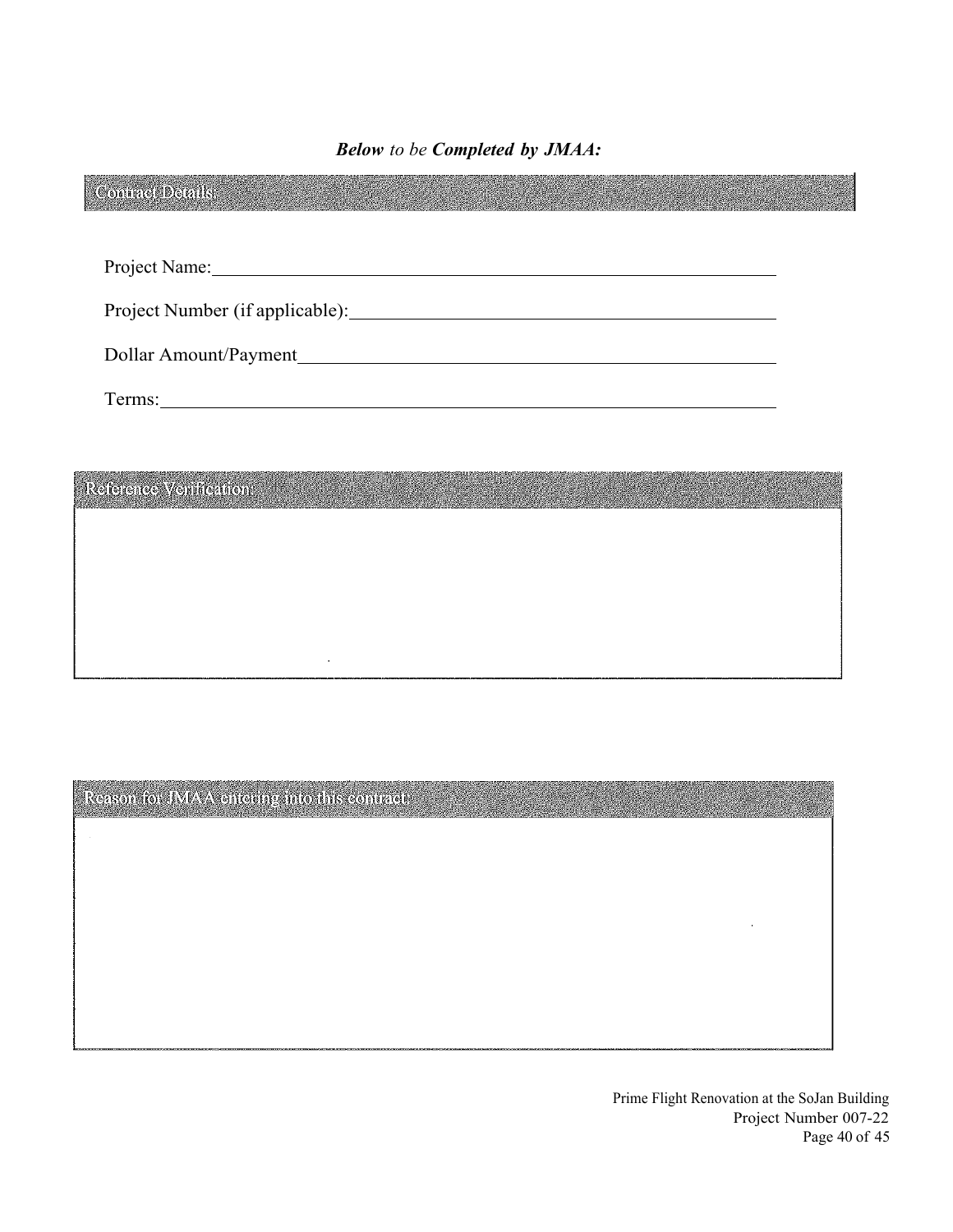#### **SCOPE OF WORK**

The scope of work for professional services includes Program Phase, Design Development Phase, Construction Document Phase, Bidding Phase and Construction Phase services associated with the interior and exterior RENOVATIONs of the SoJan Building at Jackson-Medgar Wiley Evers International Airport.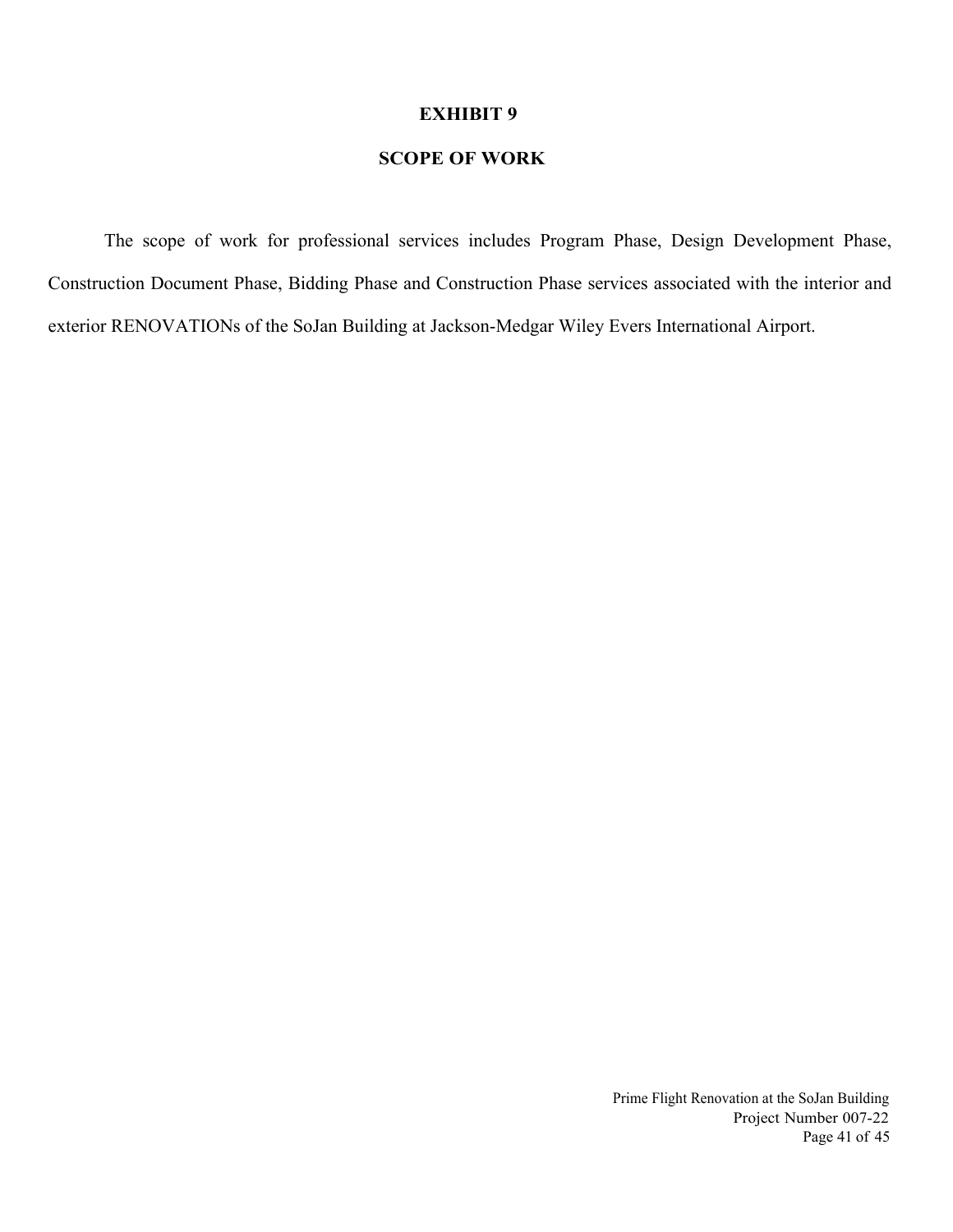# **EXHIBIT 10 PRICE SHEET**

| <b>TAS</b>                | <b>ESTIMATED HOURS NTE FEE</b> |  |
|---------------------------|--------------------------------|--|
| Design                    |                                |  |
| Construction              |                                |  |
| <b>Estimated Expenses</b> |                                |  |
|                           |                                |  |

• Please provide positions and the hourly rate for the teams that will be supporting the project.

| Position | <b>Hourly Rate</b> |
|----------|--------------------|
|          |                    |
|          |                    |
|          |                    |
|          |                    |
|          |                    |
|          |                    |

Prime Flight Renovation at the SoJan Building Project Number 007-22 Page 42 of 45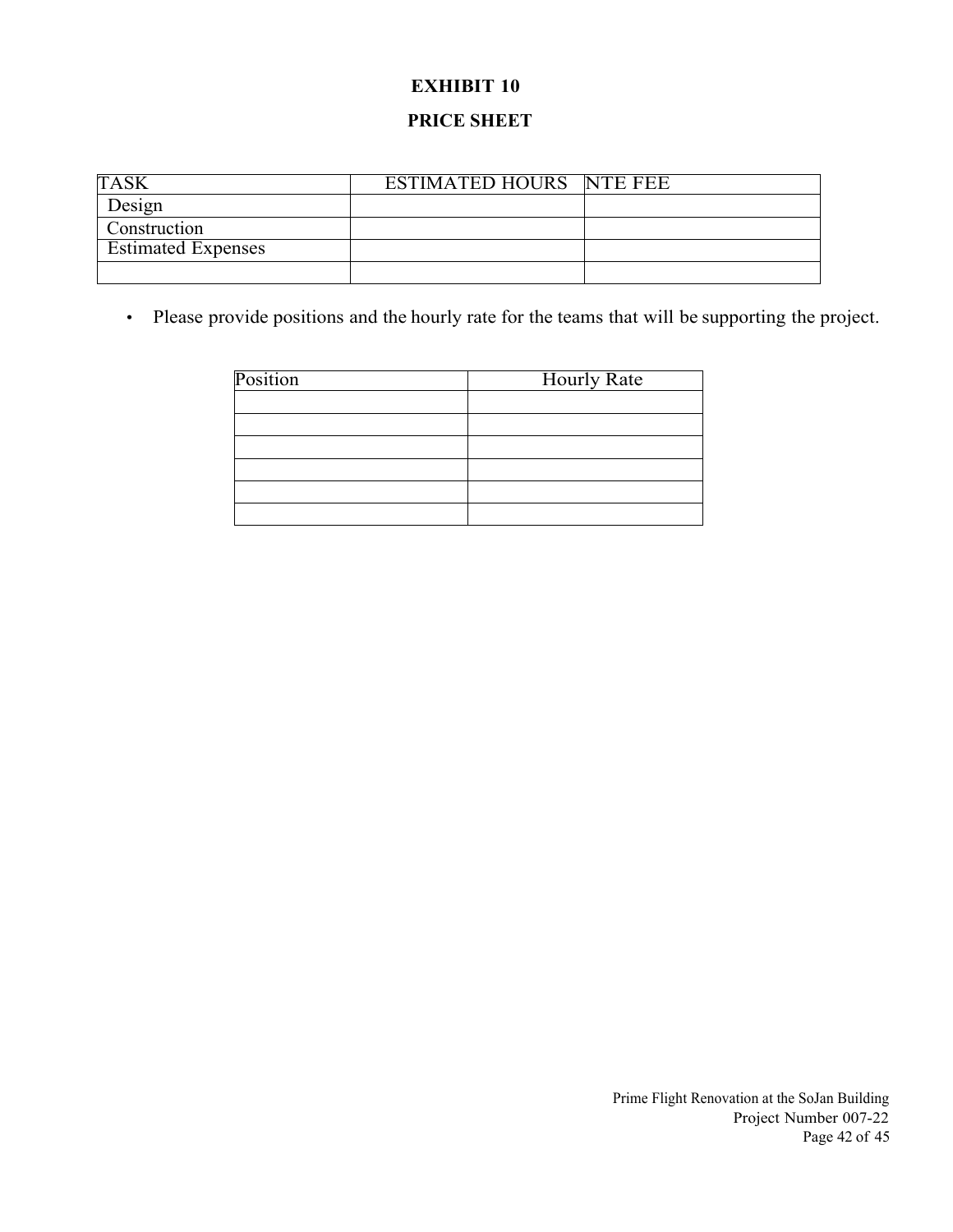## **EXHIBIT 11 FORM OF AGREEMENT**

The JMAA Form of the Agreement can be found at: [https://jmaa.com/wp](https://jmaa.com/?wpdmdl=6585&ind=1649439412521)[content/uploads/2022107/Service-Agreemcnl-Templale-PFR-solicitation.pdf](https://jmaa.com/?wpdmdl=6585&ind=1649439412521) and is incorporated herein by reference.

Name of Respondent's Authorized Agent Signature

Title Date

Prime Flight Renovation at the SoJan Building Project Number 007-22 Page 43 of 45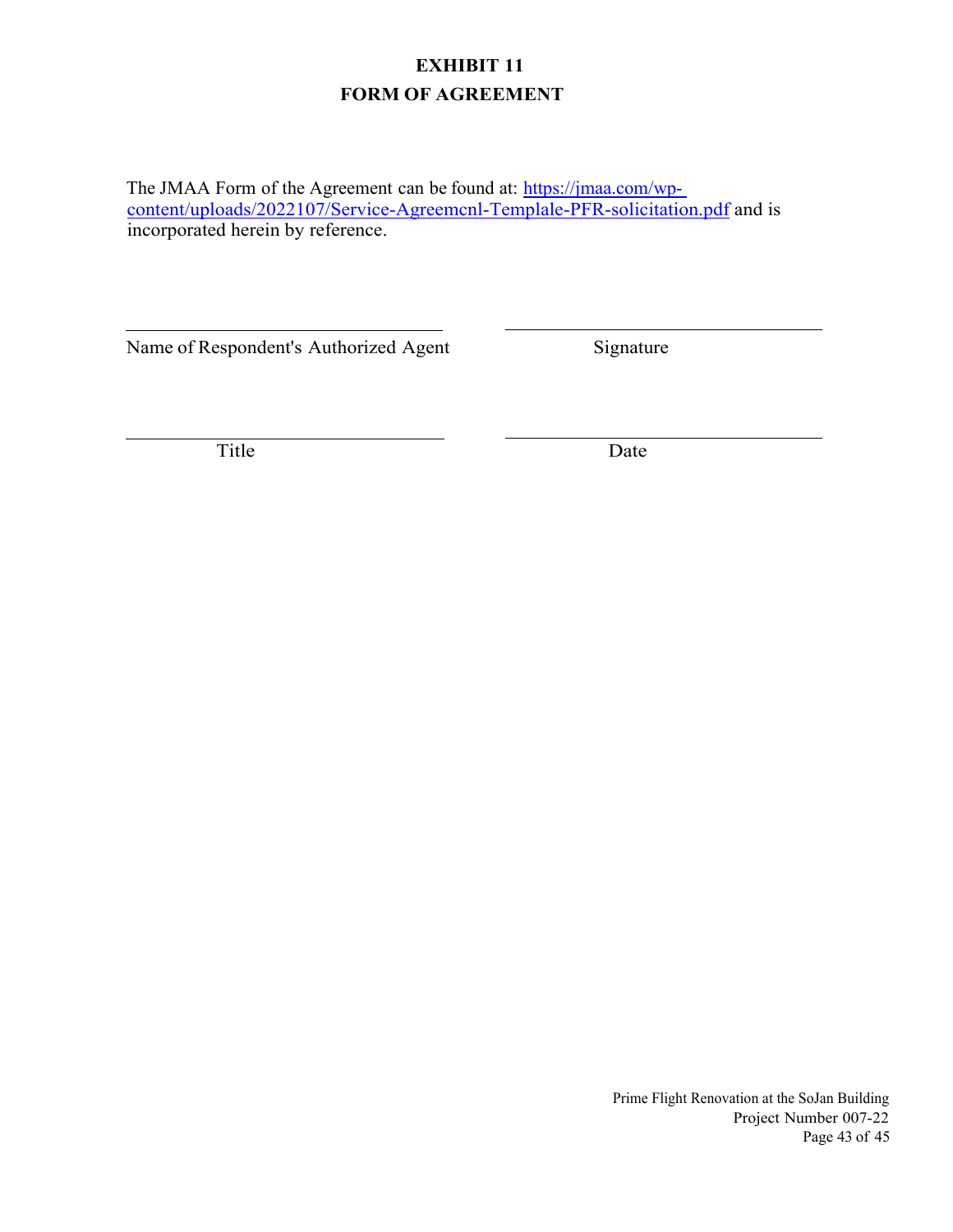#### **RFP**

#### **CHECKLIST**

The list below is provided to the Respondent as a checklist to verify that all required documentation/information listed in this **RFP** is included in the Respondent's submittal. This checklist in no way supersedes any requirement listed in the RFP. It **is the Respondent's responsibility to verify all required documentation is included in the submittal.**

 Identification of Respondent attached as **Exhibit 2** (Signature and Notary Required), which includes:

- o Full legal name and type of business entity of the Respondent;
- o Street and mailing address of Respondent;
- o Name of Respondent's representative for notification purposes;
- o Address and phone number of representative if different from address provided above; and
- o Name, titles, and business address of each director, senior officer and any shareholder, partner or member having, owning or controlling 10% or more ownership interested in the Respondent.
- Organizational summary, which includes:
	- o A description of the Respondent's organization;
	- o A description of the key personnel the Respondent would utilize; and

Experience of the Respondent, **Exhibit 4,** which includes:

- o Evidence of related work experience
- o References.

Proposed Plan with milestones and duration in Business days

Statement of Affirmation Form, **Exhibit 7,** which includes

- o Acknowledgement statement of capability to meet insurance requirements if selected for the Services;
- o A statement related to any terminated contracts during the past five (5) years;
- o Any terminated contracts, forfeiture, etc. or affirmation there are none;
- o Any judgements or pending/threatened lawsuits or affirmation there are none; and/or
- o Any Bankruptcies or affirmation there are none;
- o Respondent and Sub-Consultant sufficiently staffed and capable of performing the Services;
- o Respondents and Sub-Consultant's expertise and special knowledge.
- o Respondents and Sub-Consultant's evidence of professional qualifications(certifications). Sub-Consultant List, **Exhibit 5**
- o Sub-Consultant Commitment and Confirmation Form, **Exhibit 6 (Signatures required);**